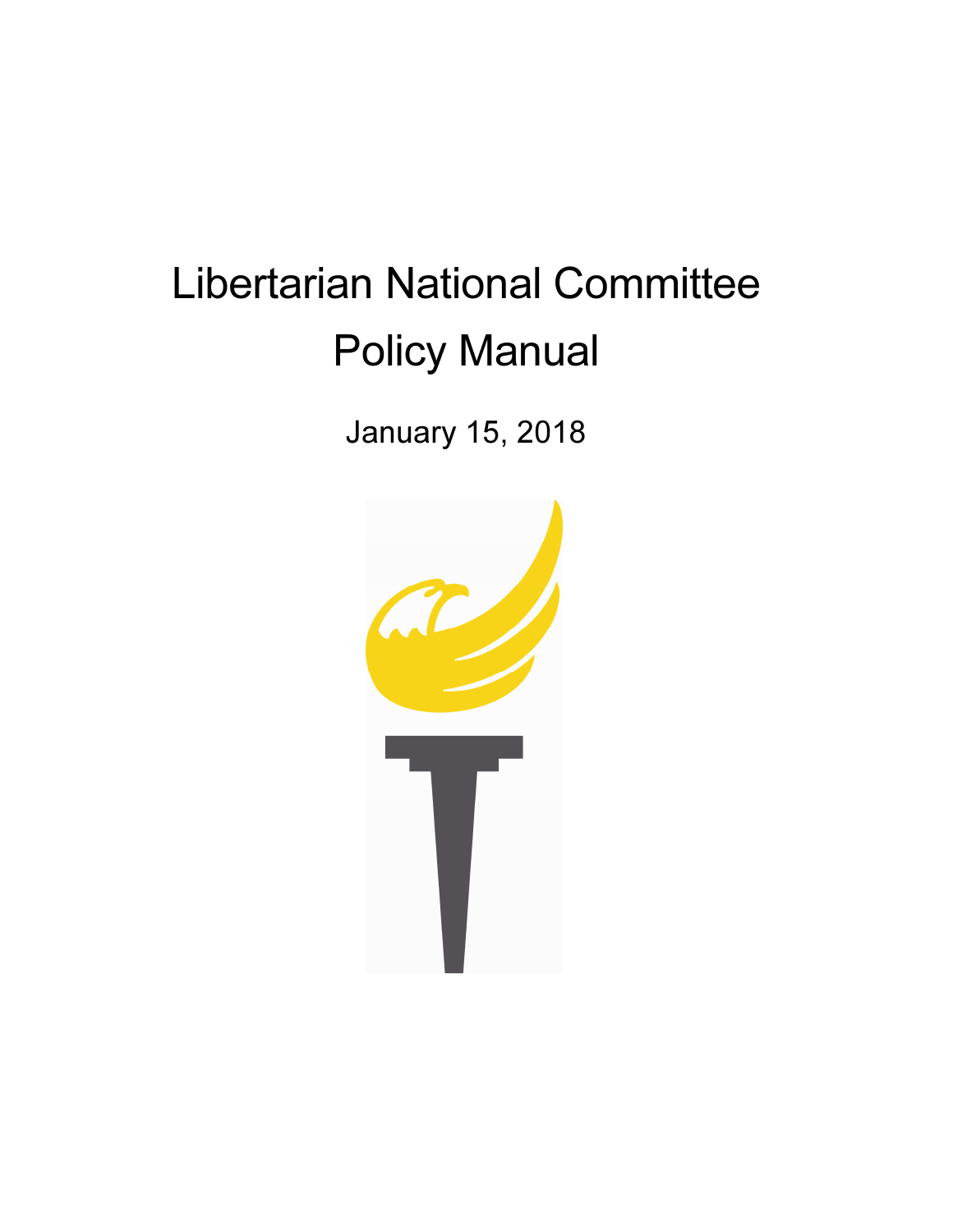Libertarian National Committee - Policy Manual

Table of Contents

## Condensed Table of Contents

| Article I.      |                                                            |  |
|-----------------|------------------------------------------------------------|--|
|                 |                                                            |  |
|                 |                                                            |  |
|                 | Section 1.03 COMMITTEE APPOINTMENTS AND TERMS OF OFFICE 15 |  |
|                 |                                                            |  |
|                 |                                                            |  |
| Article II.     |                                                            |  |
|                 | Section 2.01 OBLIGATIONS AMONG BOARD MEMBERS AND STAFF 20  |  |
|                 |                                                            |  |
|                 |                                                            |  |
|                 |                                                            |  |
|                 |                                                            |  |
|                 |                                                            |  |
| Section 2.07    |                                                            |  |
| Section 2.08    |                                                            |  |
|                 |                                                            |  |
|                 |                                                            |  |
|                 |                                                            |  |
|                 |                                                            |  |
|                 |                                                            |  |
| Section 3.04    | DONOR & VENDOR RELATIONS AND FINANCIAL MATTERS 53          |  |
|                 |                                                            |  |
|                 |                                                            |  |
|                 |                                                            |  |
|                 |                                                            |  |
|                 |                                                            |  |
| <b>ENDNOTES</b> |                                                            |  |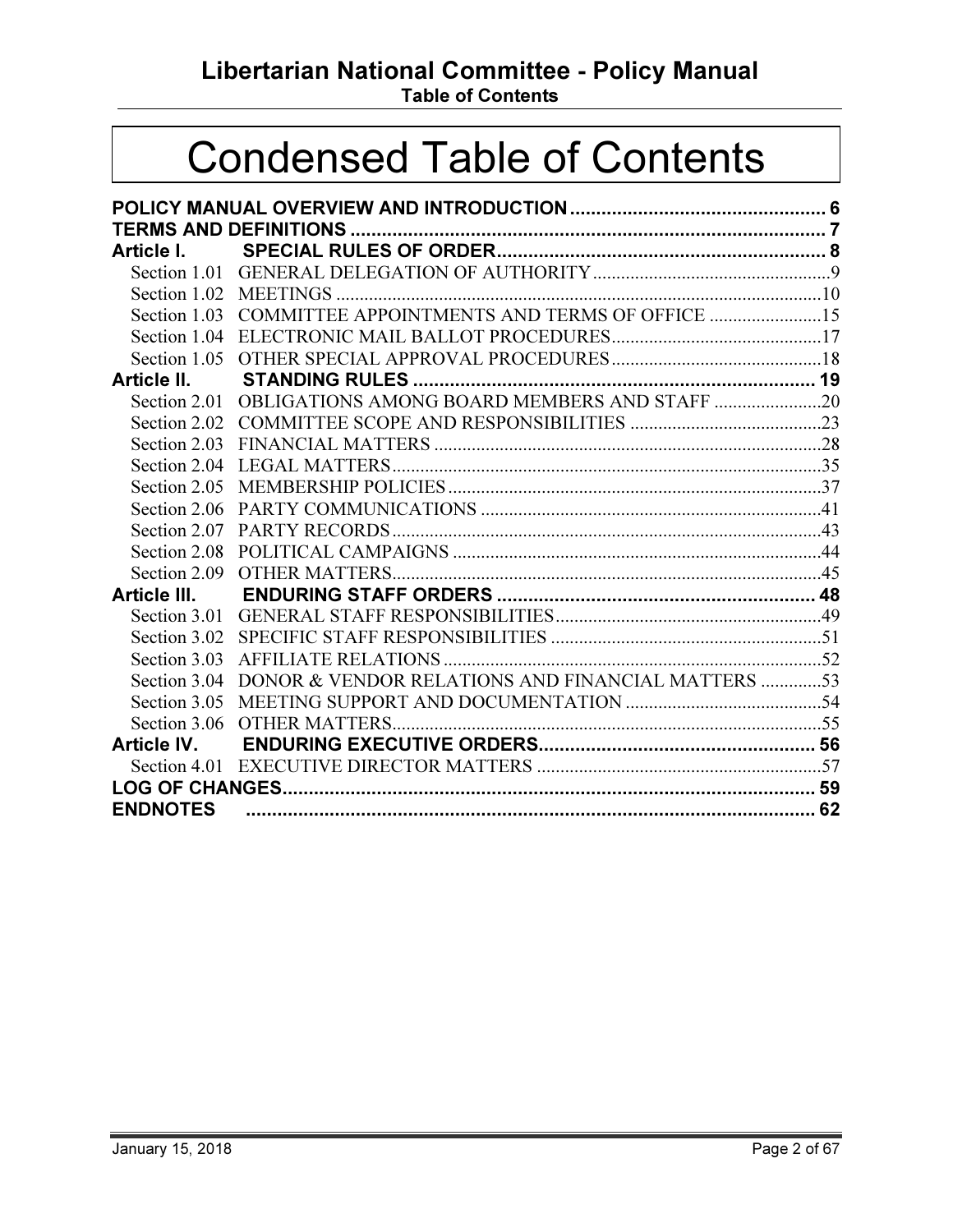Libertarian National Committee - Policy Manual

**Table of Contents** 

## **Detailed Table of Contents**

| Article I.                   |                                                            |  |
|------------------------------|------------------------------------------------------------|--|
|                              |                                                            |  |
| 1)                           |                                                            |  |
| 2)                           |                                                            |  |
| 3)                           |                                                            |  |
| 4)                           |                                                            |  |
|                              |                                                            |  |
| 1)                           |                                                            |  |
| 2)                           |                                                            |  |
| 3)                           |                                                            |  |
| 4)                           |                                                            |  |
| 5)                           |                                                            |  |
| 6)                           |                                                            |  |
| 7)                           |                                                            |  |
|                              | Section 1.03 COMMITTEE APPOINTMENTS AND TERMS OF OFFICE 15 |  |
| 1)                           |                                                            |  |
| 2)                           |                                                            |  |
| 3)                           |                                                            |  |
| 4)                           |                                                            |  |
|                              |                                                            |  |
| $\left( \frac{1}{2} \right)$ |                                                            |  |
|                              |                                                            |  |
| 1)                           |                                                            |  |
| 2)                           |                                                            |  |
| Article II.                  |                                                            |  |
|                              |                                                            |  |
| 1)                           |                                                            |  |
| 2)                           |                                                            |  |
| 3)                           |                                                            |  |
| 4)                           |                                                            |  |
|                              |                                                            |  |
| 1)                           |                                                            |  |
| 2)                           |                                                            |  |
| 3)                           |                                                            |  |
| 4)                           |                                                            |  |
| 5)                           |                                                            |  |
| 6)                           |                                                            |  |
| 7)                           |                                                            |  |
| 8)                           |                                                            |  |
| 9)                           |                                                            |  |
| 10)                          |                                                            |  |
| 11)                          |                                                            |  |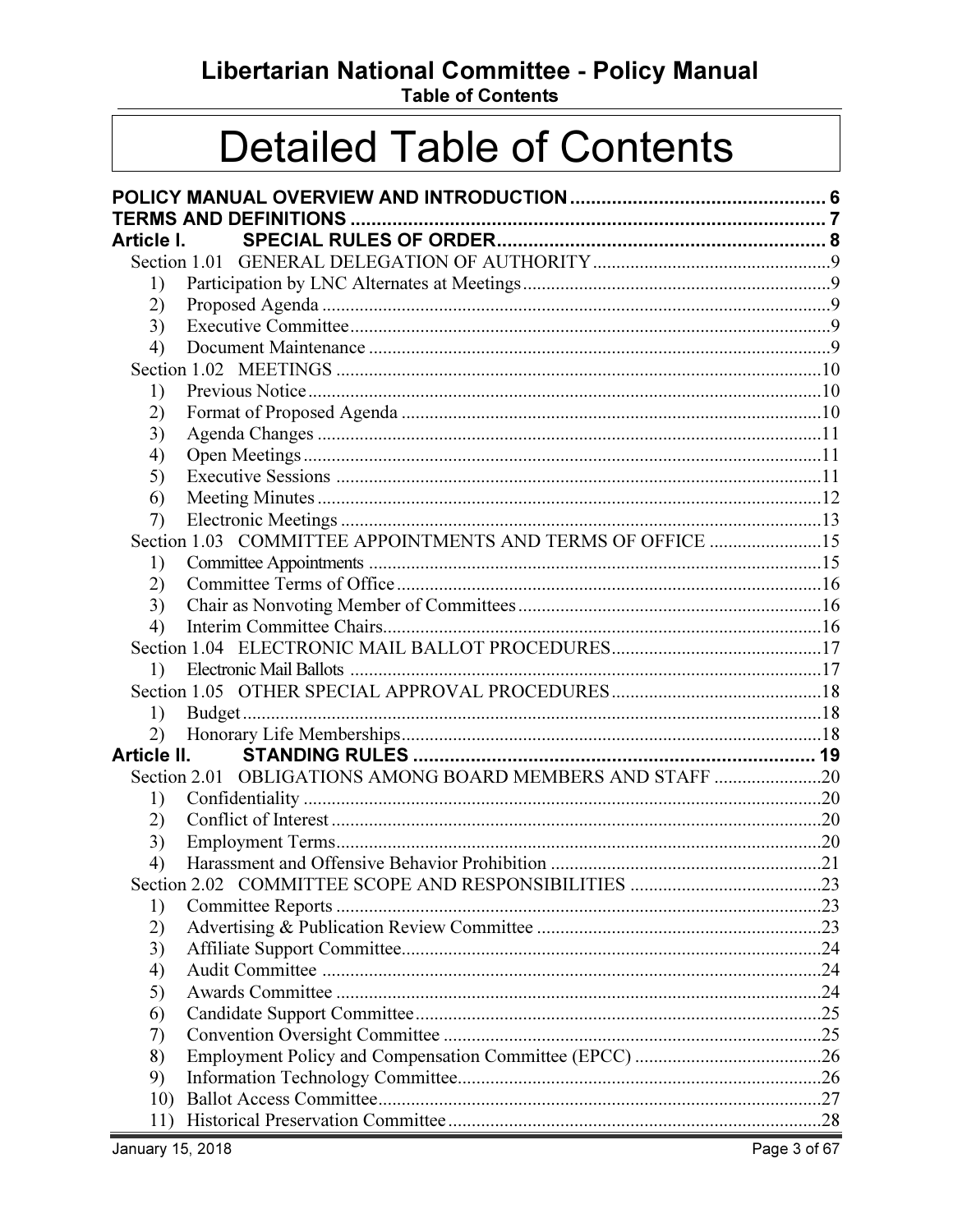# Libertarian National Committee - Policy Manual<br>Table of Contents

| 1)  |  |
|-----|--|
| 2)  |  |
| 3)  |  |
| 4)  |  |
| 5)  |  |
| 6)  |  |
| 7)  |  |
| 8)  |  |
| 9)  |  |
| 10) |  |
| 11) |  |
| 12) |  |
| 13) |  |
| 14) |  |
|     |  |
|     |  |
| 17) |  |
|     |  |
|     |  |
| 1)  |  |
| 2)  |  |
| 3)  |  |
| 4)  |  |
|     |  |
| 1)  |  |
| 2)  |  |
| 3)  |  |
| 4)  |  |
| 5)  |  |
|     |  |
| 1)  |  |
| 2)  |  |
| 3)  |  |
| 4)  |  |
| 5)  |  |
|     |  |
| 1)  |  |
| 2)  |  |
| 3)  |  |
| 4)  |  |
| 5)  |  |
|     |  |
| 1)  |  |
| 2)  |  |
| 3)  |  |
|     |  |
|     |  |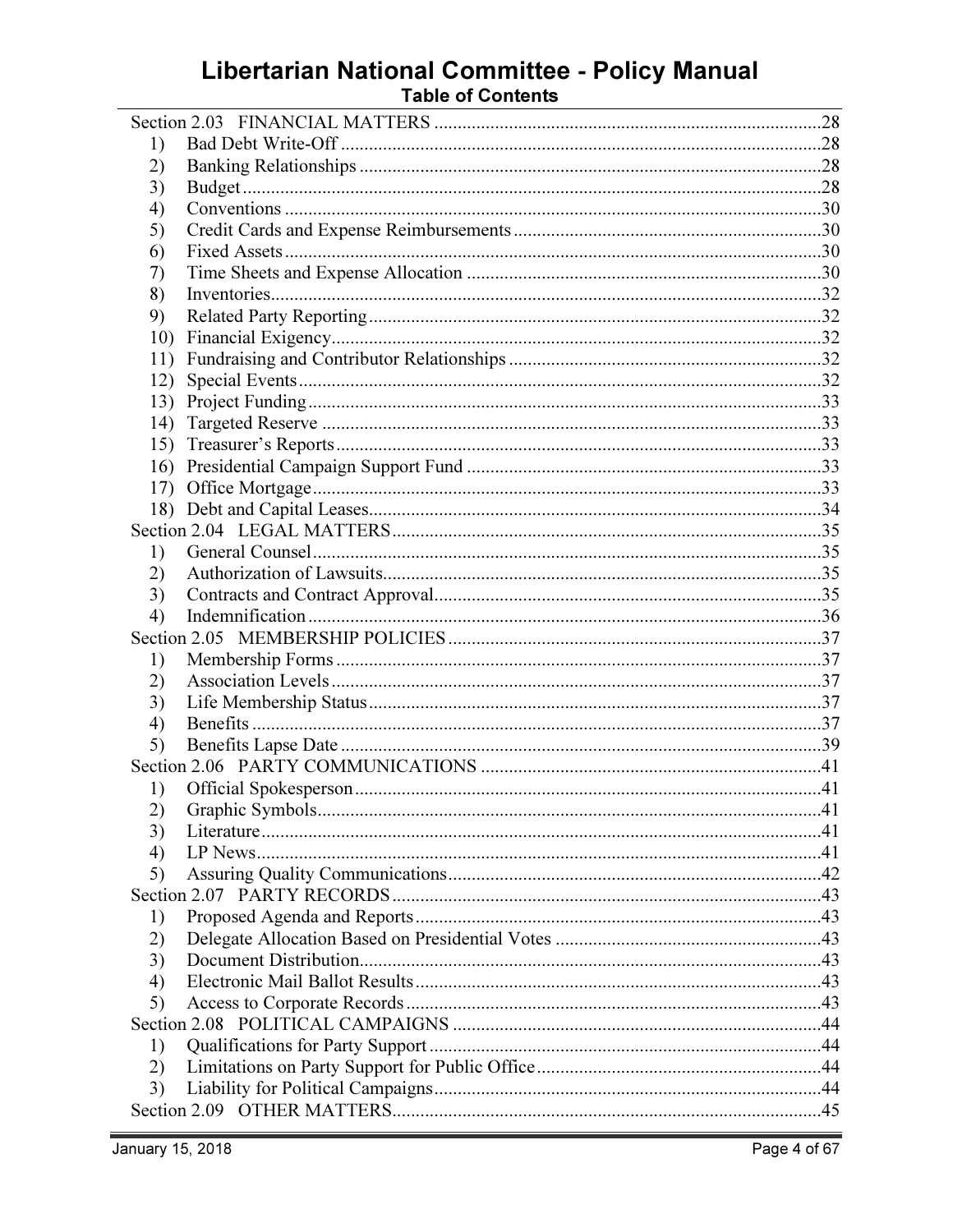# Libertarian National Committee - Policy Manual<br>Table of Contents

| 1)                 |                                                                |  |
|--------------------|----------------------------------------------------------------|--|
| 2)                 |                                                                |  |
| 3)                 |                                                                |  |
| 4)                 |                                                                |  |
| 5)                 |                                                                |  |
| 6)                 |                                                                |  |
| 7)                 |                                                                |  |
| Article III.       |                                                                |  |
|                    |                                                                |  |
| 1)                 |                                                                |  |
|                    |                                                                |  |
| 1)                 |                                                                |  |
| 2)                 |                                                                |  |
| 3)                 |                                                                |  |
|                    |                                                                |  |
| 1)                 |                                                                |  |
| 2)                 |                                                                |  |
|                    | Section 3.04 DONOR & VENDOR RELATIONS AND FINANCIAL MATTERS 53 |  |
| 1)                 |                                                                |  |
| 2)                 |                                                                |  |
| 3)                 |                                                                |  |
|                    |                                                                |  |
| 1)                 |                                                                |  |
| (2)                |                                                                |  |
| 3)                 |                                                                |  |
| 4)                 |                                                                |  |
|                    |                                                                |  |
| 1)                 |                                                                |  |
| (2)                |                                                                |  |
| 3)                 |                                                                |  |
| <b>Article IV.</b> |                                                                |  |
|                    |                                                                |  |
|                    |                                                                |  |
|                    |                                                                |  |
| <b>ENDNOTES</b>    |                                                                |  |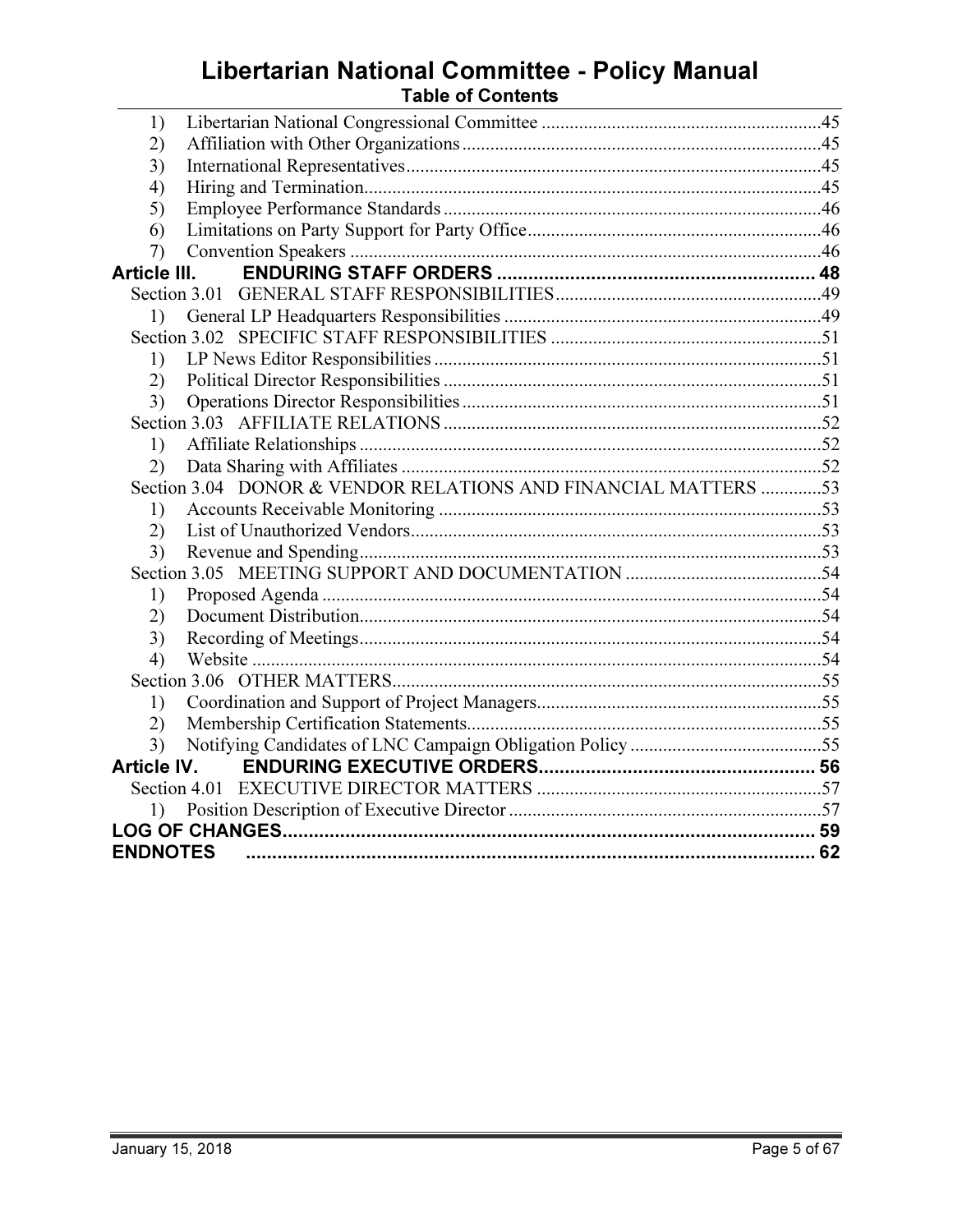## POLICY MANUAL OVERVIEW AND INTRODUCTION

An organization is subject to public law and such other rules it adopts to govern its operation. The rules governing the Libertarian National Committee, Inc. are as follows and supersede each other in the order listed:

- Corporate Charter: The legal instrument conforming to state and federal laws. The Libertarian National Committee, Inc. is incorporated in the District of Columbia and is subject to its laws.
- Bylaws: Prescribe how the organization shall function. They may not be suspended, except for clauses that provide for their own suspension or clauses clearly in the nature of rules of order.
- Special Rules of Order: Relate to rules for orderly transaction of business that differ from those contained in the adopted parliamentary authority.
- Rules of Order: Relate to orderly transaction of business. These are usually contained in the adopted parliamentary authority, which in our case is the current edition  $(11<sup>th</sup>)$  of Robert's Rules of Order, Newly Revised (RONR).
- Standing Rules: Relate to details of administration. They are adopted as the need arises. Special categories of Standing Rules include:
	- o Staff Orders orders to staff by the Libertarian National Committee; and
	- o Executive Orders orders to staff by the Chair.

This Policy Manual is a compilation of the rules governing the Libertarian National Committee, Inc. not already reflected in its corporate charter, bylaws or rules of order.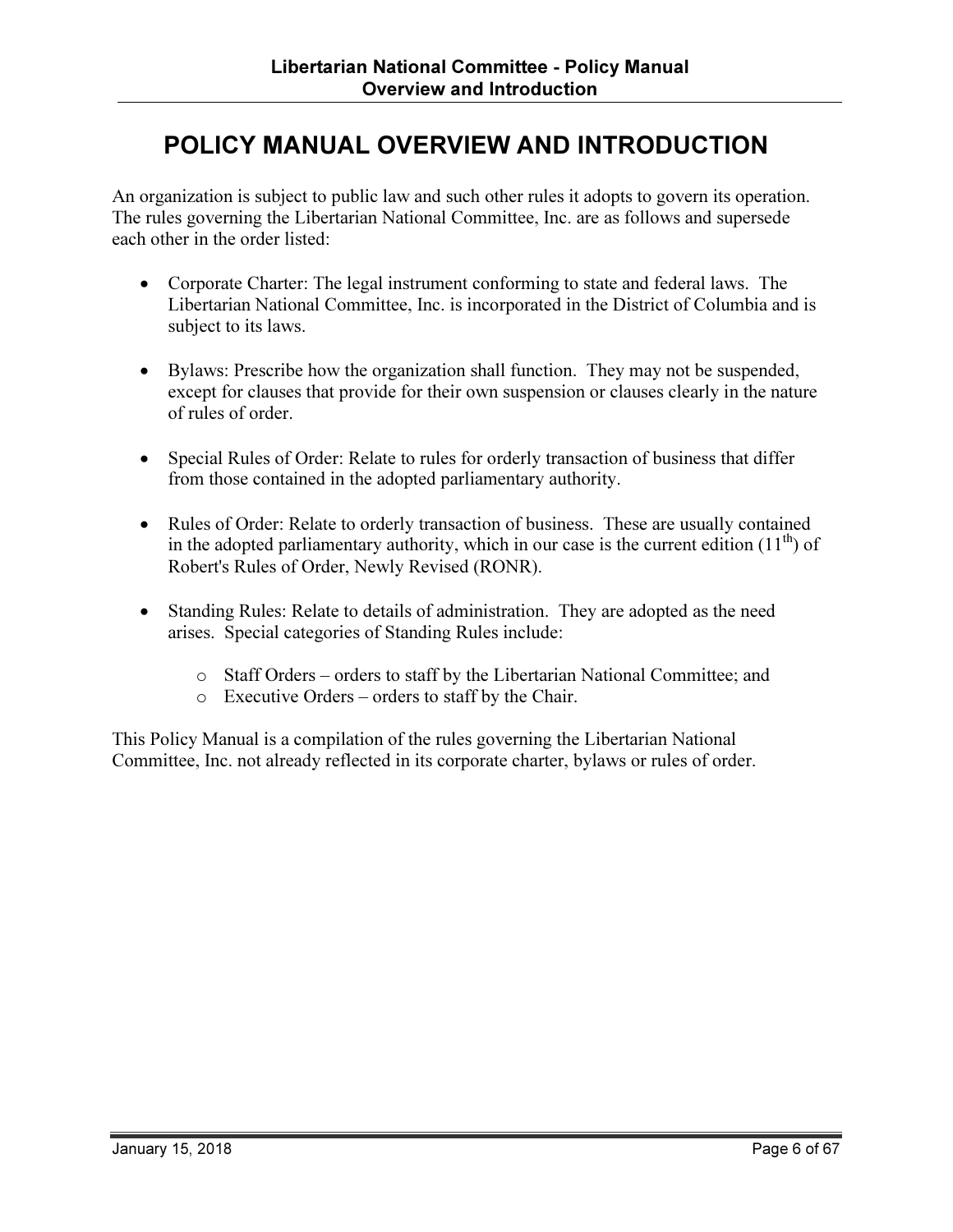## TERMS AND DEFINITIONS

The following terms may be used throughout this document<sup>1</sup>:

"Constituent" is anyone who has paid money to the LNC in the past, regardless of whether he or she signed the certification, along with all individuals who have requested information from the national party (aka inquiries).

"ED" is Executive Director

"LNC" is Libertarian National Committee

"LNC Members" are Officers, At-Large members, and Regional Representatives

"LPHQ" is Libertarian Party Headquarters

"LP News" is Libertarian Party News

"Party Platform" or "Platform" is the Platform of the Libertarian Party

"Project" is any activity that is neither a core activity nor required to perform a core activity. The categories of such projects are:

- Perpetual, such as candidate support;
- Long-term (i.e. without a clear end date), such as branding;
- Short-term (i.e. with a distinct completion date), such as implementation of an accounting system; or
- Intermittent (i.e. occurring periodically), such as acquiring lists of registered voters

"Renewal Period" for an individual is the period commencing with the first membership renewal appeal sent to that individual until the receipt of a contribution sufficient to extend that individual's benefits lapse date.

 "Reserve" is calculated as the total cash balance less the sum of all restricted funds and accounts payable at month end.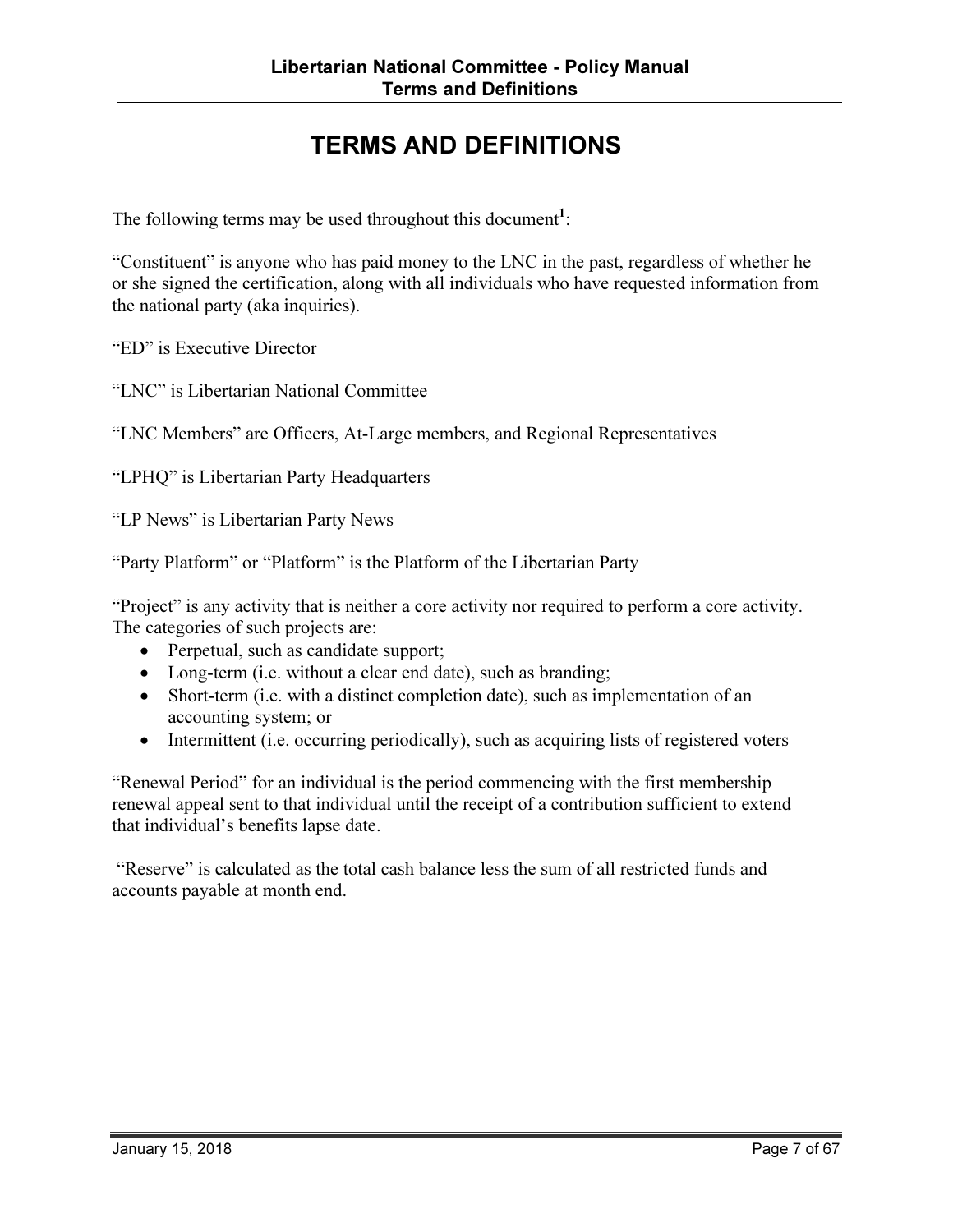## Article I. SPECIAL RULES OF ORDER

Special Rules of Order are rules for orderly transaction of business (i.e. relating to parliamentary procedure) that differ from those contained in the adopted parliamentary authority. They are superseded only by the Bylaws, the Corporate Charter and any applicable procedural rule prescribed by federal, state or local law, unless the rules in such documents specifically provide for their own suspension.

A special rule of order may be adopted, amended, rescinded or suspended. Adoption, amendment, or rescission requires either (a) a two-thirds vote with previous notice or (b) a vote of a majority of the entire membership of the Libertarian National Committee. Suspension requires a two-thirds vote of the Libertarian National Committee. Rules that have their application outside of the session which is in progress cannot be suspended, but can be rescinded or amended.<sup>2</sup>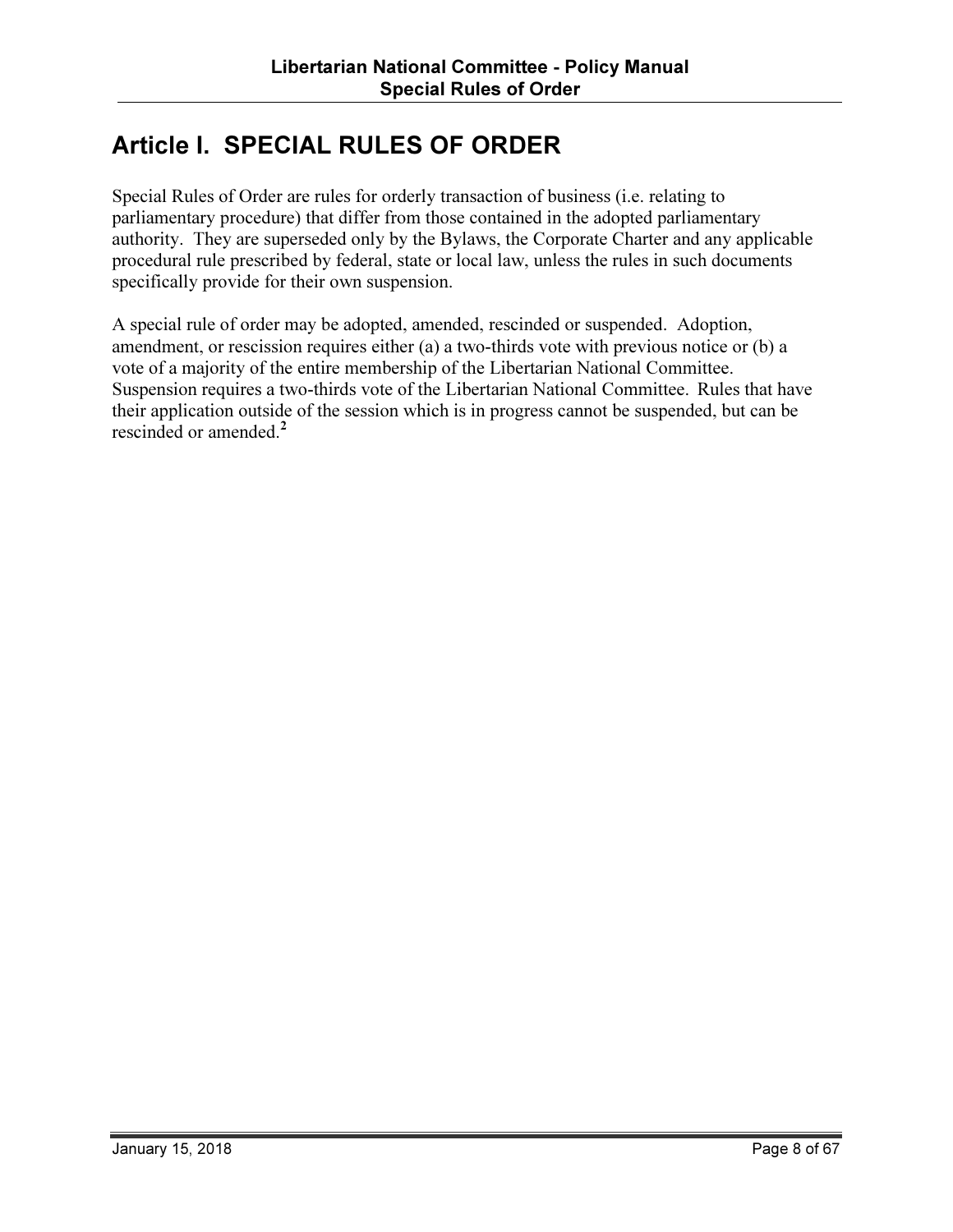## Section 1.01 GENERAL DELEGATION OF AUTHORITY

#### 1) Participation by LNC Alternates at Meetings

Free substitution of Alternates for Regional Representatives at LNC meetings is permitted.<sup>3</sup>

#### 2) Proposed Agenda

The Chair shall propose an agenda for each session of the LNC.<sup>4</sup>

#### 3) Executive Committee

The Executive Committee shall exercise all powers of the LNC between LNC meetings except for the addition, deletion, or amendment of the LNC policy manual or amendment of the budget beyond the limits specified elsewhere in this Policy Manual. Notwithstanding, the LNC reserves the right to exercise its authority through electronic mail ballots. $5$ 

#### 4) Document Maintenance

The Secretary shall maintain a complete copy of this Policy Manual.

The Secretary is authorized to propose corrections to formatting, spelling, grammar, capitalization, punctuation, article and section designations, cross-references, and such other technical and conforming changes as may be necessary to the Policy Manual, provided such changes would have no effect on the meaning of the adopted Terms, Definitions, Rules, and Orders.

The Secretary may propose adding or amending annotations in the form of endnotes and introductory language to provide relevant references to authoritative statutes, the Party's Corporate Charter and Bylaws, the parliamentary authority, and explanations as to how Special Rules of Order differ from the parliamentary authority.

The Secretary shall promptly submit such proposals to the LNC, along with any written opinions provided by the Party's parliamentarian. These proposals shall be considered adopted thirty days thereafter or upon the close of the next LNC meeting, whichever is sooner. The LNC may veto such proposals by majority vote prior to adoption.

The LNC reserves the right to also propose and adopt non-substantive, as well as substantive, changes.<sup>6</sup>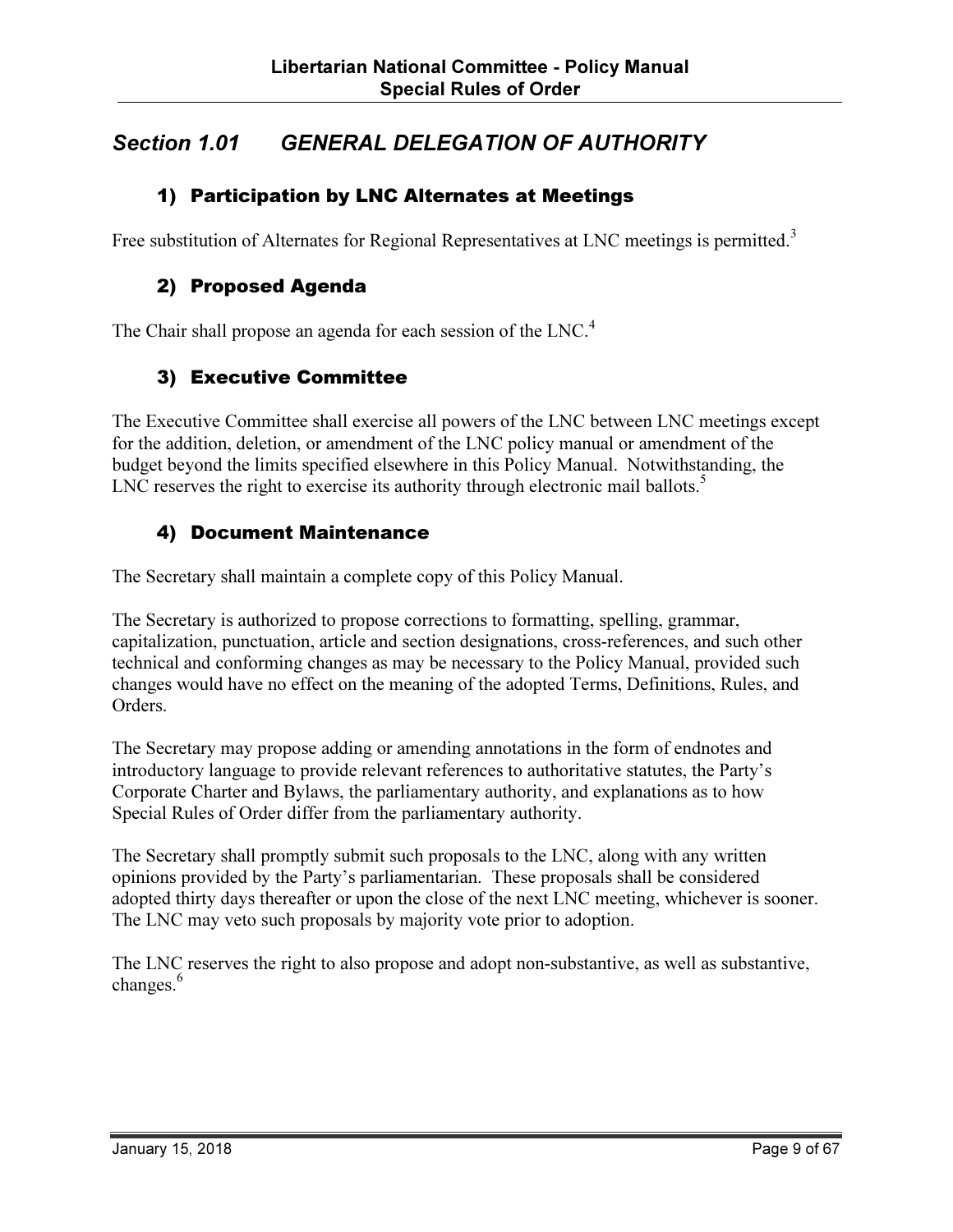## Section 1.02 MEETINGS

#### 1) Previous Notice

An LNC Member may satisfy by either one of two methods the requirement of giving previous notice of his or her intention to introduce an original main motion<sup>7</sup> at the next session:

- announcing this intention at the previous session in the presence of a quorum, providing an accurate and complete statement of purport, such notice to be taken note of in the minutes; or
- send the complete language of the motion to the entire LNC by e-mail at least 14 days prior to the session.<sup>8</sup>

#### 2) Format of Proposed Agenda

The proposed agenda shall be in the following format<sup>9</sup>:

- Opening Ceremony
	- o Call to Order
	- o Opportunity for Public Comment
- Housekeeping
	- o Credentials Report and Paperwork Check
	- o Adoption of Agenda
	- o Report of Potential Conflicts of Interest
- Officer Reports
	- o Chair's Report
	- o Treasurer's Report
	- o Secretary's Report
- Staff Reports
- Counsel's Report
- Regional Reports (supplements to printed reports)
- Committee Reports
	- o Reports of Standing Committees
	- o Reports of Special Committees
- Unfinished Business and Items Postponed from Previous Meeting
- New Business
	- o with Previous Notice
	- o without Previous Notice
- Closing Ceremony
	- o Announcements
	- o Opportunity for Public Comment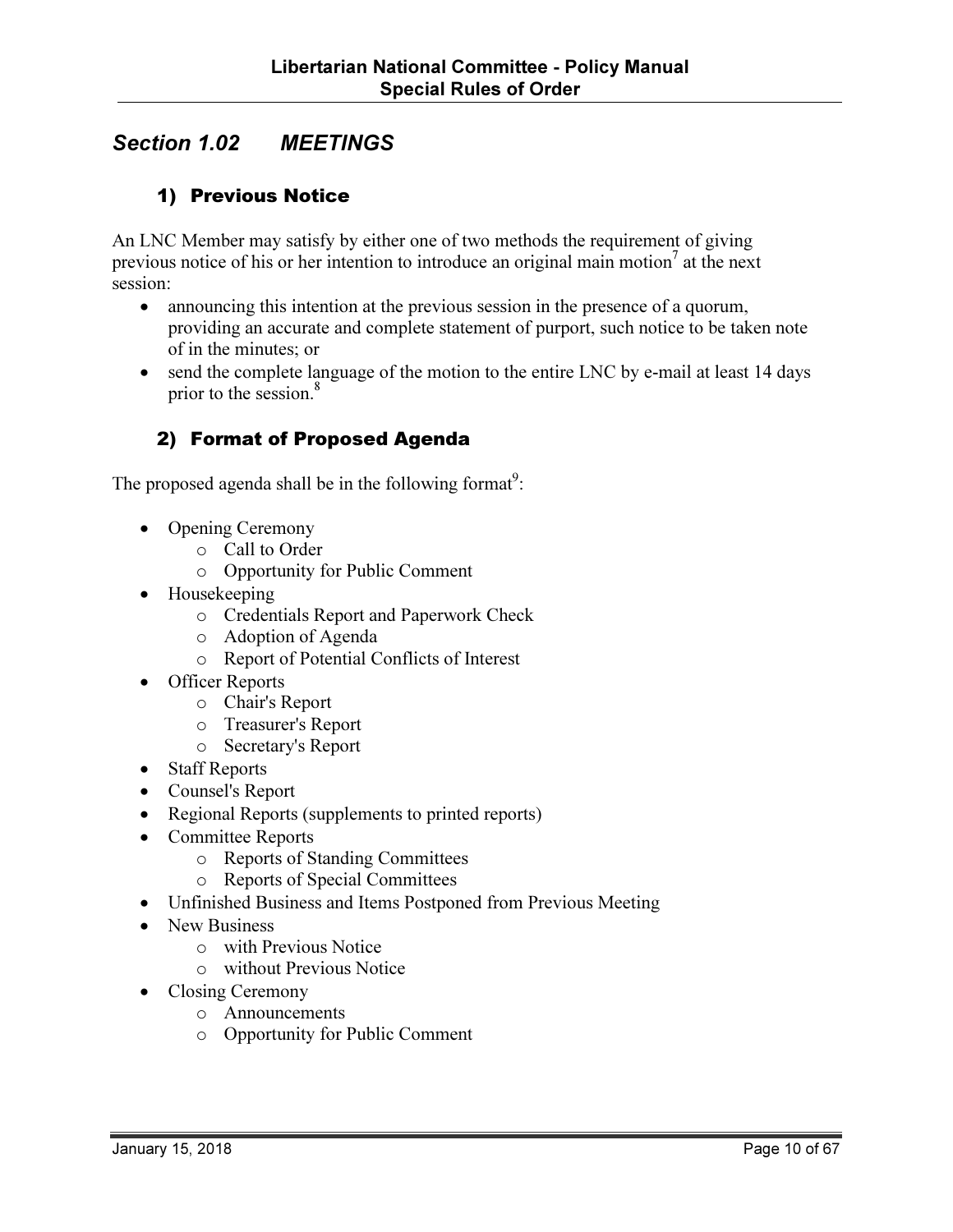#### 3) Agenda Changes

Changes in the placement of items on the agenda may be made by majority vote; this includes those items placed on the agenda by two-thirds approval.<sup>10</sup>

#### 4) Open Meetings

LNC meetings are open to Party members, except while in Executive Session. However, participation is not permitted except by majority vote of the committee.<sup>11</sup>

#### 5) Executive Sessions  $^{12}$

The LNC may enter into Executive Session only in compliance with this special rule of order. $13$ 

The motion to enter Executive Session must list all reasons for doing so. If the list of reasons is solely comprised of the identified topics listed below, a majority of LNC Members voting is required for passage.

- Legal matters (potential, pending, or past)
- Regulatory and compliance matters (potential, pending, or past)
- Contractual compliance
- Personnel matters (including evaluation, compensation, hiring, or dismissal)
- Board self-evaluation
- Strategic issues (only those requiring confidentiality)
- Negotiations (potential, pending, or past)

Other topics require a two-thirds vote of LNC.<sup>14</sup>

No action can be taken while in Executive Session.<sup>15</sup> Discussion of action which may be taken in Open Session can occur.<sup>16</sup>

No recording shall be made or minutes taken of the following topics:

- Legal matters (potential, pending, or past)
- Regulatory and compliance matters (potential, pending, or past)
- Contractual compliance
- Personnel matters (including evaluation, compensation, hiring, or dismissal)
- Board self-evaluation

Recordings shall be made and minutes taken of the following topics. However, such recordings and minutes shall only be made available to members of the LNC until such time as the LNC – by a two-thirds vote – incorporates such recordings and minutes into its public records. Nothing in this section shall require the LNC to ever make these records public:

• Strategic issues (only those requiring confidentiality)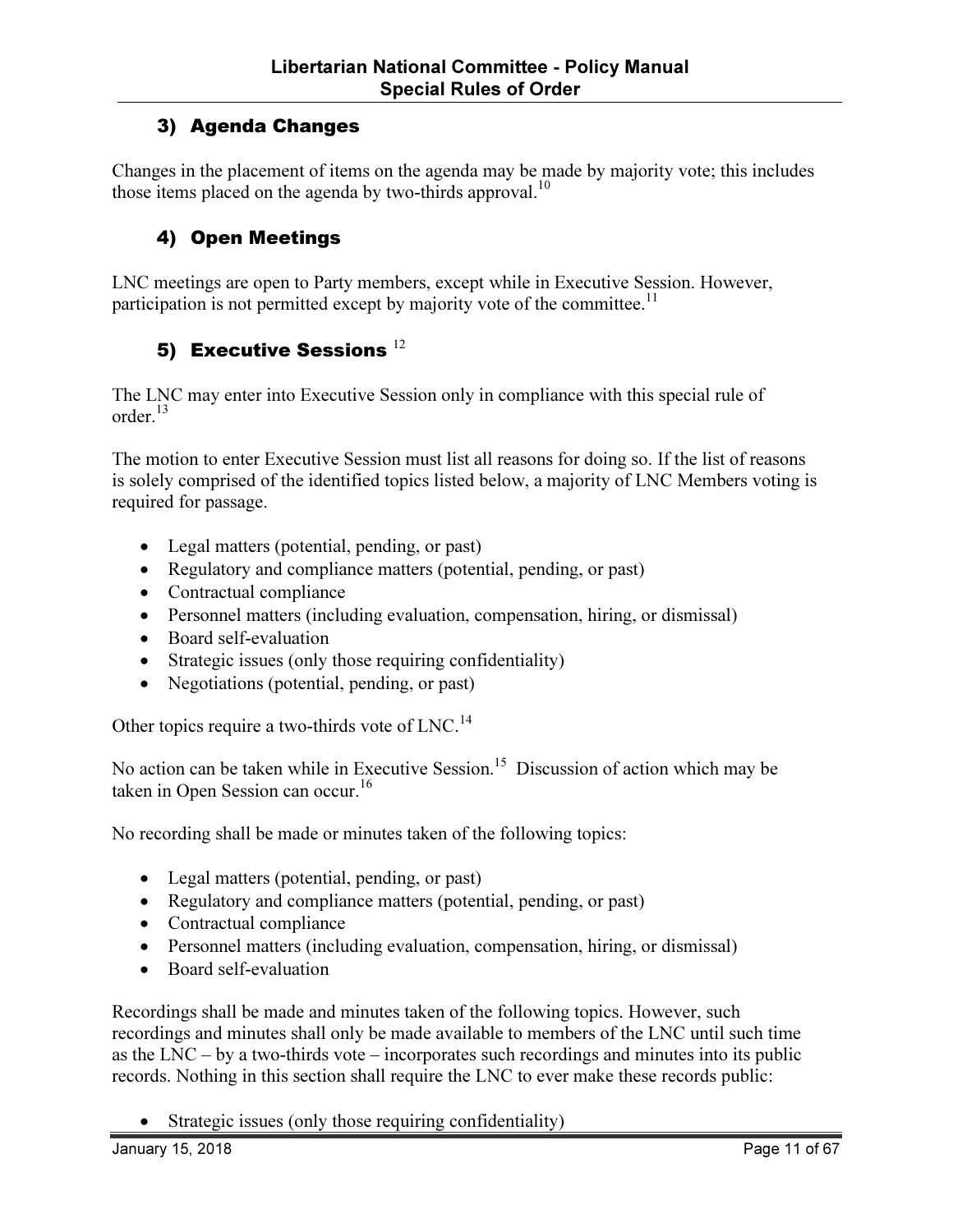• Negotiations (potential, pending, or past)

Recordings shall be made and minutes shall be taken on any other topic. Immediately upon return to Open Session, the LNC may by a majority vote order its destruction or – by a twothirds vote – incorporate such recordings and minutes into its public records. Nothing in this section shall require the LNC to ever make these records public.<sup>17</sup>

Any LNC Member who is unwilling to commit to maintaining confidentiality regarding any particular Executive Session is obligated to excuse himself or herself from the entire Executive Session and to request that the Secretary note his or her absence from the Executive Session in the minutes of the meeting.<sup>18</sup>

A participant in an Executive Session may publicly disclose information discussed in Executive Session, if the same information is publicly available from other sources, not as the result of a participant's misconduct, and the participant does not reveal that it was discussed in Executive Session;<sup>19</sup> or the LNC, and all the participants in the Executive Session,<sup>20</sup> first consent to its release.

#### 6) Meeting Minutes

In addition to the requirements articulated by RONR, the meeting minutes shall include the following:

- Any disclosure of a conflict of interest by an LNC Member shall be noted in the minutes of the subsequent LNC meeting, citing the individual and pertinent details needed to identify the conflict of interest $^{21}$
- The following aspects of each mail ballot conducted since the prior meeting and reported by the Secretary at that meeting:
	- o the complete text of the motion,
	- o the names of the co-sponsors,
	- o the dates of the initiation and completion of the balloting, and
	- $\circ$  the roll of those voting on the motion.<sup>22</sup>

Meeting minutes for LNC electronic meetings or face-to-face meetings involving travel to a single site may be promoted from draft status to official during the time between LNC meetings as follows<sup>23</sup>:

- Draft minutes shall be mailed or emailed to all LNC Members not more than 15 days after each meeting.
- Corrections, clarifications, and changes to the draft minutes may be submitted for the Secretary's consideration for a period of 15 days following the distribution of the draft minutes. The Secretary shall distribute an updated version of the draft minutes not later than 7 days following the end of that submission period.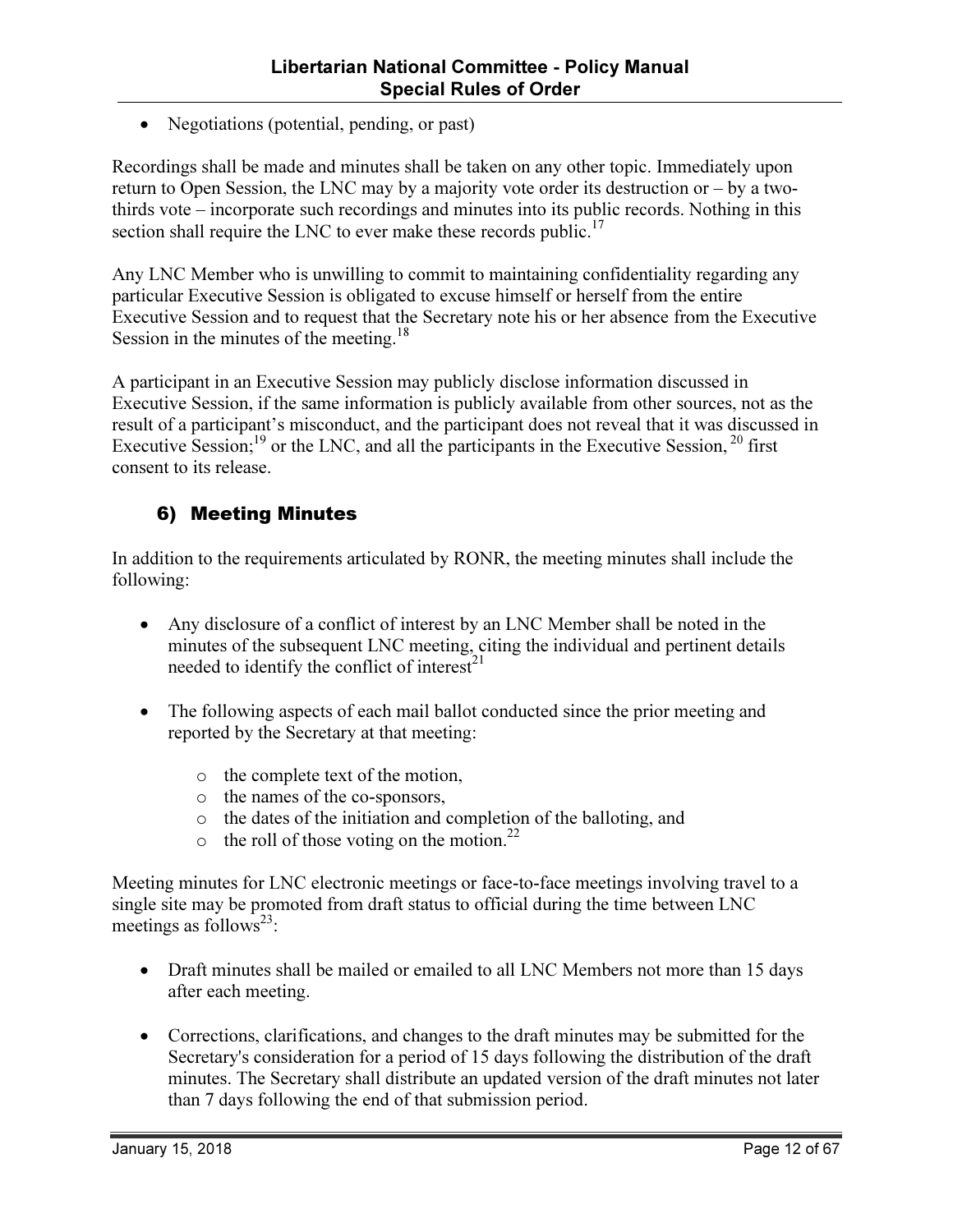- The updated version shall be deemed official if no LNC Member challenges the content to the Secretary within 7 days of the distribution of the updated version. These provisions are void if the Secretary fails to distribute the draft minutes of a meeting within 15 days after that meeting, or fails to distribute an updated version as described above.
- The Secretary shall send an official copy of meeting minutes to staff within 7 days of the promotion of those minutes from draft to official status.

Meeting minutes for Executive Committee meetings may be promoted from draft status to official during the time between Executive Committee meetings as follows:

- Draft minutes for Executive Committee meetings shall be emailed to all LNC Members not more than 7 days after each meeting.<sup>24</sup>
- Absent objection from an Executive Committee member who attended the meeting, the minutes shall be deemed to be approved 14 days after their distribution.<sup>25</sup>
- Executive Committee minutes shall be distributed to all LNC Members and alternates within 7 days of such approval.
- The Secretary shall send an official copy of meeting minutes to staff within 7 days of the promotion of those minutes from draft to official status.

#### 7) Electronic Meetings

- a) The term "electronic meeting" within these electronic meeting rules shall be construed to include teleconferences and videoconferences.
- b) The term "committee" within these electronic meeting rules shall be construed to include both the LNC (as the board of the Libertarian Party) as well as committees.
- c) All videoconferences will be conducted via the Adobe Connect (Citrix) service, hereinafter referred to as Adobe Connect.
- d) Electronic meetings may be called by either:
	- The committee Chair, or

• 1/3 of the committee members or 2 committee members, whichever is greater. However, the call of an electronic meeting can be canceled if a majority of the committee members email a cancellation request to the entire committee prior to the scheduled time of the meeting.

e) Each committee member calling for an electronic meeting must do so by emailing the entire committee and specifying the date of the meeting, time of the meeting, and the topic(s) to be addressed. Meetings must be so called no fewer than 2 days in advance for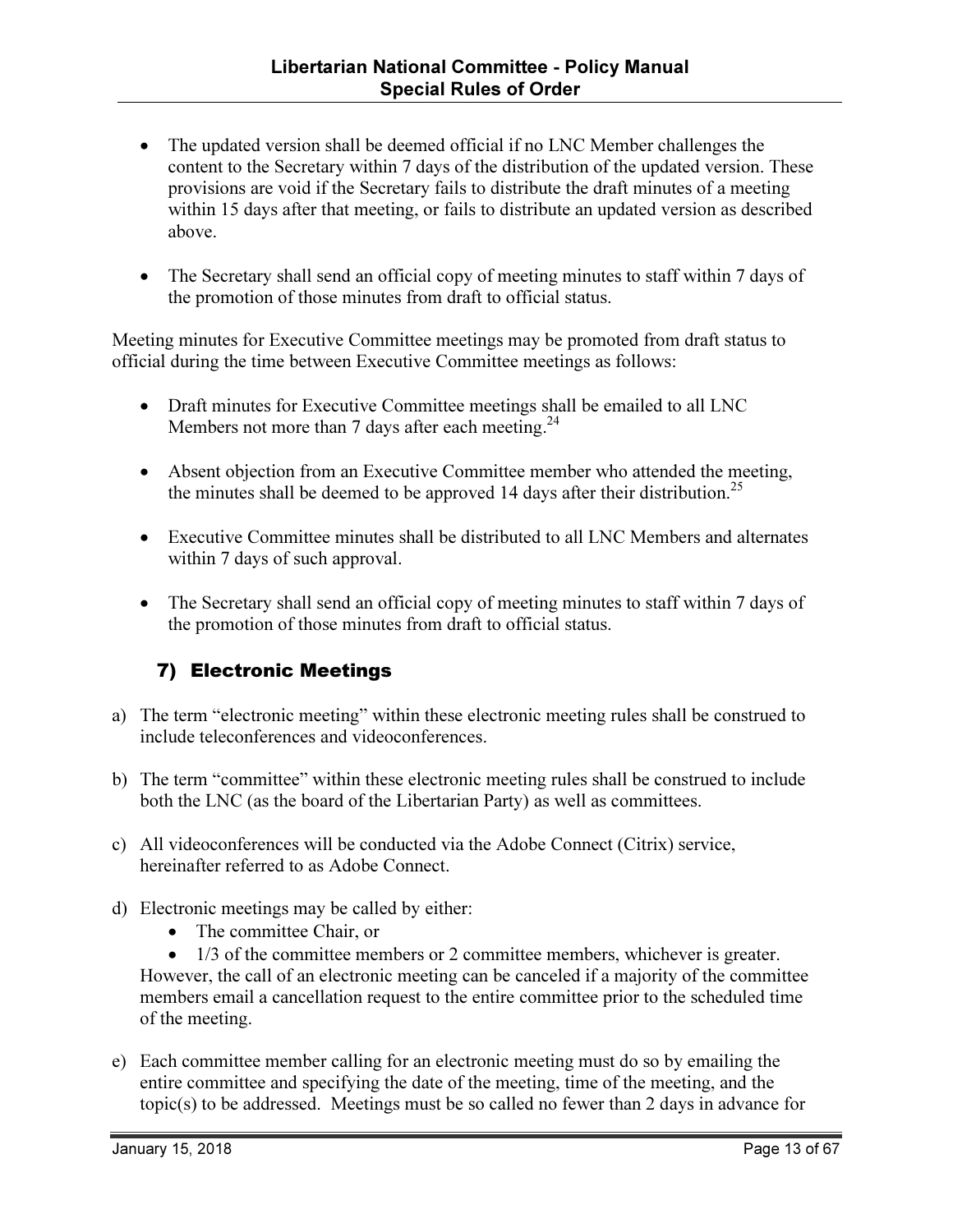#### Libertarian National Committee - Policy Manual Special Rules of Order

committees with fewer than 10 members, or 7 days in advance for committees with 10 or more members. These time limits do not apply to the LNC's Executive Committee, the LNC's Advertising and Publications Review Committee, or the Judicial Committee.

- f) For electronic LNC meetings, messages calling or vetoing a meeting must be sent on the LNC-Business email list.
- g) When a sufficient number of people have issued a call for an electronic meeting, the committee Chair or Secretary shall issue a notice of the meeting to each member and alternate of the committee. In addition to the standard notice content, the meeting notice shall describe how to participate in the meeting.
- h) Each participant must provide his own equipment and connectivity, including but not limited to any computer, internet access, web camera, microphone, earphones, or telephone. Members and alternates have the right to participate in an electronic meeting by telephone, however they should use a computer connection if feasible so as to be able to more fully use the Adobe Connect features. The organization is not responsible for providing a central location for physical attendance of an electronic meeting. For face-toface meetings, electronic participation is not allowed.
- i) Each participant must accurately identify himself by name when joining the meeting. Videoconference participants other than members or alternates of the committee must precede their sign-in name with "zz" so as to group them at the end of the alphabetical participant list.
- j) Electronic meeting participants must try to eliminate, as much as possible, background noise, echoes, and call waiting interruptions. Participants shall not place their telephone connection on hold if the system has music or messages playing while in that mode.
- k) All participants legally consent to having the meetings recorded, should the committee opt to do so.
- l) Electronic meetings are special meetings such that only the topics listed in the call of the meeting may be considered during the meeting.
- m) For original main motions, the committee Chair or Secretary shall document the time at which the vote tally was announced. A person eligible to vote who was present during the debate of the motion but who lost his connection to the meeting may still reconnect to the meeting and cast his vote on the motion no more than 5 minutes after the announcement of the vote tally.
- n) If the committee permits, participants other than members or alternates of the committee may observe videoconferences using Adobe Connect (and not by a toll-free number) with their web cameras off and their microphones muted.
- o) The LNC Secretary shall promulgate these rules to all members/alternates of each committee upon notice of their election or appointment.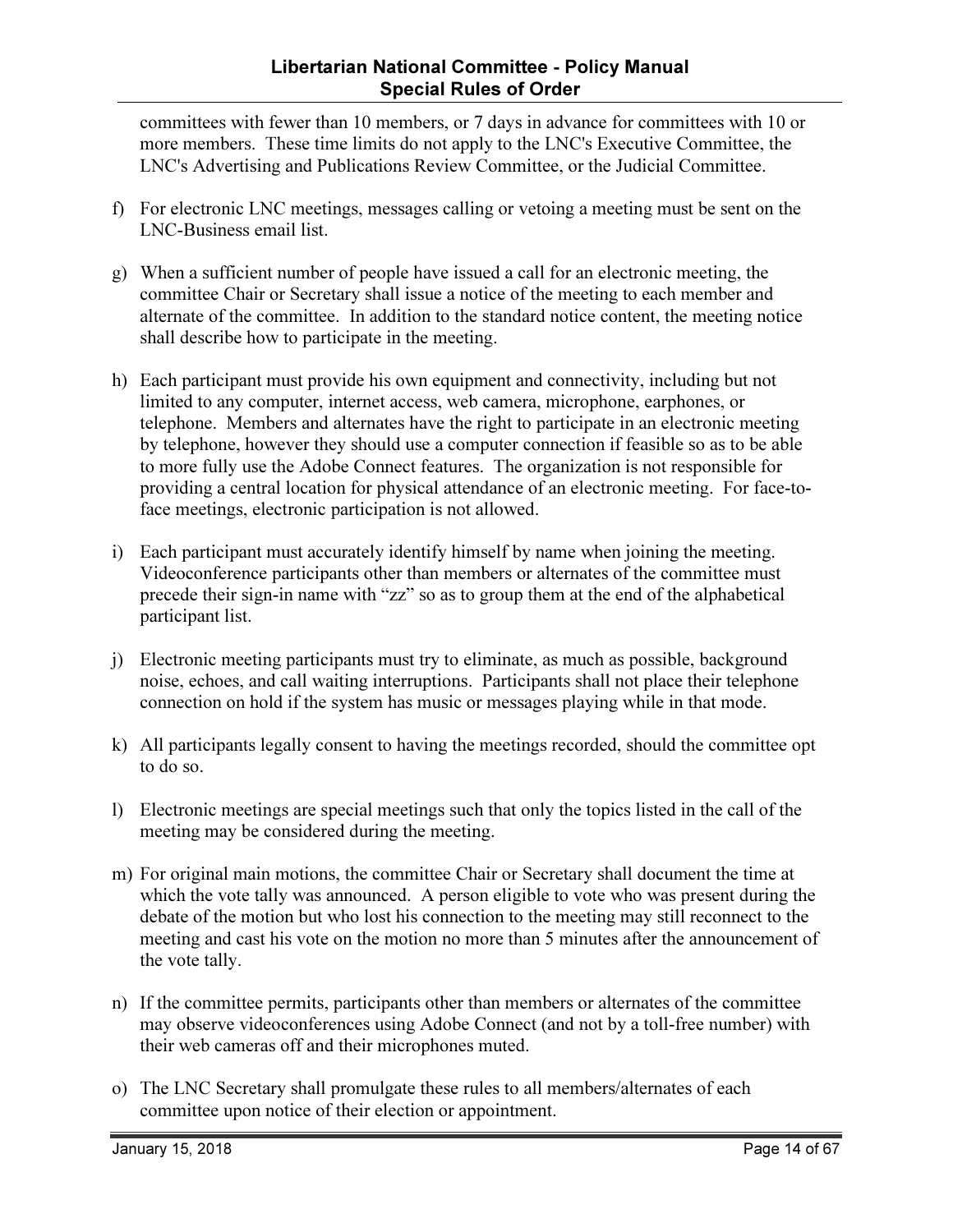## Section 1.03 COMMITTEE APPOINTMENTS AND TERMS OF **OFFICE**

## 1) Committee Appointments  $^{26}$

| Committee<br>Name                         | rnese commutees have special appointment procedures as follows.<br><b>Size</b>                                                                                                               | <b>Member Selection</b>                                                                                                                                                                                              | <b>Chair Selection</b>                                                                                                  |
|-------------------------------------------|----------------------------------------------------------------------------------------------------------------------------------------------------------------------------------------------|----------------------------------------------------------------------------------------------------------------------------------------------------------------------------------------------------------------------|-------------------------------------------------------------------------------------------------------------------------|
| Advertising $\&$<br>Publication<br>Review | No more than five, all LNC<br><b>Members or Alternates</b>                                                                                                                                   | <b>LNC</b>                                                                                                                                                                                                           | * Committee Selected                                                                                                    |
| Affiliate<br>Support<br>Committee         | Seven members                                                                                                                                                                                | Committee Chair selected<br>by LNC Chair; three LNC<br><b>Regional Representatives</b><br>or Alternates selected by<br>the Committee Chair; three<br>members selected by<br>Libertarian State<br>Leadership Alliance | <b>LNC</b> Chair selects<br>from pool of LNC<br>At-Large, LNC<br>Regional<br>Representatives, and<br>the LNC Vice-Chair |
| Audit $^{27}$                             | One non-officer LNC Member<br>and two non-LNC Members                                                                                                                                        | Non-officer LNC members                                                                                                                                                                                              | * Committee Selected                                                                                                    |
| Awards                                    | Five members, including up to<br>2 non-LNC members                                                                                                                                           | $LNC$ – Each cycle strive to<br>keep 2 members of past<br><b>Awards Committee</b>                                                                                                                                    | * Committee Selected                                                                                                    |
| <b>Ballot Access</b>                      | Five party members, no less<br>than three of which shall be<br><b>LNC Members or Alternates</b>                                                                                              | LNC Members or<br>Alternates selected by LNC<br>using approval voting, non-<br>LNC members selected by<br>the LNC Chair                                                                                              | <b>LNC</b> Chair                                                                                                        |
| Candidate<br>Support<br>Committee         | Five LNC members or LNC<br>alternates and two non-LNC<br>members of the LP                                                                                                                   | LNC members elected by<br>the LNC; non-LNC<br>members appointed by the<br>LNC Chair based on<br>recommendations from the<br>LNC members of the<br>committee                                                          | * Committee Selected                                                                                                    |
| Convention<br>Oversight                   | Seven members, with a<br>minimum of four LNC<br>Members or Alternates, plus a<br>minimum of two non-LNC<br>members who are<br>recommended by the<br><b>Convention Oversight</b><br>Committee | LNC members selected by<br>the LNC, non-LNC<br>members selected by the<br>LNC Chair                                                                                                                                  | <b>LNC Chair Selected</b>                                                                                               |

These committees have special appointment procedures as follows: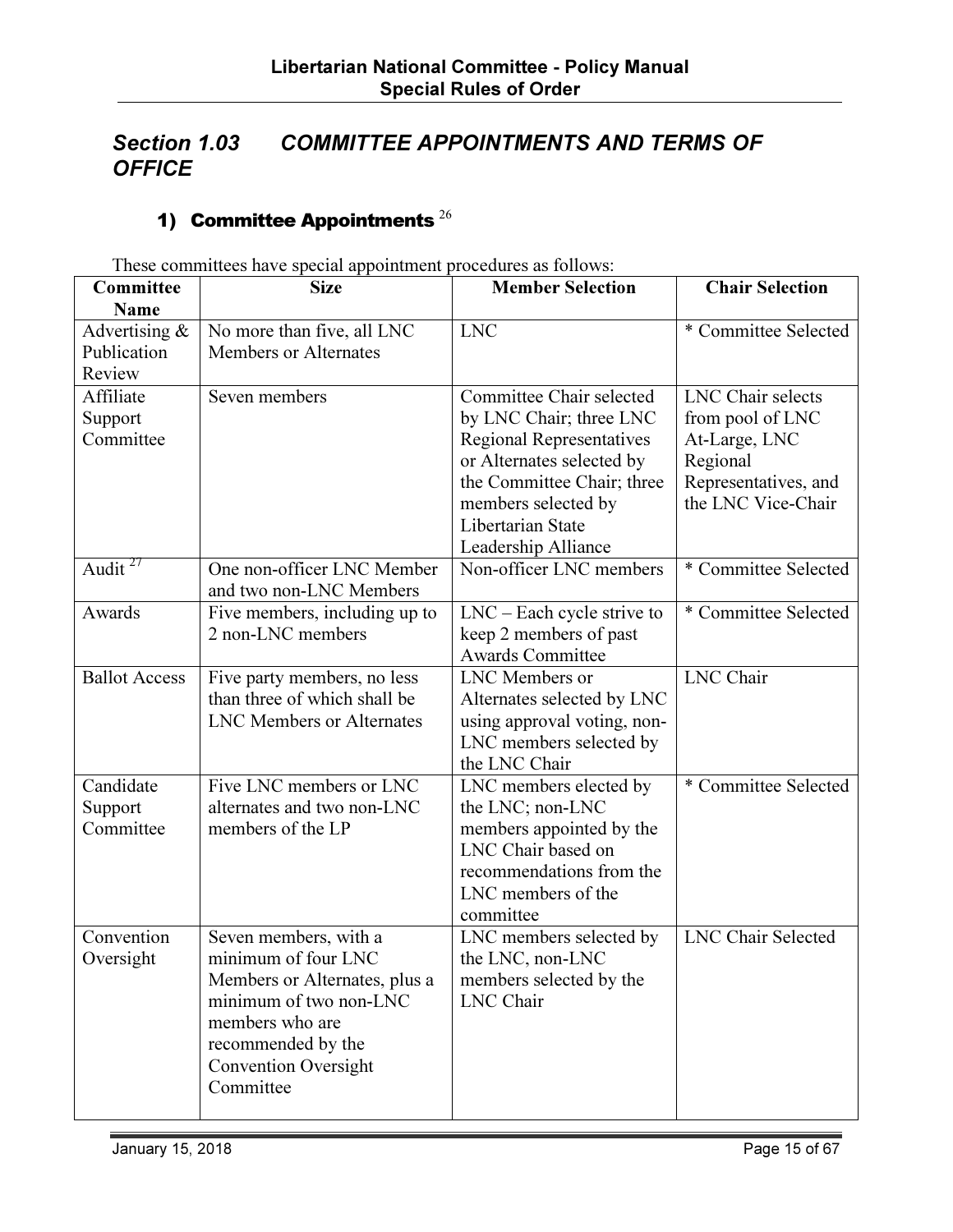#### Libertarian National Committee - Policy Manual Special Rules of Order

| Employment   | Three LNC Members or          | <b>LNC</b>               | * Committee Selected |
|--------------|-------------------------------|--------------------------|----------------------|
| Policy and   | Alternates other than the LNC |                          |                      |
| Compensation | Chair                         |                          |                      |
| Executive    | Four Officers + Any # of LNC  | <b>LNC</b>               | LNC Chair Selected   |
|              | Members                       |                          |                      |
| Historical   | <b>Five Members</b>           | Committee Chair selected | <b>LNC</b>           |
| Preservation |                               | by LNC; remaining four   |                      |
| Committee    |                               | members selected by the  |                      |
|              |                               | Committee Chair          |                      |
| Information  | Two LNC Members or            | LNC Chair                | * Committee Selected |
| Technology   | Alternates, plus up to 5 non- |                          |                      |
| Committee    | LNC members who are           |                          |                      |
|              | recommended by the IT         |                          |                      |
|              | Committee                     |                          |                      |

\* See Section 1.03.4 below regarding interim chairs

#### 2) Committee Terms of Office

With the exception of the Convention Oversight Committee, the terms of office of all project managers, committee chairs, and committee members shall expire with the administration that appoints them, or when their successors are chosen, whichever occurs first. The term of office for the Convention Oversight Committee shall expire 90 days following the close of the convention.<sup>28</sup>

#### 3) Chair as Nonvoting Member of Committees

The Chair shall serve as a nonvoting member of all LNC created committees, except where specifically appointed to the committee as a voting member.<sup>29</sup>

#### 4) Interim Committee Chairs

The Chair shall have the authority to appoint an interim chair for all non-standing committees of the LNC which select their own permanent chair. The interim chair shall serve until a permanent chair is chosen by the committee.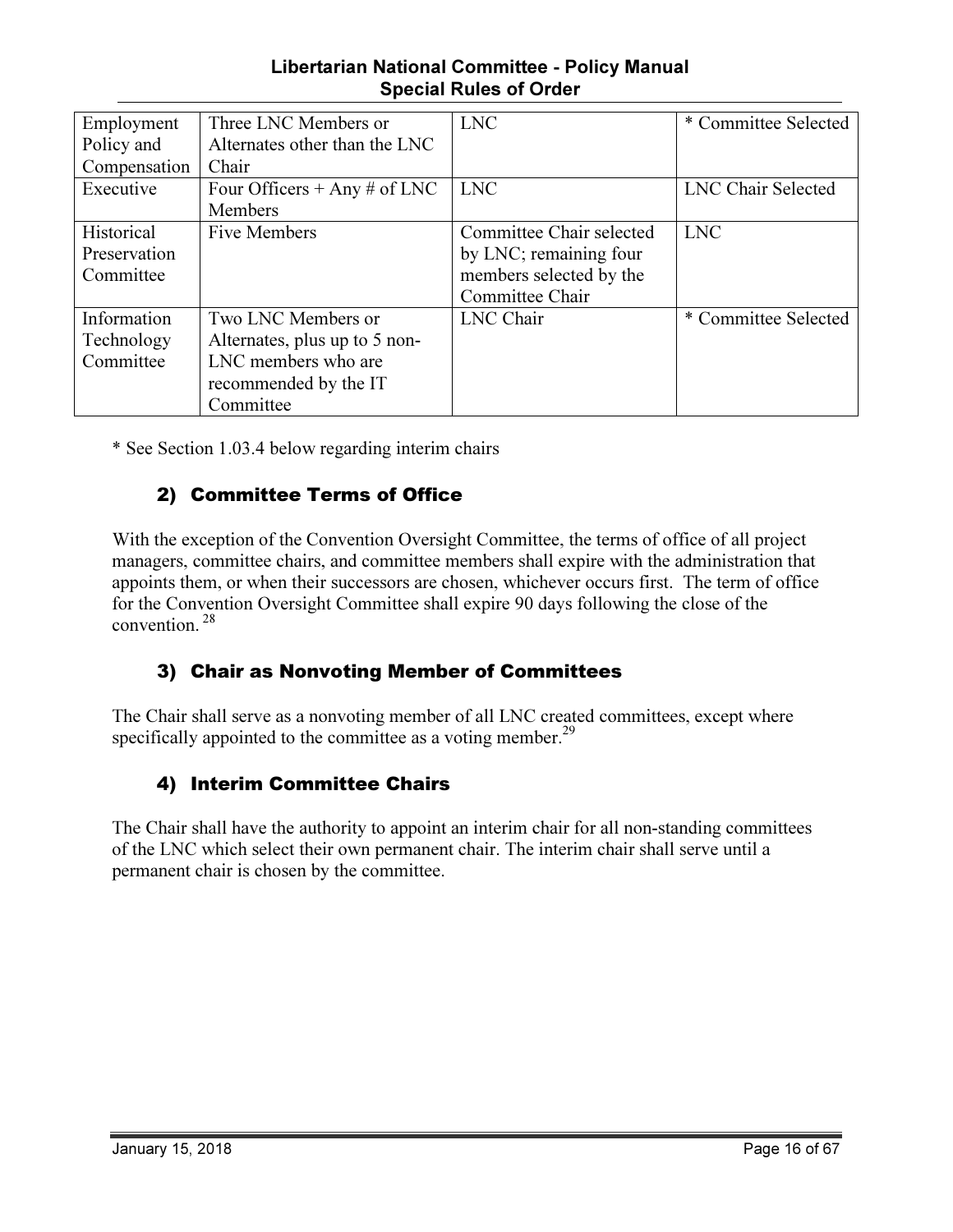## Section 1.04 ELECTRONIC MAIL BALLOT PROCEDURES

## 1) Electronic Mail Ballots  $30$

Electronic mail ballots shall not include an accompanying argument for or against passage of the motion. Notification of an electronic mail ballot shall be made by the Secretary by electronic mail. An LNC Member may change his or her vote on an electronic mail ballot, provided that the change is received by the Secretary by the deadline for return of ballots.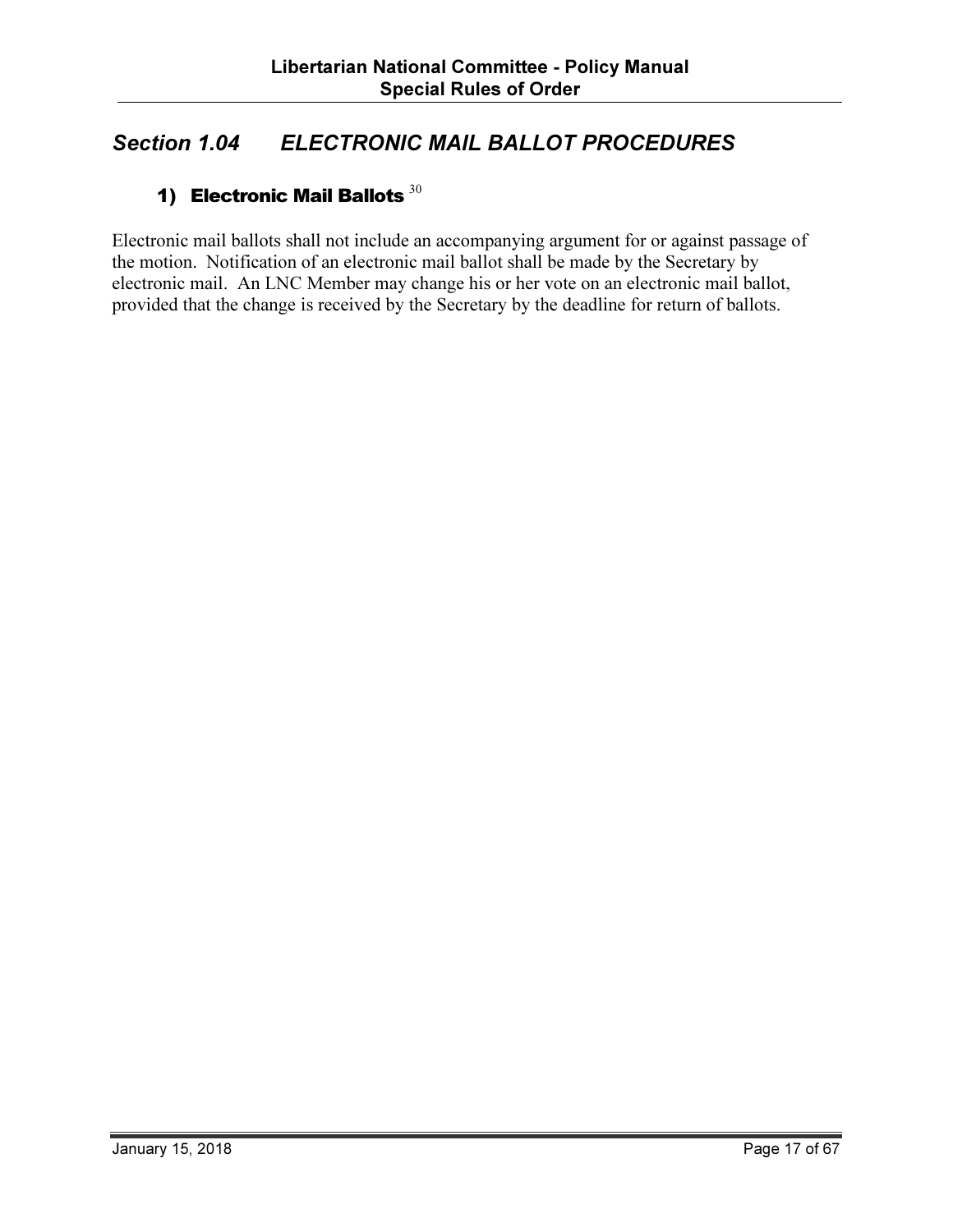## Section 1.05 OTHER SPECIAL APPROVAL PROCEDURES

#### 1) Budget

The budget may be amended at any time by a majority vote of the  $LNC<sup>31</sup>$  However, the Executive Committee is authorized to amend expense items within one budget area, as long as the total expense for that budget area is not increased.<sup>32</sup>

The Chair, with the consent of the Executive Committee, is authorized to make the following budget adjustments without LNC approval:  $33$ 

- Addition of lines for previously unbudgeted expenses, the total of which shall not exceed 1% of budgeted revenues
- An increase in a line for budgeted expense provided there is a corresponding reduction from the contingency fund.

The Chair, without the consent of the Executive Committee, is authorized to expend up to \$1,000 in discretionary funds within any (rolling) three month period, the total of which shall not exceed \$5,000 per term unless those expenditures are later ratified by the LNC.<sup>34</sup>

#### 2) Honorary Life Memberships

Honorary life memberships may be granted by a two-thirds vote of the LNC.<sup>35</sup>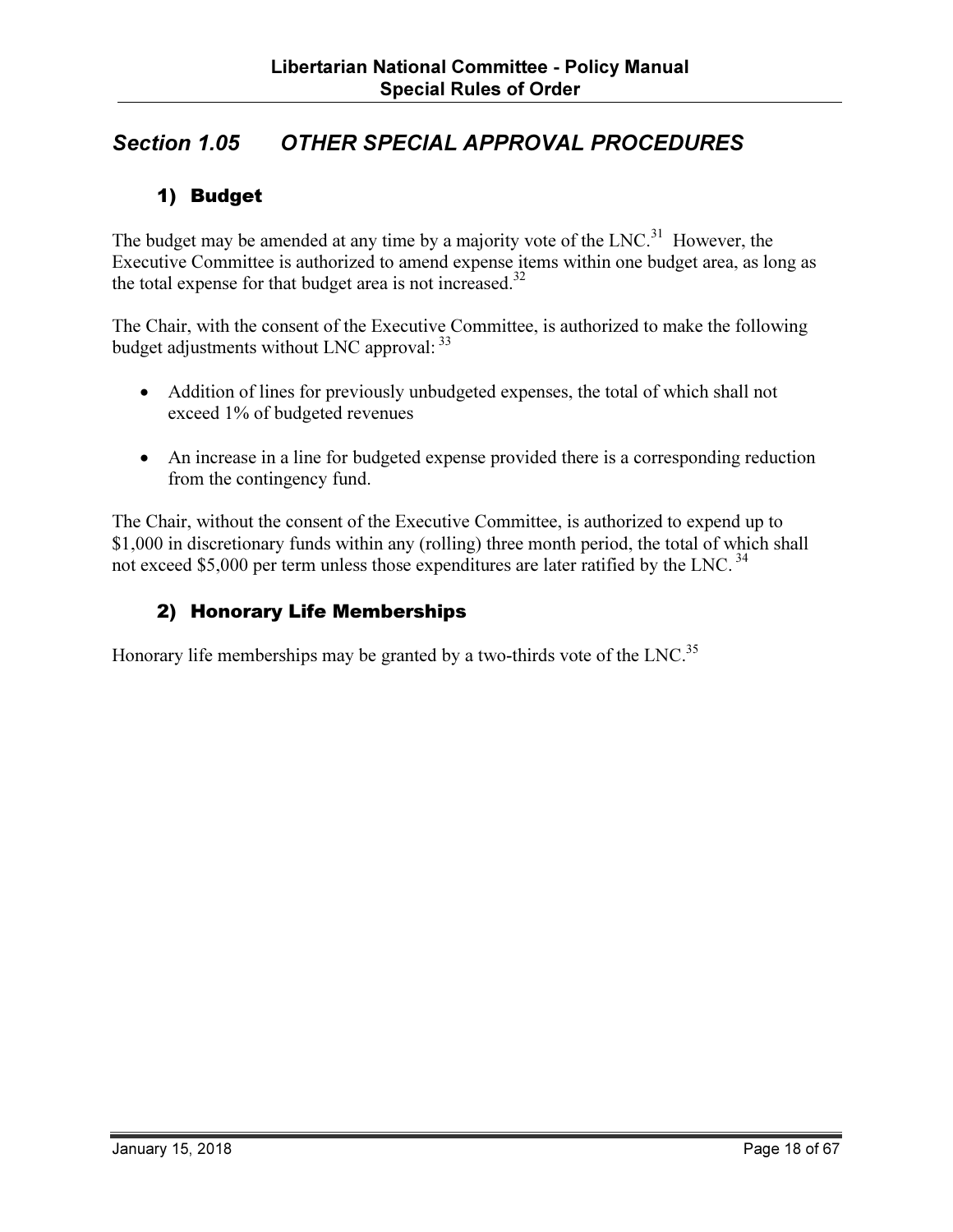## Article II. STANDING RULES

Standing Rules relate to details of administration. They are superseded only by the parliamentary authority, Special Rules of Order, Bylaws, the Corporate Charter and any applicable procedural rule prescribed by federal, state or local law, unless the rules in such documents specifically provide for their own suspension.

A standing rule may be adopted, amended, rescinded or suspended. Adoption requires a majority vote. Amendment or rescission requires either (a) a majority vote with previous notice or (b) without notice a two-thirds vote, or (c) a majority of the entire membership of the Libertarian National Committee. Suspension requires a majority vote of the Libertarian National Committee, but rules which have their application outside of the session which is in progress cannot be suspended.<sup>36</sup>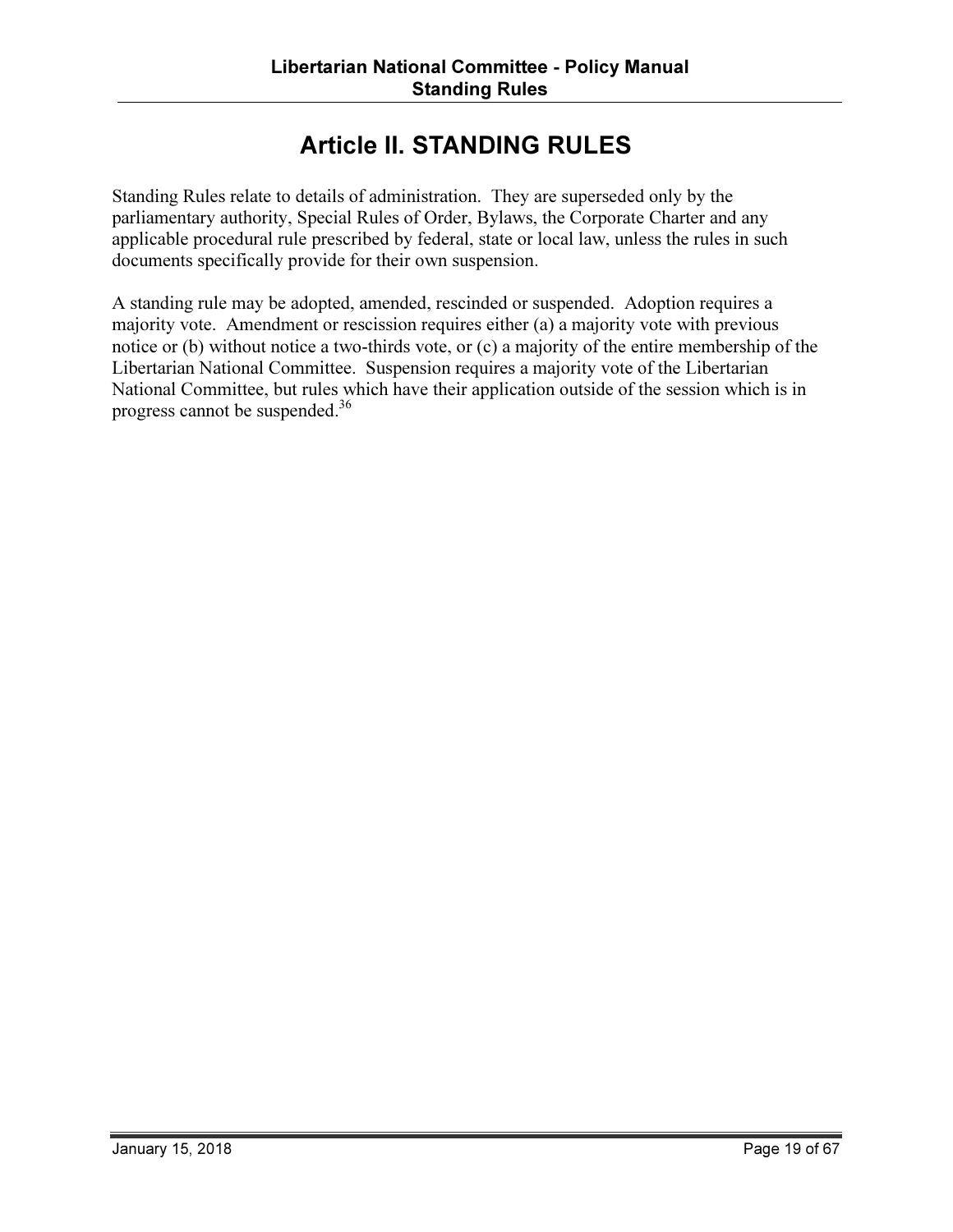## Section 2.01 OBLIGATIONS AMONG BOARD MEMBERS AND **STAFF**

#### 1) Confidentiality

The officers, employees, agents, and members of the LNC shall not be personally liable for any debt, liability, or obligation of the Party, unless caused by his or her breach of confidentiality.

#### 2) Conflict of Interest

Each LNC Member and each Party officer or employee shall disclose to the LNC situations in which such person's own economic or other interests, or duties to others, might conflict with the interests of the Party in the discharge of his/her duties. Any such disclosure shall be made at the earliest opportune moment, prior to the discharge of such duties and clearly set forth the details of the conflict of interest, in a written disclosure statement provided to the Secretary. No LNC Member, Party officer or employee shall: (a) transact business with the Party unless the transaction is fair and equitable to the Party; or (b) use information gained in the discharge of Party duties to the disadvantage of the Party.

The Secretary shall maintain a register of all declared potential conflicts of interest by LNC members. This register will be presented and distributed to all LNC members at each regular LNC meeting.

#### 3) Employment Terms

Employment agreements shall require adherence to the Bylaws and policies adopted by the LNC as a condition of employment.

Employment agreements shall specify in writing that registering as delegate to any national party convention constitutes an immediate resignation of employment.

Employment agreements with bonus provisions must make the bonuses contingent on objectively-measured achievements.

Employment agreements with bonus provisions based on revenues shall exclude convention and bequest revenues.

Employment agreements with bonuses based on achievements during a period of time shall require that the employee be an employee of the Party on every day of that time period to be eligible for the bonus.

Employment agreements shall include information about any obligations by the LNC to pay moving and moving-related expenses. A maximum on the total amount of such expenses to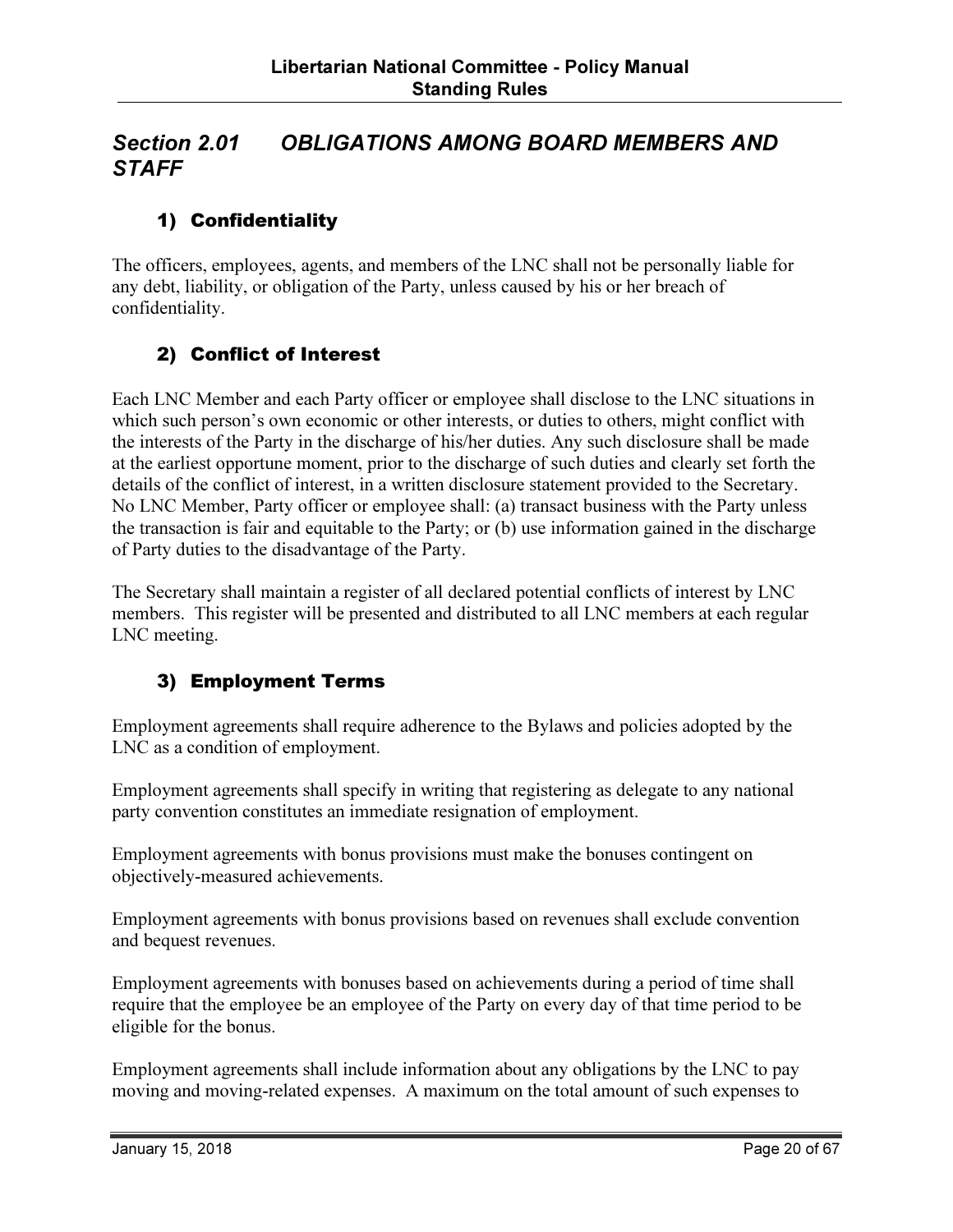be paid shall be specified. In addition, the specific expenses must be approved by the LNC chair.

No employee of the Party shall be a member or alternate of the LNC or any Bylaws-specified committee.<sup>37</sup> Any person employed by the Party shall be terminated immediately upon his or her acceptance of election or appointment to the LNC or any Bylaws-specified committee.

Except as otherwise authorized in this Policy Manual, no employee of the Party shall endorse, support, or contribute any money, use his or her title or position, or work as a volunteer, employee, or contractor to aid:

- any candidate for public office prior to nomination, or
- any candidate for Party office

This shall not preclude any Party employee from being a candidate for public office.

#### 4) Harassment and Offensive Behavior Prohibition

The Libertarian Party is founded on the key principles of liberty, responsibility, and respect. With that foundation, it is to be expected that libertarians treat each other with professional respect, thoughtful consideration, and fundamental decency. Violation of this expectation by members of the Party not only risks substantial legal penalties, it also undermines the very legitimacy of the Party and the honor of its members. Violation of this expectation by members of the LNC, whether towards other LNC Members or HQ staff, is therefore especially egregious. To prevent such inappropriate behavior, the following standards must be observed:

- All collective deprecation, whether alluding to sex, race, color, national origin, disability, age, religion, or any other protected category, must be avoided. Every person is a unique individual, and as the Libertarian Party is the Party of Individual Liberty, this injunction should doubly apply.
- Sexual harassment, like other forms of harassment, is prohibited. Sexual harassment includes unwelcome sexual advances, requests for sexual favors or any other conduct of a sexual nature when: (1) submission to the conduct is made either implicitly or explicitly a condition of employment; (2) submission to or rejection of the conduct is used as the basis for an employment decision affecting the harassed employee; or (3) the harassment has the purpose or effect of unreasonably interfering with the employee's work performance or creating an environment that is intimidating, hostile or offensive to the employee.
- Any behavior, whether verbal or physical, that clearly offends a reasonable person libertarian or not – must be avoided. Libertarianism is a philosophy of respect for the individual, and must not be presented as being in harmony with behavior generally regarded as offensive.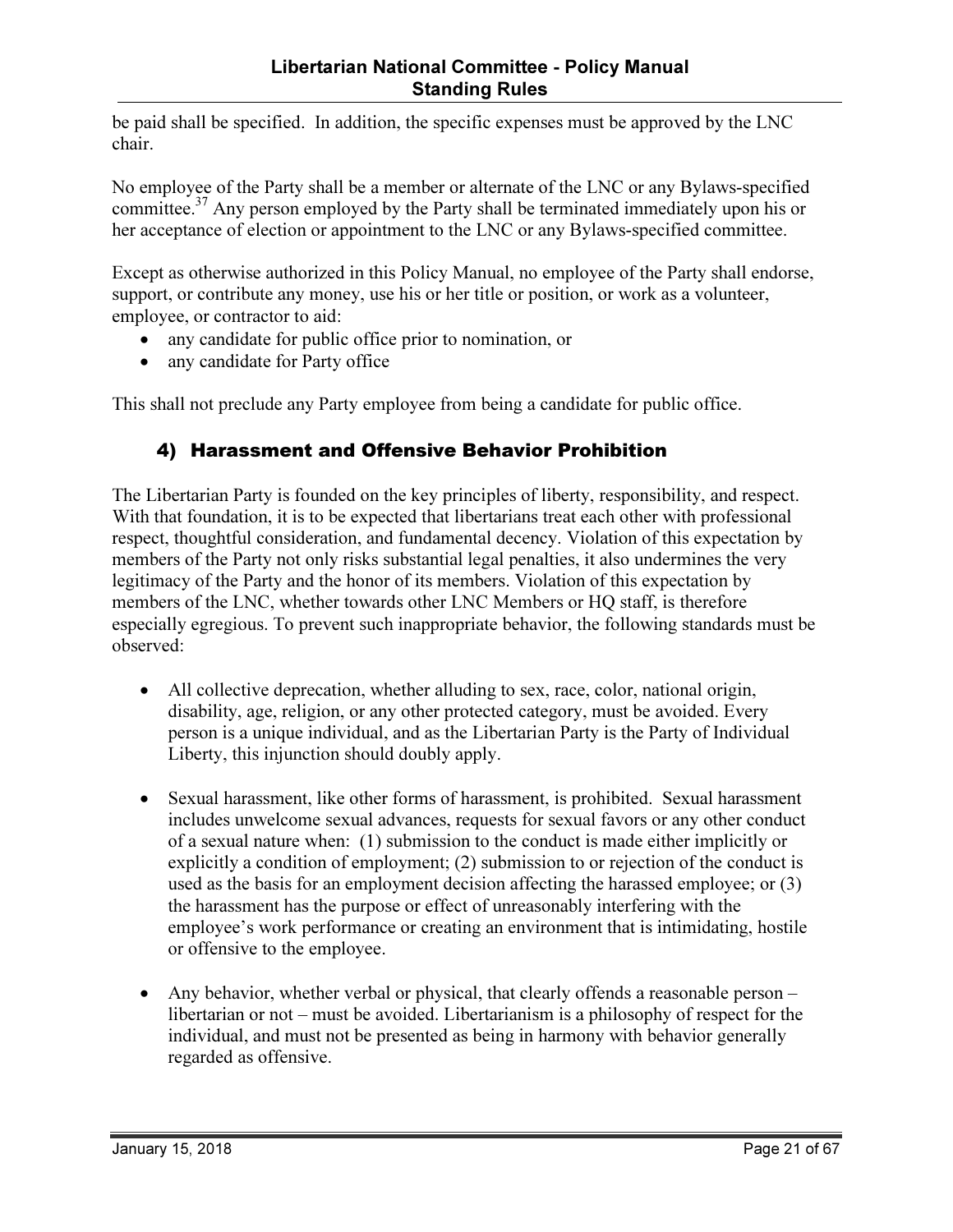• Any interaction which might be interpreted as abusing the apparent employeremployee relationship must be avoided. This applies to interactions of LNC Members with staff, and is to be extended to interactions with any consultant hired by the LNC.

You must exercise your own good judgment to avoid any conduct that may be perceived by others as harassment. The following conduct could constitute harassment:

- unwanted physical contact
- racial or sexual
- epithets
- derogatory slurs
- off-color jokes
- sexual innuendoes
- unwelcome comments about a person's body
- propositions
- leering
- unwanted prying into a person's private life
- graphic discussions about sexual matters
- suggestive behavior, sounds, gestures or objects
- threats
- derogatory posters, pictures, cartoons or drawings

As a rule of thumb, if you think it might be offensive, it probably is.

Toward ensuring that all LNC Members are thoroughly familiar not only with this policy but also the ramifications of it, they must participate in a standard program of exposure to the issues raised by these concerns. The Chair is responsible to select the content of this training program, in consultation with Counsel, and participation should be arranged at the earliest practicable opportunity after the person becomes an LNC Member.

Any agreement that the LNC enters into with an affiliate must stipulate that the affiliate incorporate the principles set forth in the policy.

Any violation of this policy should be brought to the attention of the Chair, or the Chairman of the Judicial Committee. In response to every complaint, LNC will take prompt and necessary steps to investigate the matter and will protect the individual's confidentiality, as much as possible, recognizing the need to thoroughly investigate all complaints. LNC will take corrective and preventative actions where necessary. LNC will not retaliate against any individual who in good faith brings a complaint to the attention of LNC or participates in an investigation regarding a complaint. Any employee who violates this policy is subject to discipline, up to and including discharge.

Violations of this policy may result in disciplinary action against the perpetrator.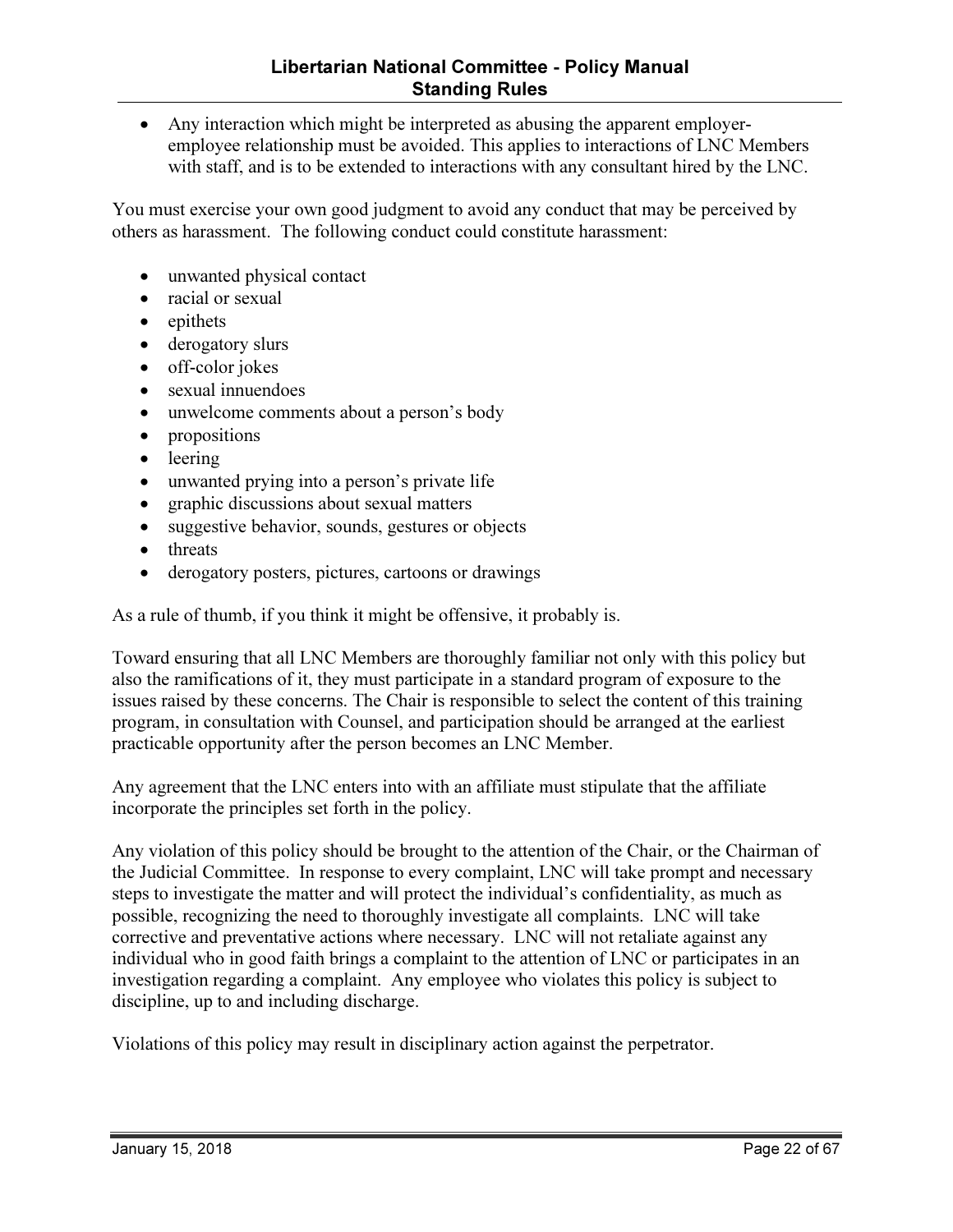## Section 2.02 COMMITTEE SCOPE AND RESPONSIBILITIES

#### 1) Committee Reports

At each regular LNC meeting, each committee created by the LNC will at minimum provide a written report at least 7 days prior to the session noting the dates and attendance rosters for each of their meetings since the previous regular LNC meeting.

#### 2) Advertising & Publication Review Committee

The APRC shall review and advise whether public communications of the Party violate our bylaws, Policy Manual or advocate moving public policy in a different direction other than a libertarian direction, as delineated by the Party Platform.

Public communications may be defined in either of two categories: time-sensitive or enduring.

- Public communications that are of a time-sensitive nature, namely mass e-mails, news releases, twitter posts and blog entries, shall be made available to the APRC upon their publication.
- Public communications that are of a more enduring nature, such as LP News, Liberty Pledge News, self-published party literature and fundraising letters, shall be made available to the APRC before the final proof is approved for printing and distribution.

Staff may seek advance advice from the APRC on any proposed communication.

Staff may reasonably conclude that the failure of the APRC to provide advice in a timely manner is tantamount to the committee's approval.

- In the case of public communications that are of a time-sensitive nature, a response is considered timely if made within six hours of staff's submission of the subject matter to the committee, if submitted prior to its publication; and within forty-eight hours, if submitted after its publication.
- In the case of public communications that are of a more enduring nature, a response is considered timely if made within twenty-four hours of staff's submission of the subject matter to the committee.

If a majority of the committee concludes that a public communication violates the bylaws, Policy Manual, or advocates moving public policy in a different direction other than a libertarian direction, as delineated by the Party Platform, the committee chair shall report such to the Executive Director and the LNC Chair, citing the specific platform plank, bylaw or Policy Manual section. Official decisions of the APRC which are overridden shall be promptly reported to the LNC without revealing confidential employer-employee matters.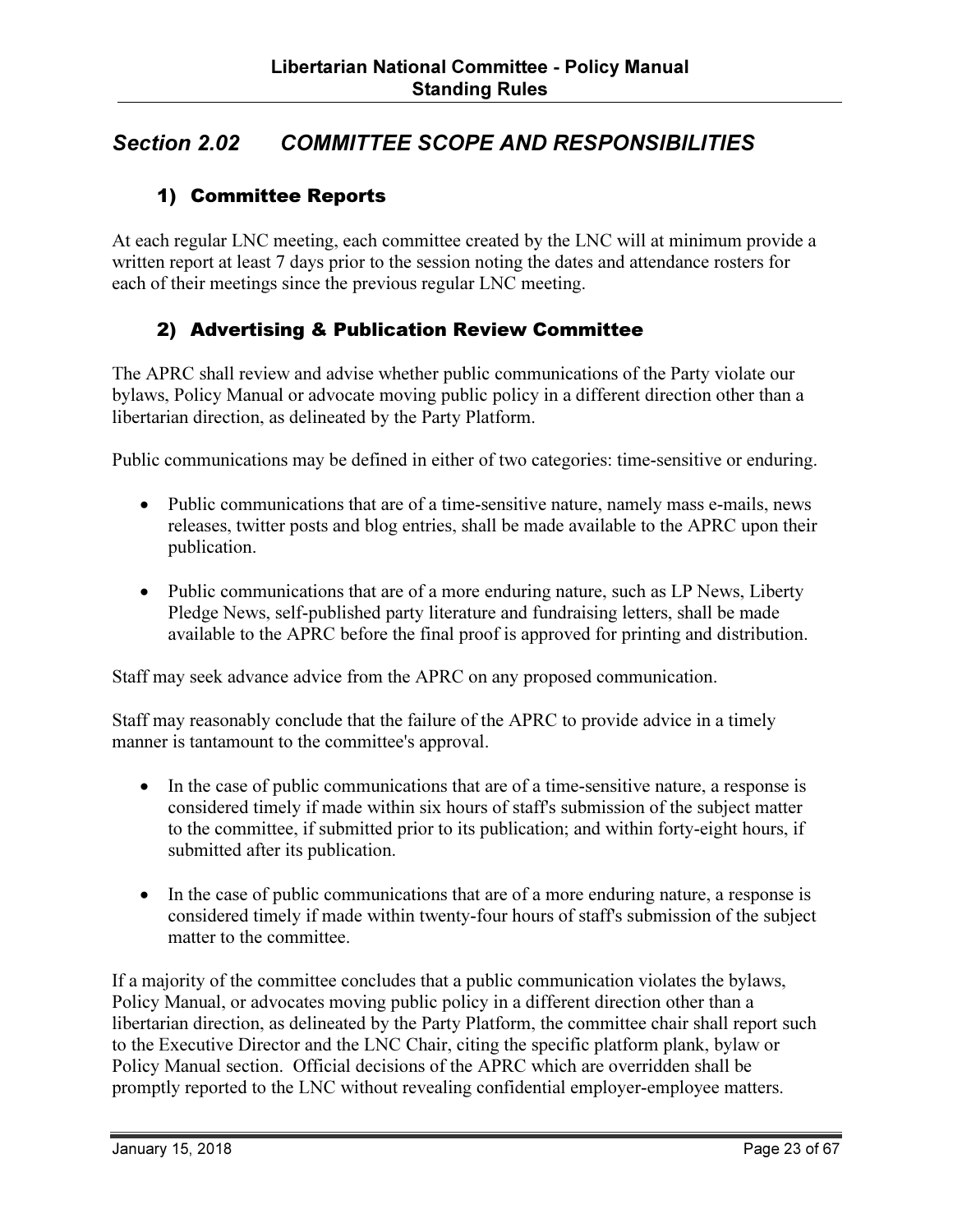#### Libertarian National Committee - Policy Manual Standing Rules

Communications between the APRC, staff, and the LNC Chair are in the nature of confidential employer-employee communications. However, the APRC may by majority vote agree to consult with other relevant individuals about matters which come before it, conditioned upon the prior agreement by such individuals to maintain confidentiality of the discussions. The LNC Chair in his bylaws-defined role as Chief Executive Officer of the Party retains the sole right to discipline and discharge employees who repeatedly contravene official party positions.

#### 3) Affiliate Support Committee

For any affiliate not in a region, the Vice-Chair will serve the same intermediary role that Regional Representatives serve for the affiliates in their respective regions.

The Affiliate Support Committee (ASC) shall identify the needs and interests of the various affiliates. In addition, the ASC shall identify those affiliates that are in particular need of assistance that the LNC can provide.

The ASC shall deliver a report to the LNC for the last LNC meeting of each calendar year, identifying and prioritizing those needs and interests of the various affiliates. This ranked list shall be taken into consideration when drawing up the following year's budget, and throughout the year as needed. This list will also assist the Executive Director in deciding how to assign tasks to staff, by identifying those services that staff provides to the affiliates that are the most desired.

The ASC shall also, as and when needed, recommend to the LNC measures that will address the particular affiliates that need assistance from the LNC.

The ASC will also establish a process for tracking the progress in meeting those needs.

#### 4) Audit Committee 38

The Audit Committee's tasks are to select an independent audit company and to direct the scale and scope of standard annual audits of the Party's accounting records and processes. Following receipt of the audit company's report, the Committee shall help the LNC interpret the audit results and assist the latter in preparing any action plans that might be needed to alleviate deficiencies.

#### 5) Awards Committee

For the convention awards described below, the Awards Committee shall set the budget, manage the nomination process, select the award winners by committee vote, secure the awards, and present the awards at the convention.

The award descriptions are: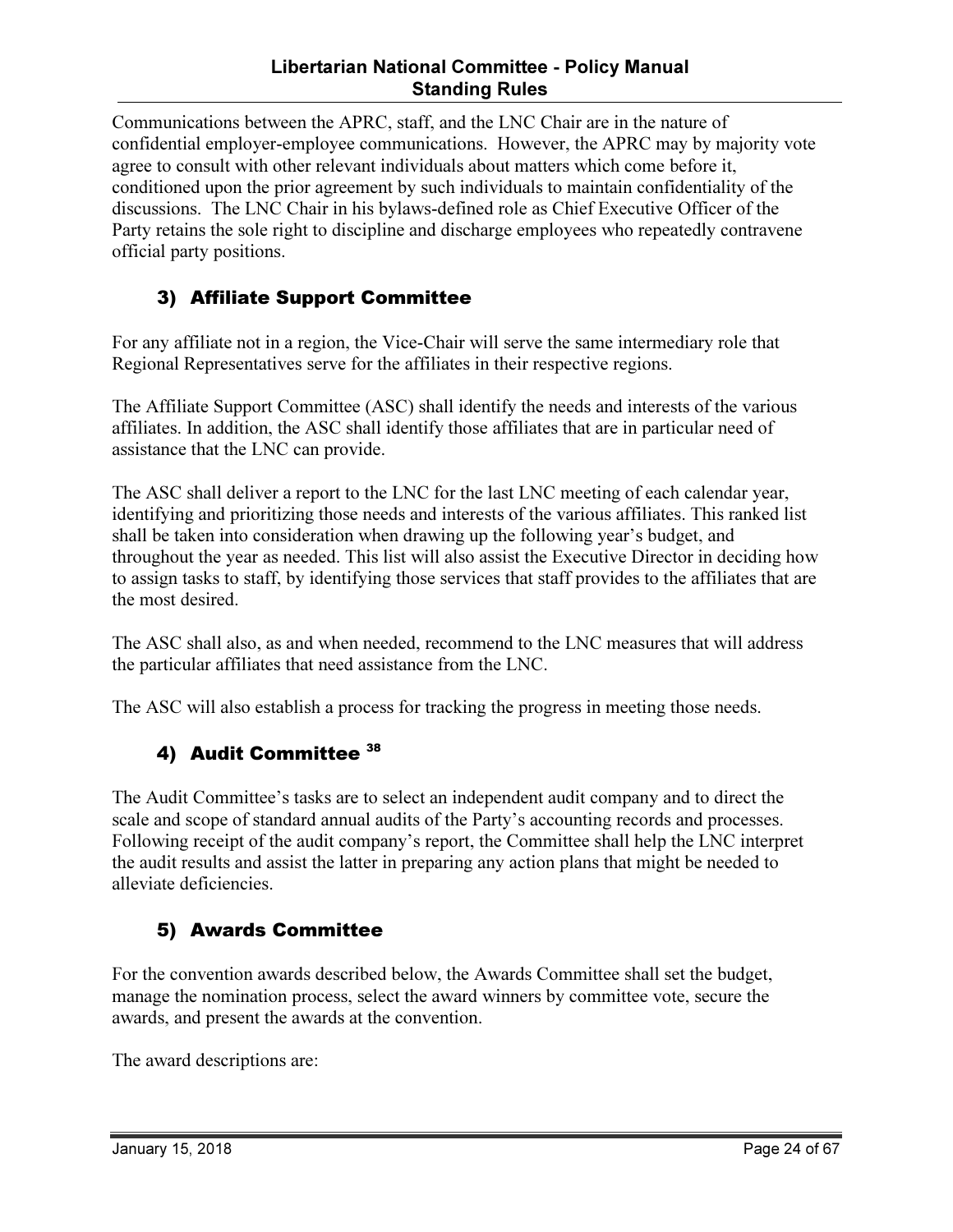#### Libertarian National Committee - Policy Manual Standing Rules

**Thomas Jefferson Leadership Award** with recognition of outstanding leadership, high character, and dedication to the principles and goals of the Party.

**Patrick Henry Candidate Award** with recognition of a very effective campaign for public office at the state or federal level, while communicating Libertarian ideas, principles, and values.

**Thomas Paine Communication Award** with recognition of outstanding communication of Libertarian ideas, principles, and values through written, published, or spoken communication.

Samuel Adams Activism Award with recognition of effective activism by building Party membership, organizing community outreach, or communicating Libertarian principles.

**The Hall of Liberty** induction is to honor lifetime or significant achievement that has made a lasting impact on the Libertarian Party and/or libertarian movement.

With a majority vote the committee may select recipients of the Thomas Jefferson, Samuel Adams, Thomas Paine, and Patrick Henry awards. While the committee has discretion as to the frequency of such convention awards, it is hoped that at least one recipient will be found worthy for each award at each regular convention.

With a unanimous vote the committee may select recipients of the Hall of Liberty award, with up to 3 inductees per convention. While the committee has discretion as to the frequency of this convention award, it is hoped that at least one recipient will be found worthy for each presidential nominating convention.

## 6) Candidate Support Committee

The Candidate Support Committee will develop and maintain a set of LNC approved criteria to set standards for LP financial contributions to LP candidates other than President of the United States. The initial set of standards is to be submitted to the LNC for approval no later than the December 2017 LNC meeting. Each succeeding Candidate Support Committee will review the standards and report any needed changes to the LNC for approval no later than the second LNC meeting of the term.

#### 7) Convention Oversight Committee

The Convention Oversight Committee shall make recommendations for convention sites to the LNC, but the LNC shall choose the site. On other matters concerning the Party's conventions, the committee shall act on behalf of the LNC, including:

- conveying requirements to convention planners.
- ensuring the convention meets the Party's needs.
- reviewing and approving in a timely manner major elements, such as contracts, the convention budget and the convention program.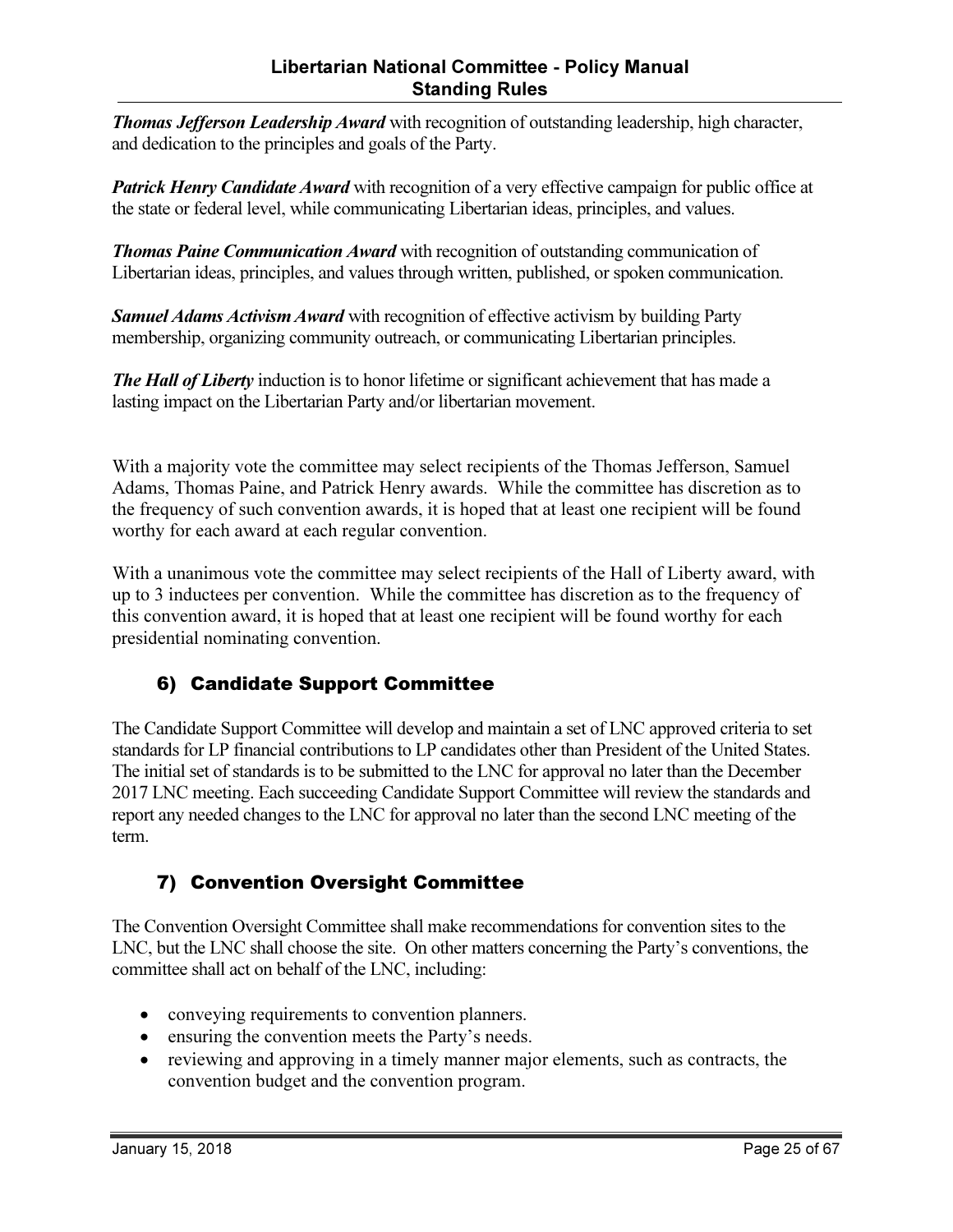The committee shall periodically report its decisions and actions to the LNC. The committee may begin its work as soon as its members from the LNC are appointed.<sup>39</sup>

During the 90 days following a convention, the committee shall make a final report to the LNC of actual versus expected convention performance, and the committee shall update the online convention archive with information comparable to what the archive contains for past conventions.

## 8) Employment Policy and Compensation Committee (EPCC)

The Employment Policy and Compensation Committee shall develop documents, procedures, and guidelines for the effective administration, supervision and development of Staff, including but not limited to job descriptions, compensation ranges, hiring, training, performance reviews, promotion, progressive discipline and termination. The LNC may supersede any such documents, procedures and guidelines by adopting a replacement.

The Employment Policy and Compensation Committee shall also be available to Staff to discuss on a confidential basis the working environment or observed violations of the Policy Manual.

Following General Counsel's review of a director-level employment contract, the EPCC shall review the proposed contract and any related advice from General Counsel. No such contract may be signed by the Chair without having first obtained either EPCC approval of the contract at least 10 days prior, or an affirmative vote from a majority of the fixed membership<sup>40</sup> of the LNC.

#### 9) Information Technology Committee

The IT Committee shall

- Work with staff and state chairs to identify the Information Technology needs of the LP;
- Discuss with staff and state chairs the anticipated IT needs and how to meet those needs;
- Survey the list of possible vendors and solutions to those needs, and reduce the list to a small number;
- By the LNC meeting following the convention, the committee will recommend to the LNC an implementation of the IT tools that will best satisfy those needs within the budgetary constraints of the Party;
- Monitor progress in the transition and implementation to that solution as it pertains to HQ;
- Monitor progress in the transition and implementation to that solution as it pertains to relations with the various affiliates; and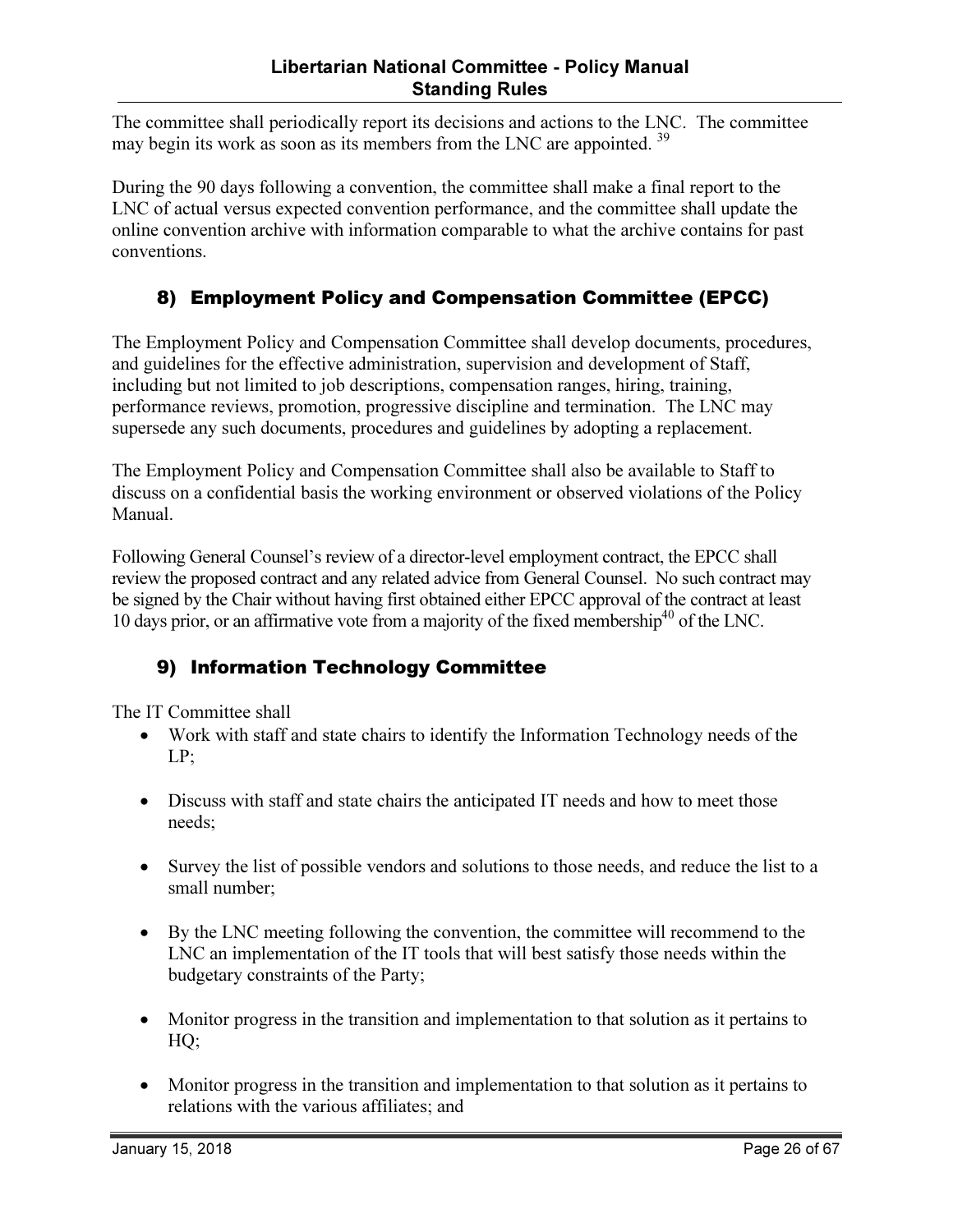• Propose standards for transfer of data between HQ and the affiliates.

Nothing in this policy should be construed as requiring staff to consult with this Committee for routine changes or any changes that are not expected to have an effect on the way HQ deals with any affiliate. Any change to the Information Technology at HQ that will affect the way finances are handled or the way FEC reports are generated must be approved by the Treasurer.

#### 10)Ballot Access Committee

The Ballot Access Committee shall:

- 1. With the assistance of staff, collect and analyze information of all affiliates concerning ballot access needs.
- 2. Recommend to the committee as a whole the implementation of specific strategies and projects consistent with current budget allocations for ballot access.
- 3. Proposed strategies and/or projects shall represent the best use of budgeted funds allocated among the various acceptable ballot access techniques such as, but not limited to, petitioning, lobbying, litigation, public awareness, and collaboration with other organizations which are pursuing the goal of liberalizing ballot access laws.
- 4. With the assistance of staff, prepare and present ballot access reports at each general LNC meeting in a spreadsheet form which will include:
	- a. The specific affiliate(s) which is intended to benefit from the effort
	- b. Funds allocated to the effort
	- c. Expenses already incurred
	- d. Brief description of the progress of the effort in terms of specific statistics related to the effort
	- e. The specific individual(s) or organization(s) to which any funds were disbursed and/or which use of the any LP trademark, service mark, or logo were approved.
- 5. With the assistance of staff, and prior to the second general LNC meeting following the completion of the bi-annual election cycle ending in November of even numbered years, prepare and present a report which supplies the details of the entire election cycle ballot access effort with regard to:
	- a. Initial estimated expenses
	- b. Expenses actually incurred
	- c. Actual ballot access results
	- d. If appropriate, ballot access retention results
	- e. Significant problems encountered in the effort
	- f. Significant unexpected successes of the effort
	- g. FEC regulation issues encountered
	- h. Evaluation of the individual(s) and/or organization(s) which were directly contracted/interacted with.
- 6. Develop procedures and policies as reasonably appropriate to spread institutional knowledge of ballot access issues within the committee, LNC staff, officers of LNC affiliates, and future holders of these positions.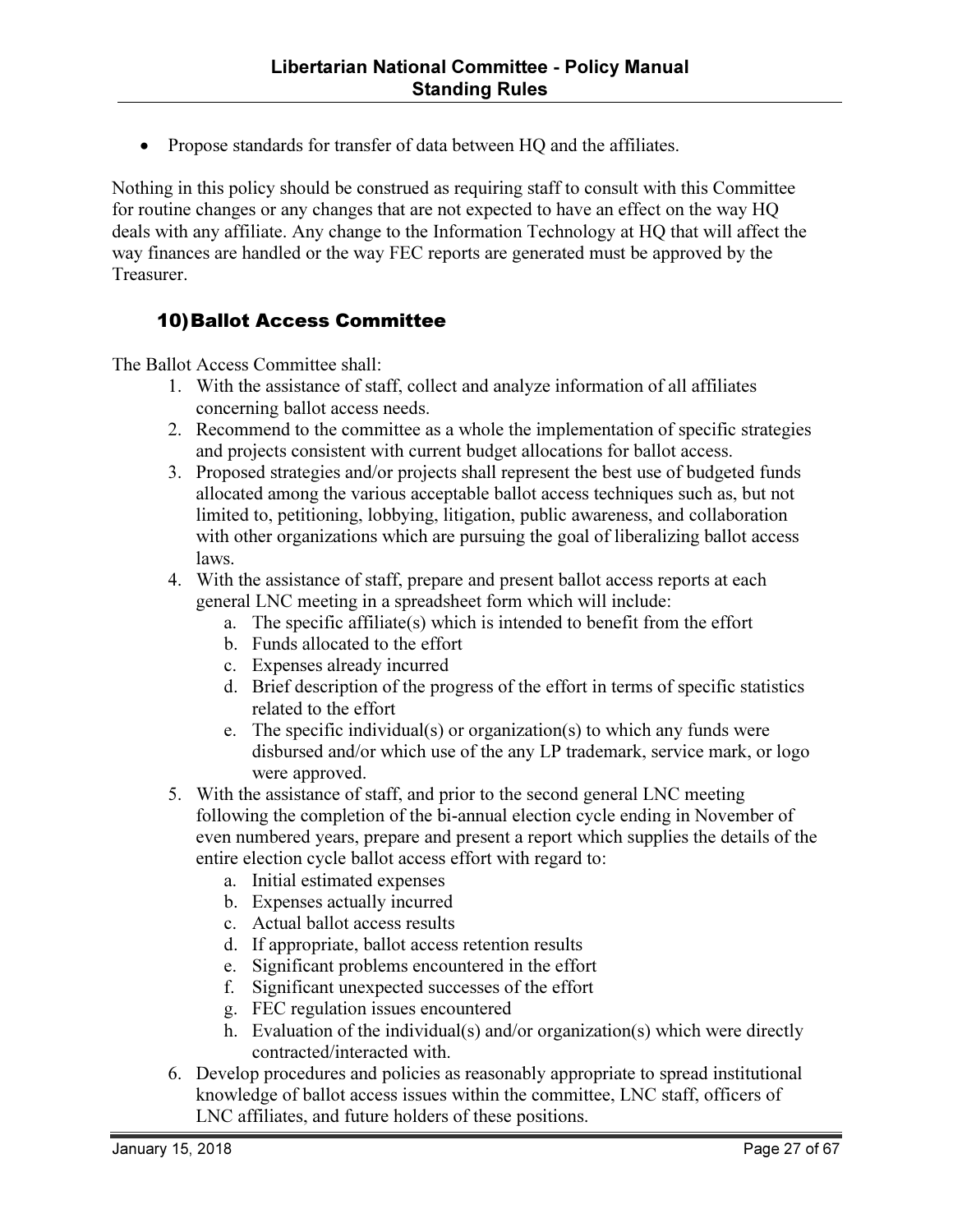#### 11)Historical Preservation Committee

The HPC shall be responsible for directing the preservation and publication of Party historical documents and the administration of LPedia.org. A report of its decisions and activities shall be delivered at each LNC meeting.

## Section 2.03 FINANCIAL MATTERS

## 1) Bad Debt Write-Off

A receivable shall be eligible for write-off if documentation of timely and reasonable efforts to collect the debt consistent with existing accounts receivable policy is presented and there is no likelihood of collecting the debt through a collection process.

Writing off any amount less than \$1,000 requires approval of the Chair; greater amounts require approval of the LNC.

Any debtor with a written off balance shall be denied any trade relationship with the LP.

#### 2) Banking Relationships

The Treasurer shall develop and maintain appropriate banking relationships. The Treasurer is authorized to set up checking accounts, with the approval of the Chair, in order to carry out the business of the LNC.<sup>41</sup> Persons permitted to sign will include only the officers, the Executive Director, and those LPHQ staff members to be agreed upon by the joint decision of the Chair and the Treasurer. $42$ 

#### 3) Budget

The Executive Committee, in consultation with the Executive Director, shall develop an annual operating budget and present it to the LNC for approval prior to the start of each fiscal year. This budget shall include a statement of anticipated revenue and expenditures in sufficient detail to adequately outline specific activities and plans, including those for raising funds, and to outline the major categories of expense required to implement each activity or plan.<sup>43</sup>

Sufficient details shall be provided that (at a minimum) include underlying assumptions and amounts for the following major categories:

- Support and Revenue
	- o Membership Dues
	- o Donations
	- o Recurring Gifts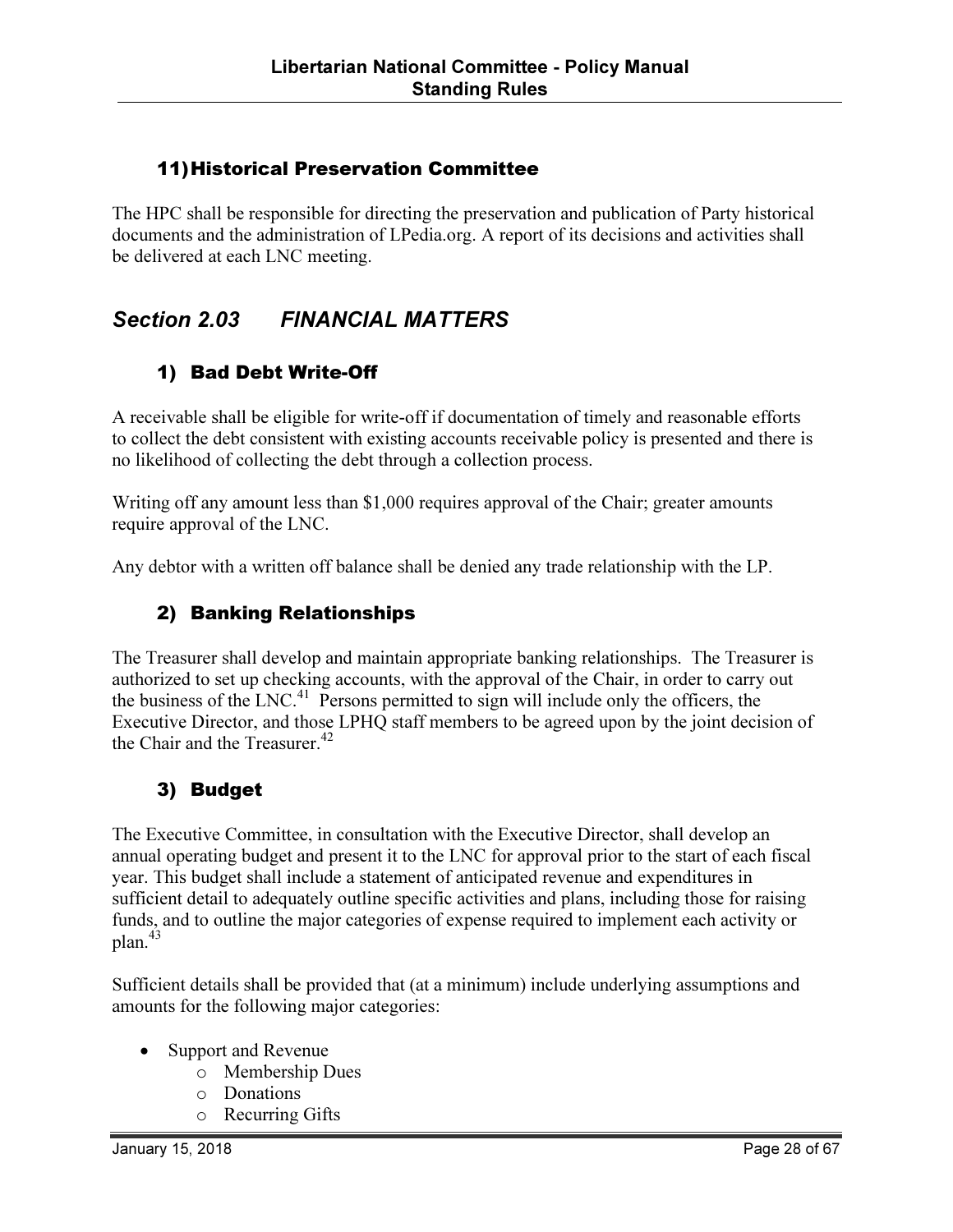#### Libertarian National Committee - Policy Manual Standing Rules

- o Board Member Solicitations
- o Executive Director/Chair Solicitations
- o Conventions and Events
- o Publications, Materials and Other Sales
- o Donor Restricted Funds (e.g. Ballot Access and Campus Outreach)
- Cost of Support and Revenue
	- o General Fundraising Costs
	- o Membership Fundraising Costs
	- o Convention and Event Costs
	- o Direct Costs Related to Other Sales
- Compensation and Administration
	- o Compensation Salaries, wages, benefits, taxes and related expenses
	- o Administration Rent and utilities, accounting, bad debts, bank charges, depreciation, equipment leases & maintenance, insurance, legal, office supplies, postage  $\&$  shipping, printing, software  $\&$  other information technology, telephone, travel and other administrative expenses
- Program Expenses
	- o Affiliate Support Develop and support state and county affiliate parties
	- o Ballot Access Getting candidates on ballots, including required lawsuits
	- o Branding Develop and maintain a positive image in the minds of voters
	- o Campus Outreach Recruiting and supporting on campus groups
	- o Candidate Support Recruiting and supporting candidates
	- o Litigation Lawsuits to change public policy, excluding ballot access
	- o Lobbying Efforts to change laws, including ballot access laws
	- o Media Relations Direct communication with the media
	- o Member Communications LP News and other member communications
	- o Outreach Initiatives to reach the general public and outside groups
	- o Voter Registration Voter registration campaign efforts
- Capital Expenditures

No budget shall be submitted to the LNC for approval that exceeds 110% of the actual revenue over the immediate past 12 months prior to the date of the budget approval.

Year-end closing positive or negative fund balances for restricted funds shall be reflected in the next year's budget as incremental budgeted expenses or revenues.

Funds shall not be disbursed for any budget line that exceeds the total budgeted expense amount by 10% or \$100, whichever is more. Funds shall not be disbursed for any expense which is not in the budget, unless otherwise authorized in this Policy Manual.

The exact levels of financial support provided by the Party for LP News shall be established annually in the approved budget for the Party or in other LNC resolutions.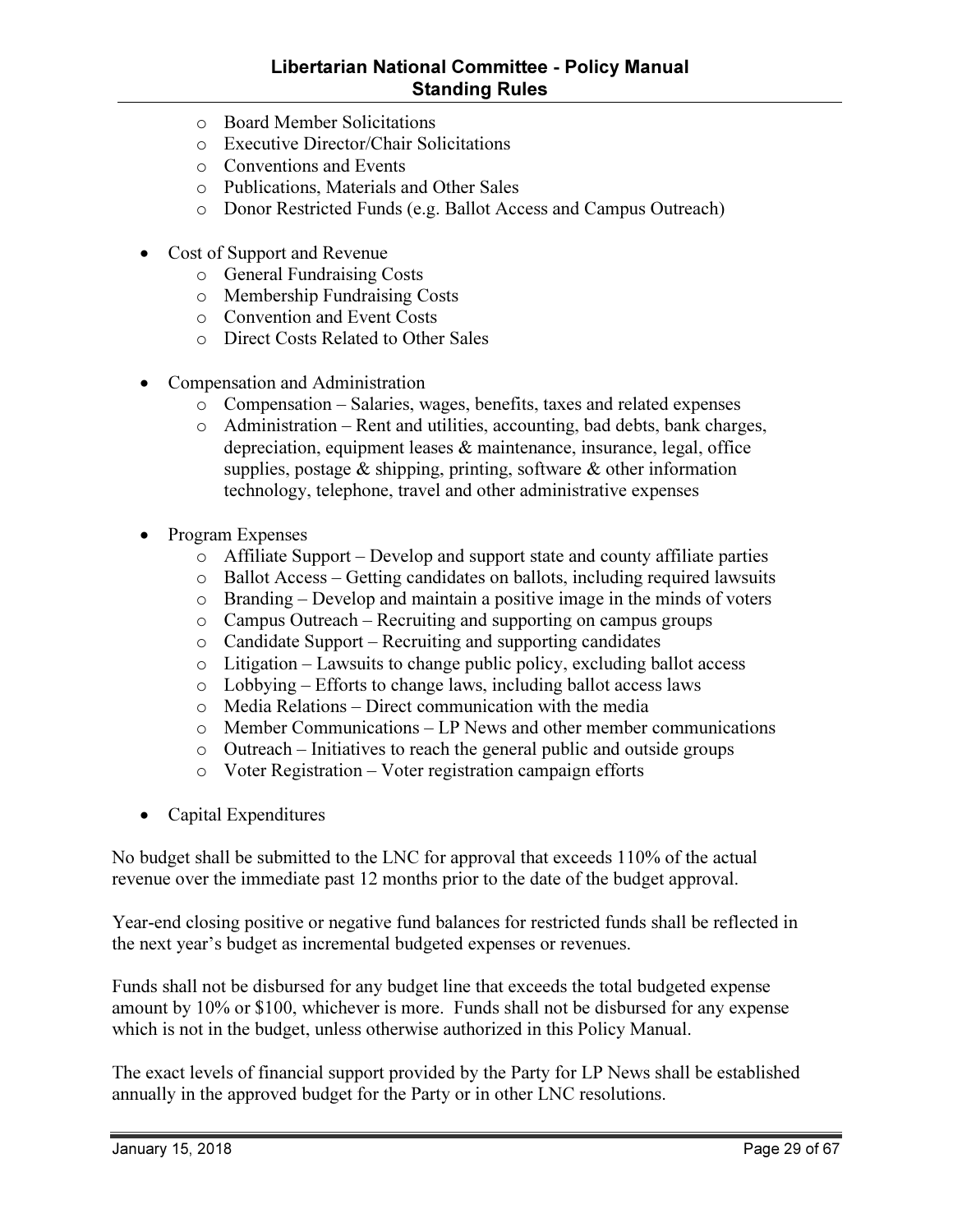The Treasurer shall report any unauthorized expenses to the LNC.

#### 4) Conventions

The Party shall not directly or indirectly compensate or otherwise underwrite or subsidize the convention travel, lodging (excepting room upgrades which the Party received at no cost), entertainment costs or speaker fees/honorariums of any Convention delegates. This policy shall not prohibit the Party from underwriting organized convention events offered to all donors of a particular level. Nor shall it prohibit delegates from receiving complementary meals or access to convention events in rough proportion to their level of volunteer work. All volunteer compensation must be approved by the Convention Oversight Committee, and contemporaneously published when actual compensation is received.

## 5) Credit Cards and Expense Reimbursements

All expenditures shall be evidenced by receipts. The Chair or Treasurer shall be required to approve (and evidence by signing or initialing) all expenses and expense account reimbursements in excess of \$200 made to the Executive Director or LNC members prior to payment or within thirty days of payment if the expenditure is incurred with a Party issued credit card. No advance shall be made. No officer shall approve his or her own expenses.

Travel expenses incurred by officers for the explicit purpose of conducting Party business (excluding those incurred for the purpose of attending LNC meetings) may be reimbursed. Business travel expenses not pre-authorized by the LNC must be deemed necessary and approved in writing by the Chair to qualify for reimbursement. All travel expense reports are to be audited by the Treasurer, and approved by the Treasurer and the Chair.

#### 6) Fixed Assets

Staff shall maintain a listing of fixed assets and update it monthly to record any additions or disposals. Depreciation shall be recorded monthly on a straight-line basis over the estimated useful lives of the related assets.

#### 7) Time Sheets and Expense Allocation

Each employee shall submit a timesheet at least once per pay period to reflect the number of hours worked, allocating such time to corresponding categories specified in the annual budget. Time sheets shall be reviewed and approved prior to employee time being entered in the payroll system. Payroll costs for each employee shall be allocated to expense categories in proportion with approved time. Separate general ledger accounts shall be used for allocated payroll costs.

Where appropriate, an expense shall be allocated to one category. Expenses that benefit more than one category or that are general administrative in nature shall be allocated to a general administrative account in the general ledger. Those expenses shall then be allocated on a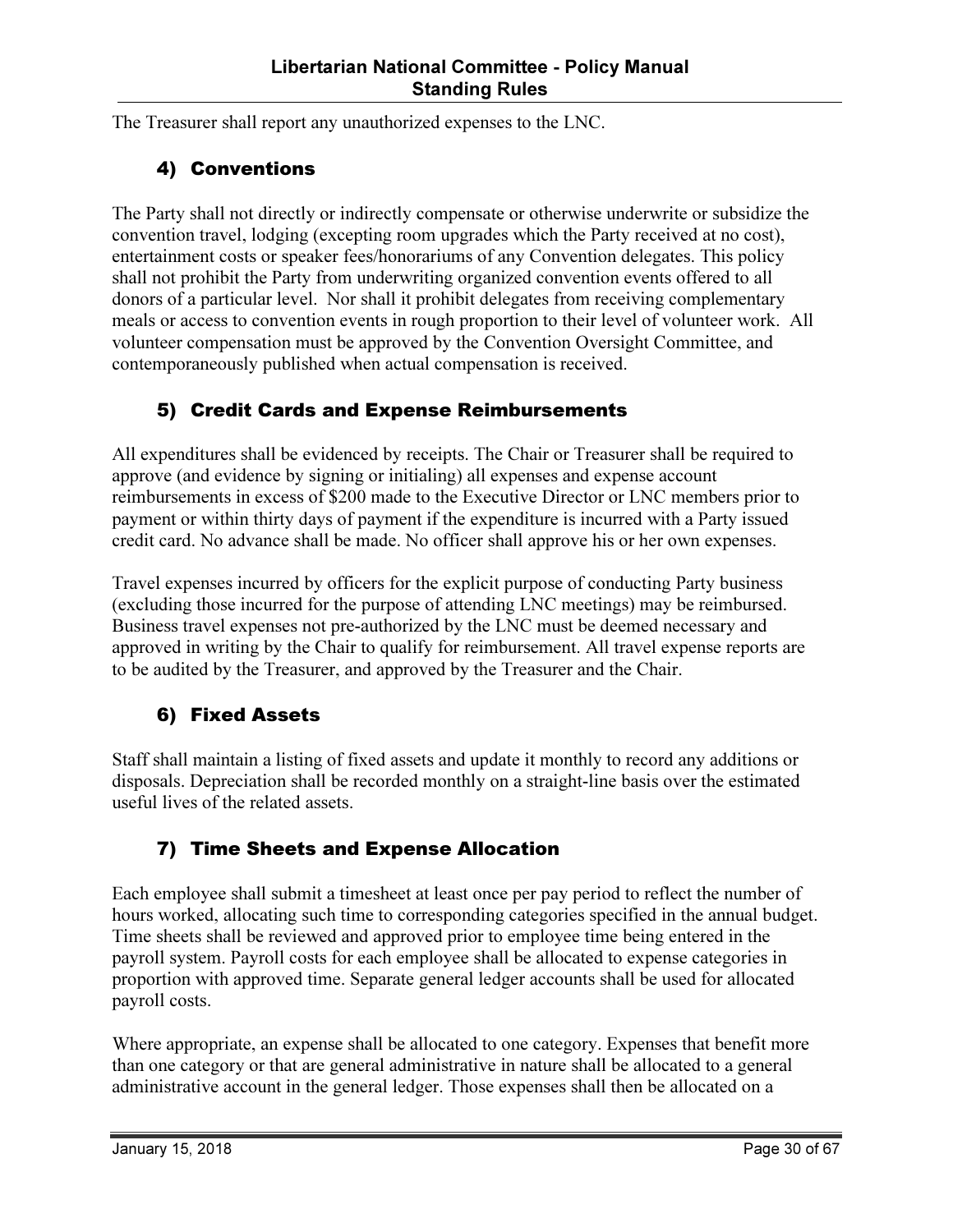monthly basis to expense categories in proportion to the allocation of payroll costs. Separate general ledger accounts shall be used for allocated general administrative costs.

Monthly financial statements shall separately report allocations of payroll and overhead to corresponding categories.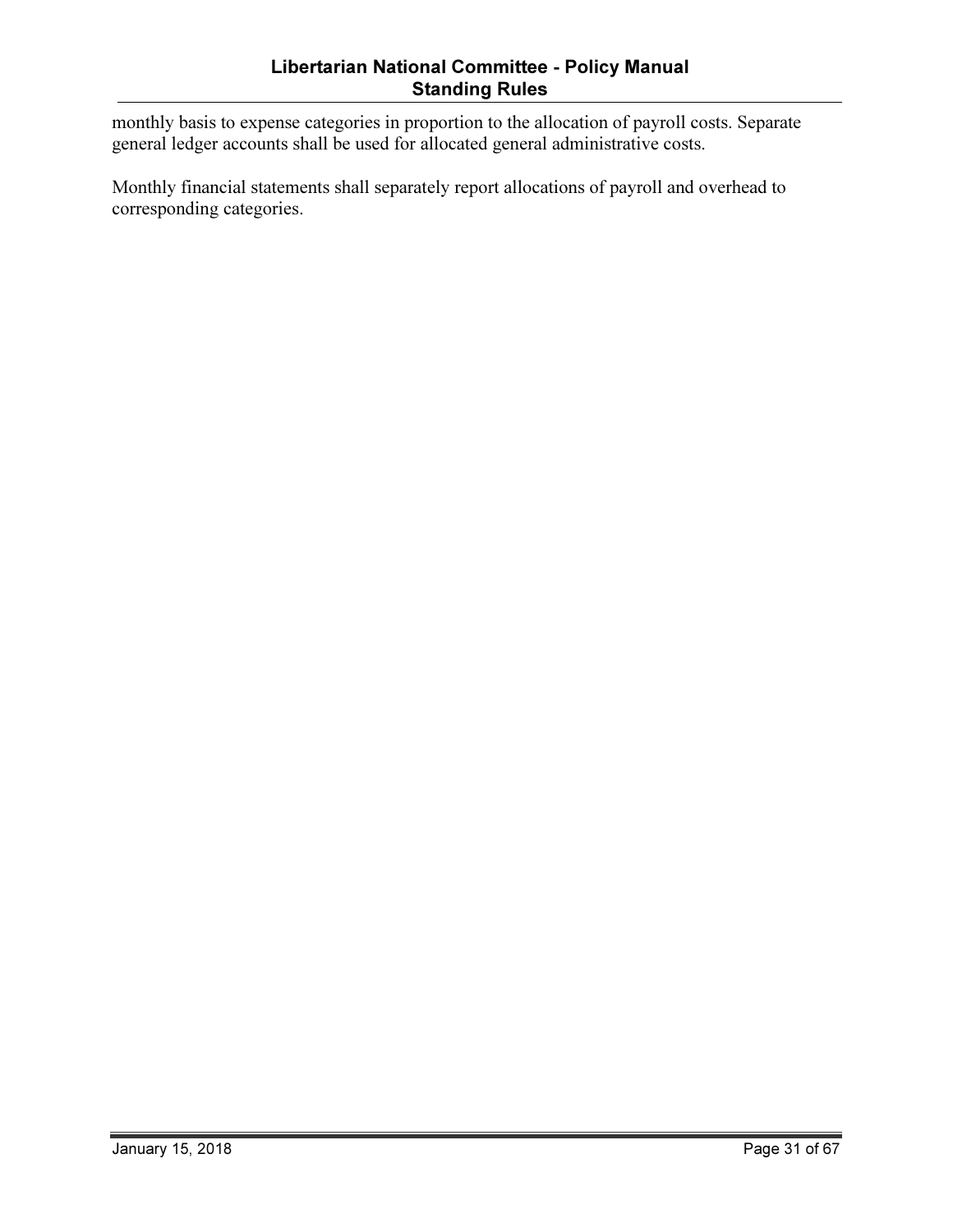#### 8) Inventories

Staff shall maintain an inventory listing of promotional and other inventoried items, costing units on a first-in, first-out basis. The list shall be updated periodically and an inventory count shall at a minimum be conducted annually at year-end. The results of each count shall be reconciled to the general ledger and accounting entries shall be made to ensure accurate presentation of ending inventory on the financial statements.

#### 9) Related Party Reporting

For each related party engaging in one or more financial transactions with the Party, all interim financial statements shall include a report of the status, nature and current and year-todate amounts with respect to such transactions, including contributions, expenses, loans, commitments, guarantees or any other transaction.

#### 10)Financial Exigency

The Chair or Treasurer is authorized to execute up to \$100,000 in promissory notes while the LNC has specifically declared that a state of financial exigency exists and the only reasonable method of forestalling legal action is to execute promissory notes.

The Chair must approve all negotiated terms with the goal being a schedule that the Party can successfully meet to extinguish its debts within six months. Such promissory notes shall only be executed with the following terms:

- Only for a legitimate trade payable in an amount not to exceed \$25,000 per vendor, and then only to each specific creditor or vendor involved.
- Vendor agrees in writing not to assign the note to any third party.
- A rate of interest no greater than 12% per annum from date of note execution.
- A duration not exceeding six months from note execution. If debt extinguishment is not possible in that time frame, no note shall be executed.

#### 11)Fundraising and Contributor Relationships

The Treasurer shall develop and maintain appropriate contributor relationships. The Chair shall approve all fundraising letters.

#### 12)Special Events

The LNC or the Executive Committee may designate certain Party efforts as "special events". All revenues for special events must be directly deposited into "Special Events" accounts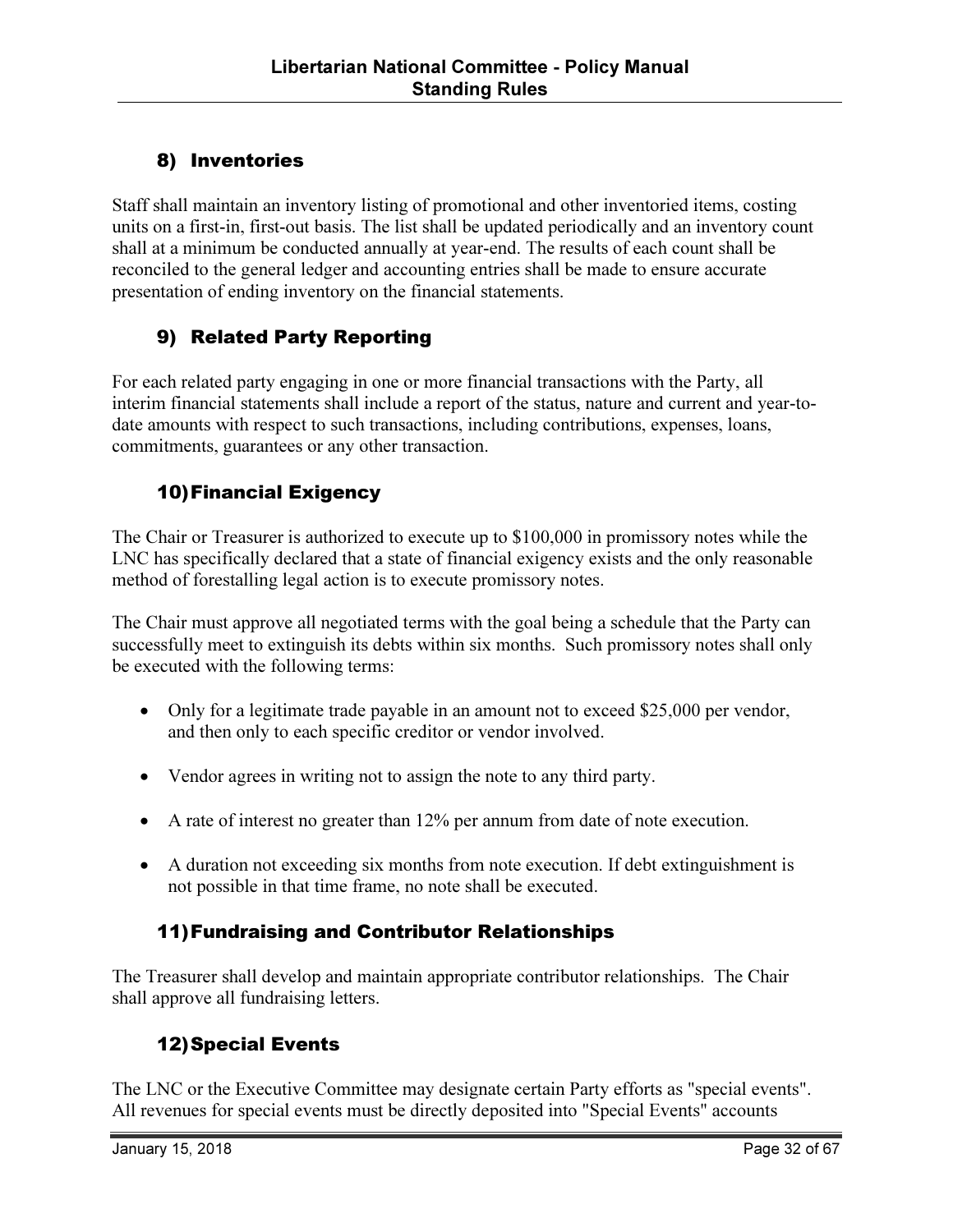dedicated for that purpose. All disbursements for special events must be made from these same accounts to the extent their balances permit. Other party funds shall not be dispensed for these events without prior approval of the Chair, nor shall special events funds be used for other purposes until all obligations relating to that event have been discharged.

## 13)Project Funding

Projects shall be self funding and shall expend or obligate only money which has been received unless such expenditures or obligations are approved in advance by the LNC.

#### 14)Targeted Reserve

The targeted Reserve shall be equal to the sum of all monthly occupancy, labor and governance expenses.

#### 15)Treasurer's Reports

No later than 45 days after each calendar quarter, the Treasurer shall prepare a quarterly Treasurer's Report to be mailed to any sustaining member who either was a delegate at the most recent regular convention or requests such report.<sup>44</sup> The monthly Treasurer's Report shall include a listing of the year-to-date expenditures of the Chair's discretionary funds.

No later than the end of each calendar month, the Treasurer shall prepare a monthly Treasurer's Report to the LNC reflecting the Party's financial position and the results of its operations through the previous calendar month.<sup>45</sup>

#### 16)Presidential Campaign Support Fund

There is established a Libertarian Party Presidential Campaign Support Fund. This fund shall consist of dedicated contributions and optional allocations by the LNC for the express purpose of supporting the LP Presidential ticket. Fundraising appeals for these encumbered funds may be made at any time. Money from this fund may only be spent after the adjournment of a presidential nominating convention and before December 1st of the year of the following general election. Any money unspent by the general election shall remain in the fund. Funds may be spent on any lawful activity that directly benefits the LP presidential campaign, including but not limited to: advertising, press releases, LP support staff expenses, printed materials, signs, websites, direct mail, email, events, get out the vote efforts, and legal matters.

#### 17)Office Mortgage

It shall be the goal of the LNC to completely pay off the office mortgage as quickly as possible, and in any case prior to the due date of the 10-year balloon payment. Towards that end the LNC shall budget a minimum of \$60,000 in each odd-numbered year to pay down the principal until the mortgage balance is zero. Fundraising for this specific purpose shall be made a high priority. This provision does not preclude additional fundraising and prepayments in even-numbered years.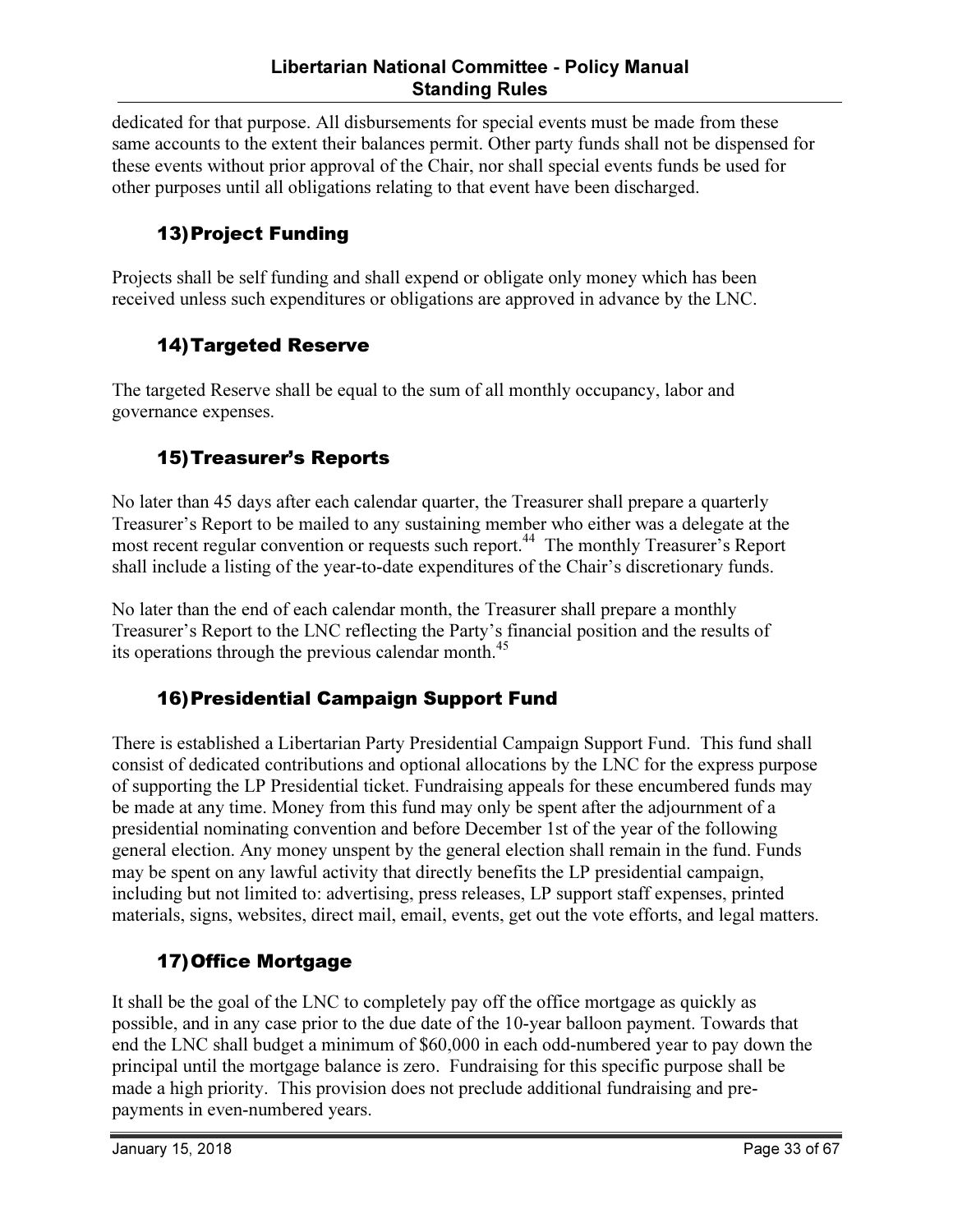#### 18)Debt and Capital Leases

The LNC and its staff may not incur debt, with the exception of trade payables, in excess of \$2,000, except with a <sup>2</sup>⁄<sub>3</sub> vote of the National Committee.<sup>46</sup> This includes entering into binding lease agreements with aggregate payments totaling more than \$2,000.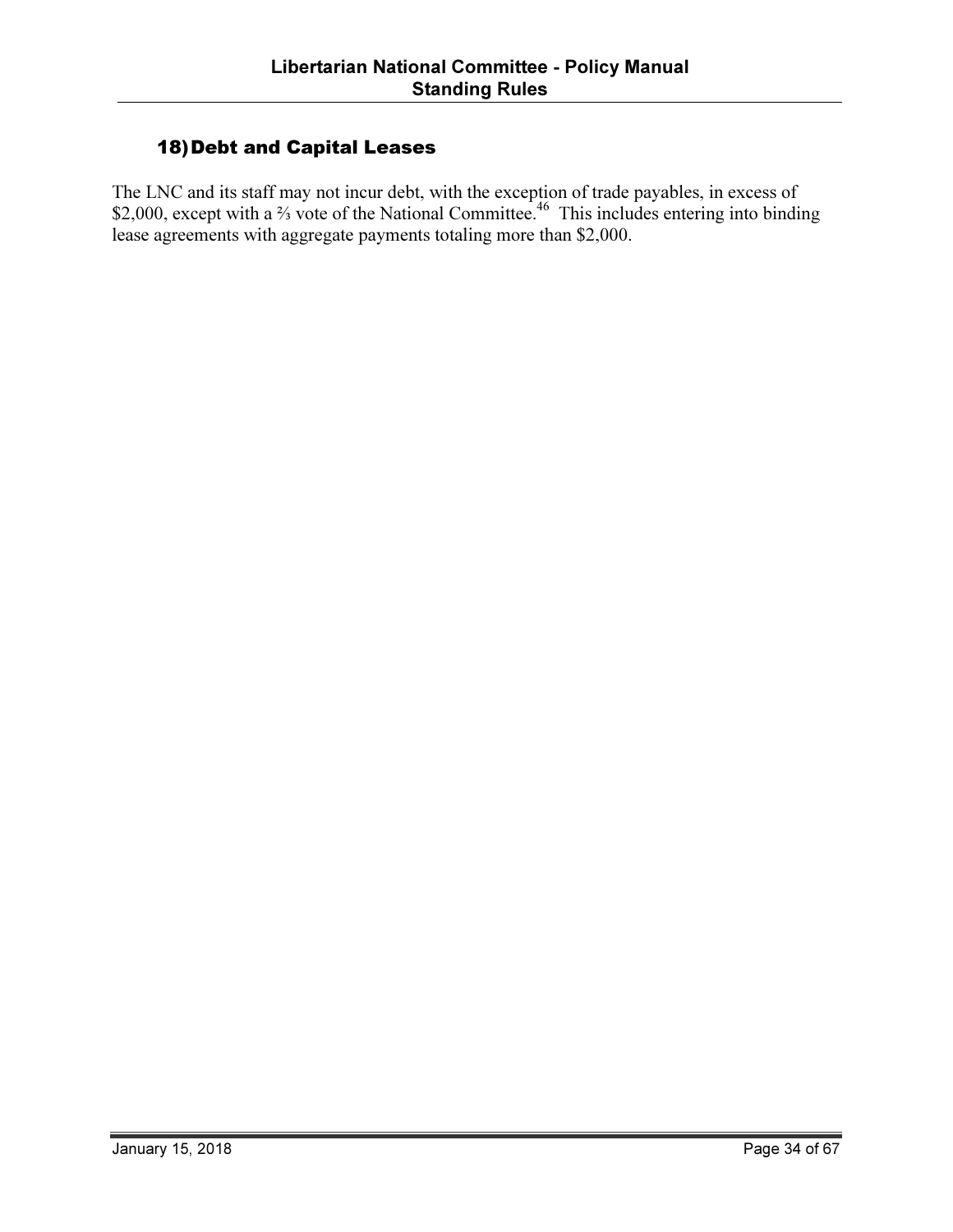## Section 2.04 LEGAL MATTERS

#### 1) General Counsel

The LNC shall appoint an attorney to serve as the Party's General Counsel.

#### 2) Authorization of Lawsuits

Prior to the filing of a lawsuit, or the joining of a lawsuit filed in any court, in which the LNC or the national Libertarian Party is proposed to be a named plaintiff, to the preparation and filing of a friend of the court brief, or to providing material (costing in excess of \$1,000) financial support for the litigation, the Chair shall:

- Advise all LNC Members (including alternates) of the proposed lawsuit, its purpose, and its estimated cost;
- Confirm, or seek and obtain approval for, the budgetary authority for the expenses of the lawsuit as provided elsewhere in this Policy Manual; and
- Seek and obtain approval of the Executive Committee for participation in the lawsuit.

#### 3) Contracts and Contract Approval

All contracts or modifications thereto shall be in writing and shall document the nature of the products or services to be provided and the terms and conditions with respect to the amount of compensation/reimbursement or other consideration to be paid.

The Chair shall approve any contract in excess of \$7,500.

All contracts of more than one year in duration or for more than \$25,000 shall be reviewed and approved by General Counsel prior to signing by the Chair.

No agreement involving a financial transaction with a related party shall be executed unless first approved by the LNC. Any such agreement shall be disclosed in a conflict of interest statement.

Independent contractors doing business with the LNC are required to sign formal contracts that clearly set forth the parties' intention that they be treated as independent contractors. Each contract for director-level employment and any related advice from General Counsel must be circulated to the LNC on a strictly confidential basis following EPCC approval and no later than 10 days prior to the Chair signing the contract.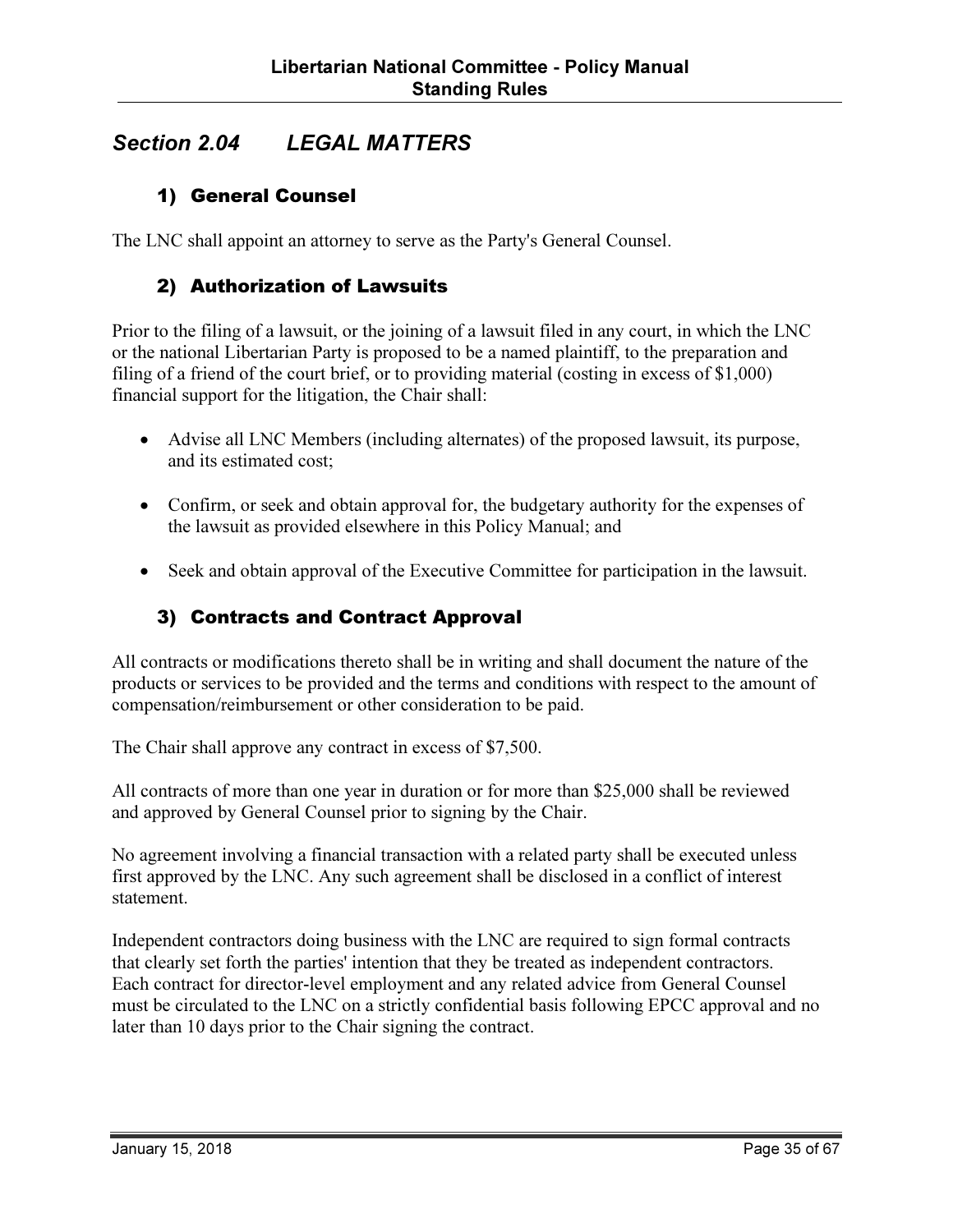#### 4) Indemnification

- The LNC shall retain sufficient Director's and Officer's liability coverage for board members and employees.
- Any officer, employee, or agent of the Libertarian Party who, acting on behalf of or as an authorized representative of the Libertarian Party, was or is a party to or has notice of becoming a party to any contemplated, pending, or seemingly completed legal proceedings, may be defended and shall be indemnified for all expenses and liabilities actually and reasonably incurred by such individual in connection therewith to the extent permitted by applicable law of the jurisdiction in which the Libertarian National Committee is incorporated.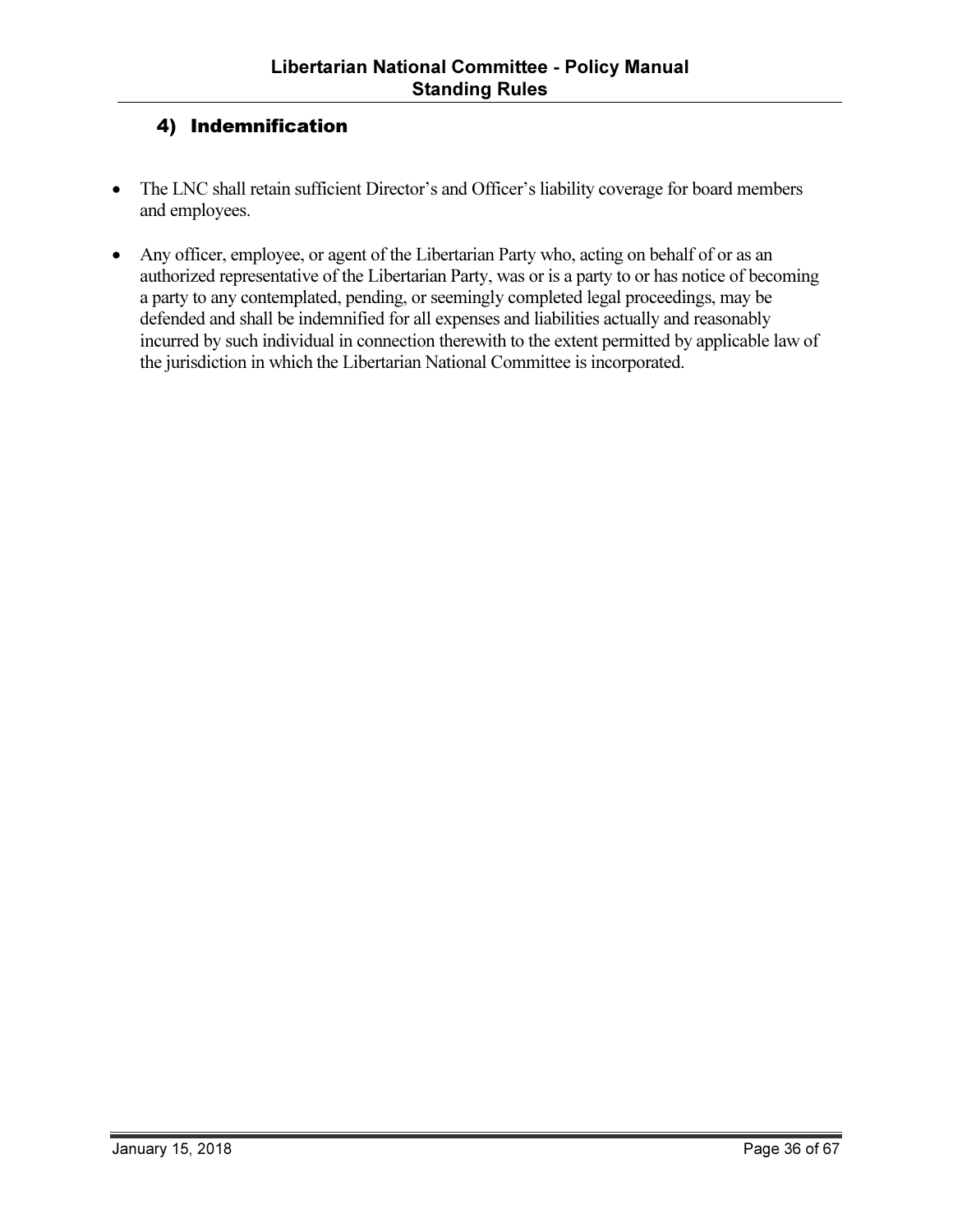## Section 2.05 MEMBERSHIP POLICIES

#### 1) Membership Forms

Membership forms produced by the LNC shall include a membership statement that meets the requirements of Article 4, Section 1 of the Party Bylaws. Any new wording for the membership statement shall be subject to the same review process as all other Party Literature.

#### 2) Association Levels

The following levels of association are recognized by the Party:

- Chairman's Circle\* \$25,000 annually or \$2500 monthly in dues or contributions
- Select Benefactor\* \$15,000 annually or \$1500 monthly in dues or contributions
- Beacon of Liberty\* \$5,000 annually or \$500 monthly in dues or contributions
- Pioneer of Freedom<sup>\*</sup> \$2,500 annually or \$250 monthly in dues or contributions
- Lifetime Founder\*  $$1,500$  annually or \$150 monthly in dues or contributions
- Patriot \$500 annually or \$50 monthly
- Minuteman \$250 annually or \$25 monthly
- Advocate \$150 annually or \$15 monthly
- Supporter \$50 annually
- Foundation Member \$25 annually

Contribution levels are based upon transfers of cash (or its equivalent), where there is no exchange of goods, services, or quid pro quo, such as in the case of convention package sales.

#### 3) Life Membership Status

A member who contributes at least \$1,500 during any twelve-month period shall be granted life-membership in the Party. $47$ 

#### 4) Benefits

Non-member contributors shall be provided all benefits provided to member contributors, except for those rights specifically granted only to members or sustaining members by the Party Bylaws or this Policy Manual.

A contributor (member or non-member) shall be entitled to the following basic benefit:

• 1-Year subscription to LP News

A member with a future benefits lapse date shall also be entitled to the following basic benefit: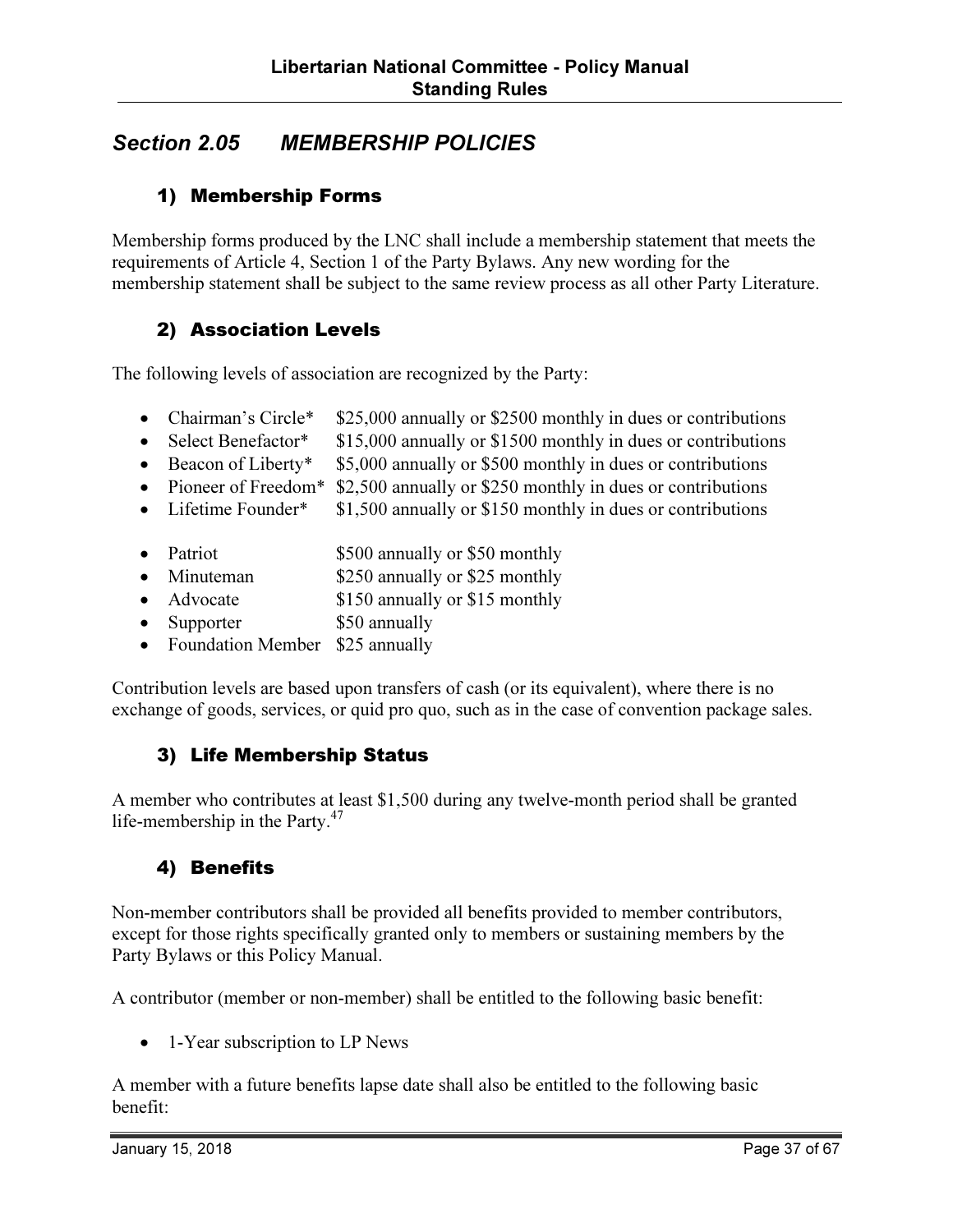• Customized Party membership card, updated annually, identifying the individual's level of association and lapse date.

A Lifetime Founder shall be entitled to the following benefits: \$1,500 level (Convention benefits are based on giving at least one annual contribution or equivalent pledges, from the start of the previous convention and prior to the next convention)

- Special Name badge with Life Ribbon (Torch Club)
- Lifetime Pin
- Mention in program at National Convention
- Mention in LP News
- Mention on LP website

A Pioneer of Freedom shall be entitled to the following benefits: \$2,500 level (Convention benefits are based on giving at least one annual contribution or equivalent pledges, from the start of the previous convention and prior to the next convention)

- Special name badge with Life Ribbon (Torch Club)
- Lifetime Pin
- Special mention on signage and programs at National Convention
- VIP seating at National Convention banquet\*\*
- Mention in LP News
- Mention on LP website

A Beacon of Liberty shall be entitled to the following benefits: \$5,000 level (Convention benefits are based on giving at least one annual contribution or equivalent pledges, from the start of the previous convention and prior to the next convention)

- Special name badge with Life Ribbon (Torch Club)
- Lifetime Pin
- Special mention on signage and programs at National Convention
- VIP Seating with LNC member at National convention banquet\*\*
- Mention and photo in LP News, with the permission of contributor
- Mention and photo on LP Website, with the permission of contributor

A Select Benefactor shall be entitled to the following benefits: \$15,000 level (Convention benefits are based on giving at least one annual contribution or equivalent pledges, from the start of the previous convention and prior to the next convention)

- Special name badge with Life Ribbon (Torch Club)
- Lifetime Pin
- Special mention on signage and programs at National Convention
- VIP Seating with National Chair or LNC officer at National Convention banquet or other events\*\*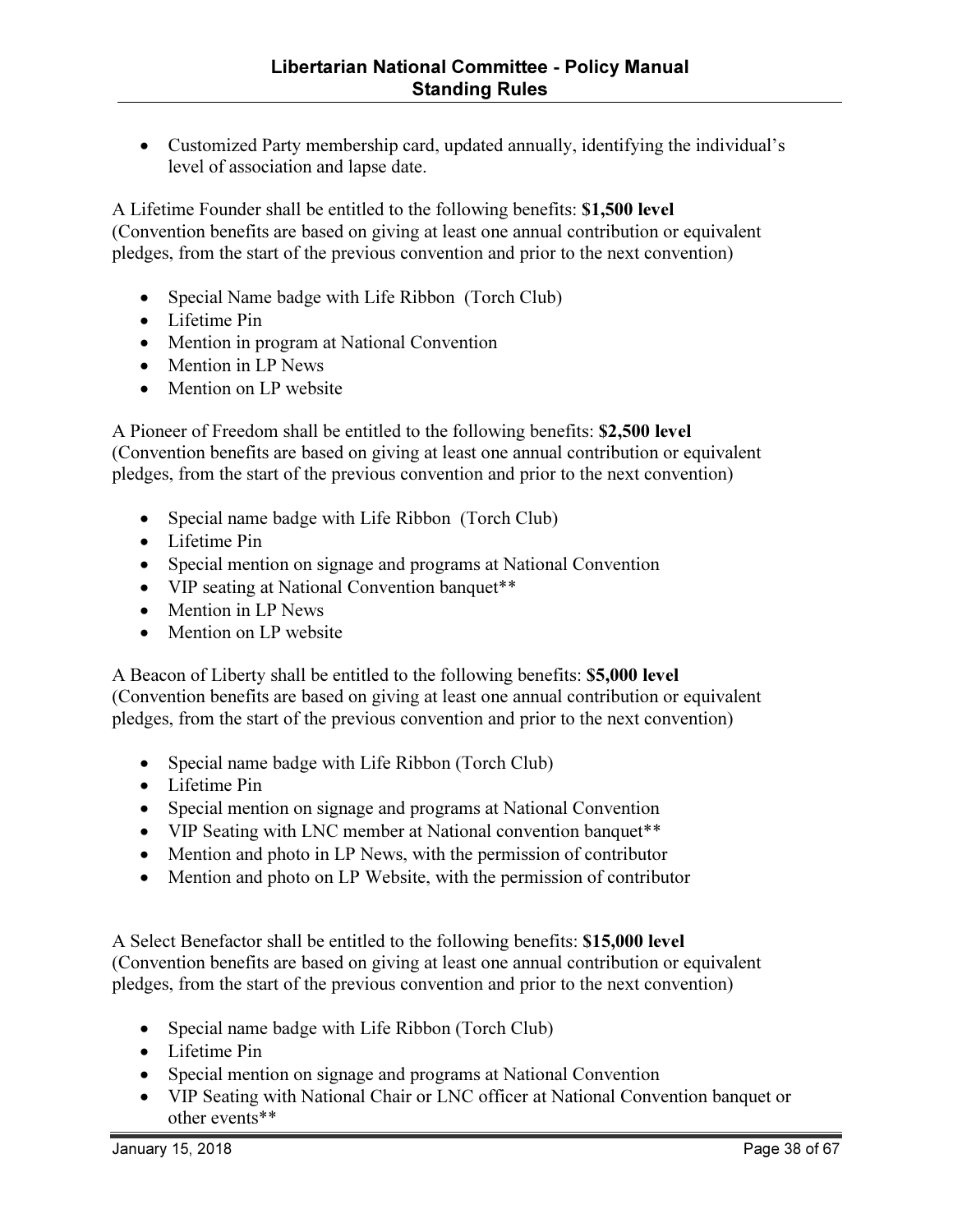#### Libertarian National Committee - Policy Manual Standing Rules

- Mention and photo in LP News, with the permission of contributor
- Mention and photo on LP Website, with the permission of contributor

A Chairman's Circle member shall be entitled to the following benefits: \$25,000 level (Convention benefits are based on giving at least one annual contribution or equivalent pledges, from the start of the previous convention and prior to the next convention)

- Special name badge with Life Ribbon (Torch Club)
- Lifetime Pin
- Special mention on signage and programs at National Convention
- VIP Seating (includes guest if requested) with National Chair, LNC officer, special guest, or POTUS nominee at National Convention banquet or other events\*\*
- Naming of an event<sup>\*\*</sup>
- Direct contact with National Chair, POTUS nominee, or significant LP candidate during campaign season\*\*
- Mention and photo in LP News, with the permission of contributor
- Mention and photo on LP Website, with the permission of contributor

Those maintaining Torch Club status shall also be entitled to the following benefits:

- Special mailings
- Invitation to the Torch Club event at the convention

Maintaining the Torch Club membership is based on contributions from the start of the previous national convention to the END of the next national convention and shall consist of all those in the highest 5 levels (denoted by \*). For monthly pledges at the Lifetime Founder and higher levels, membership at that level begins at the beginning of the fourth month of the pledge.

Those benefits designated with \*\* will be subject to availability on a first-come basis, to address the HIGHLY WELCOMED possibility that there will be too many qualifying people for a single table.

National Convention VIP seating, signage, and programs, will be determined prior to the start of the event.

Staff shall have the discretion to create and bestow additional benefits.

#### 5) Benefits Lapse Date

An individual's benefits lapse date is independent of the sustaining membership lapse date defined by the Party's Bylaws.<sup>48</sup>

Individuals making a first contribution shall have a benefits lapse date established one year from the date of receipt. Individuals who remit the required amount of dues in response to a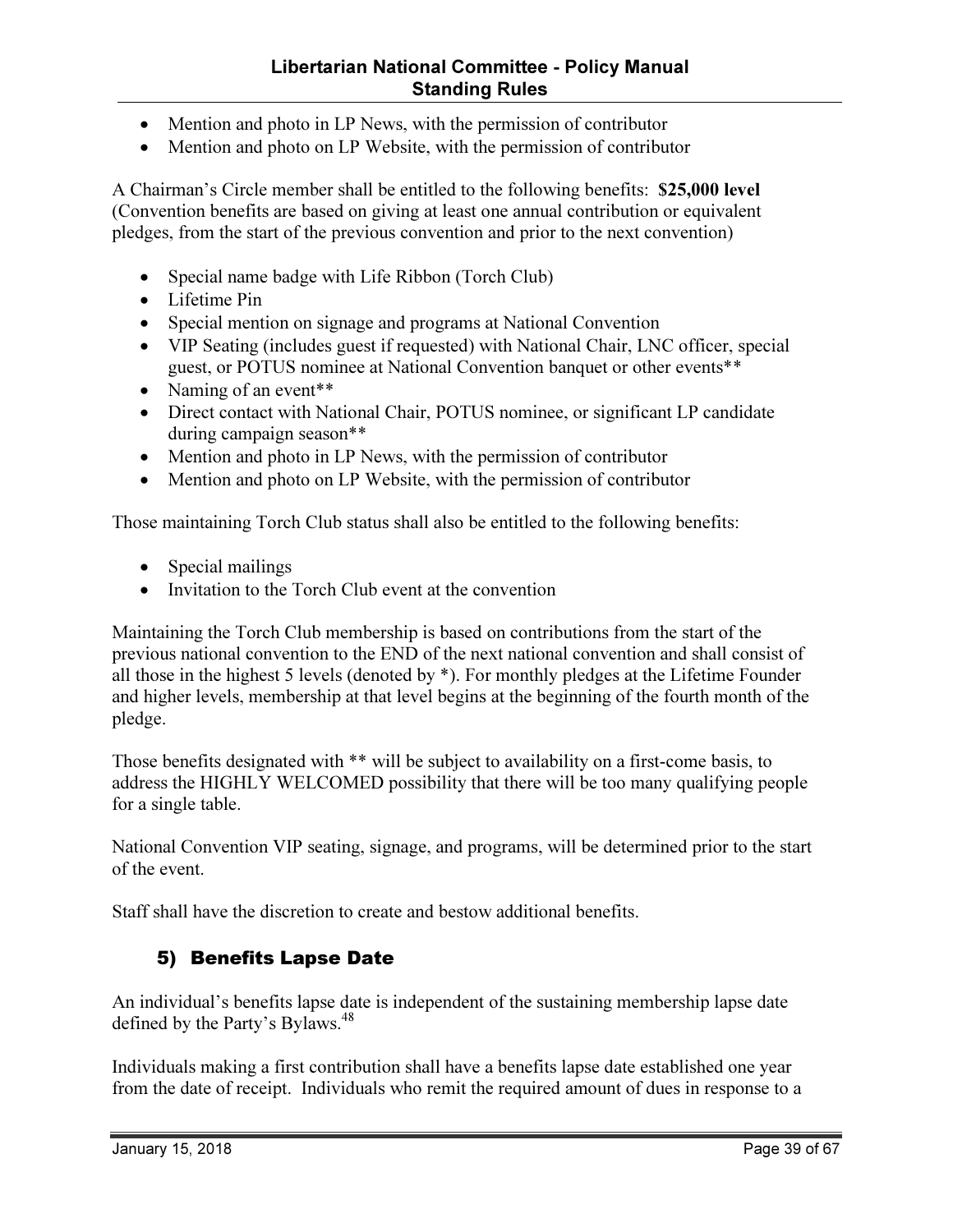#### Libertarian National Committee - Policy Manual Standing Rules

membership renewal request shall have the benefits lapse date extended by one year from the existing lapse date or one year from the date of receipt, whichever is later.

Individuals who remit the required amount other than dues during the Renewal Period shall have the benefits lapse date extended by one year from the existing lapse date or one year from the date of receipt, whichever is later.

Individuals pledging at least \$10 per month using an automated recurring payment method, such as a valid credit card or ACH debit, shall have their benefits lapse dates extended to the last day of the following December.

Other contributions in response to other than a membership renewal appeal shall not as a policy extend the benefits lapse date, however Staff shall have the discretion on a case-by-case basis to extend a contributor's benefits lapse date up to one year from the last contribution date, if failure to do so would damage donor relations.

Notwithstanding the above, an individual who has contributed an amount sufficient to have qualified for life membership status shall be entitled to lifetime basic benefits.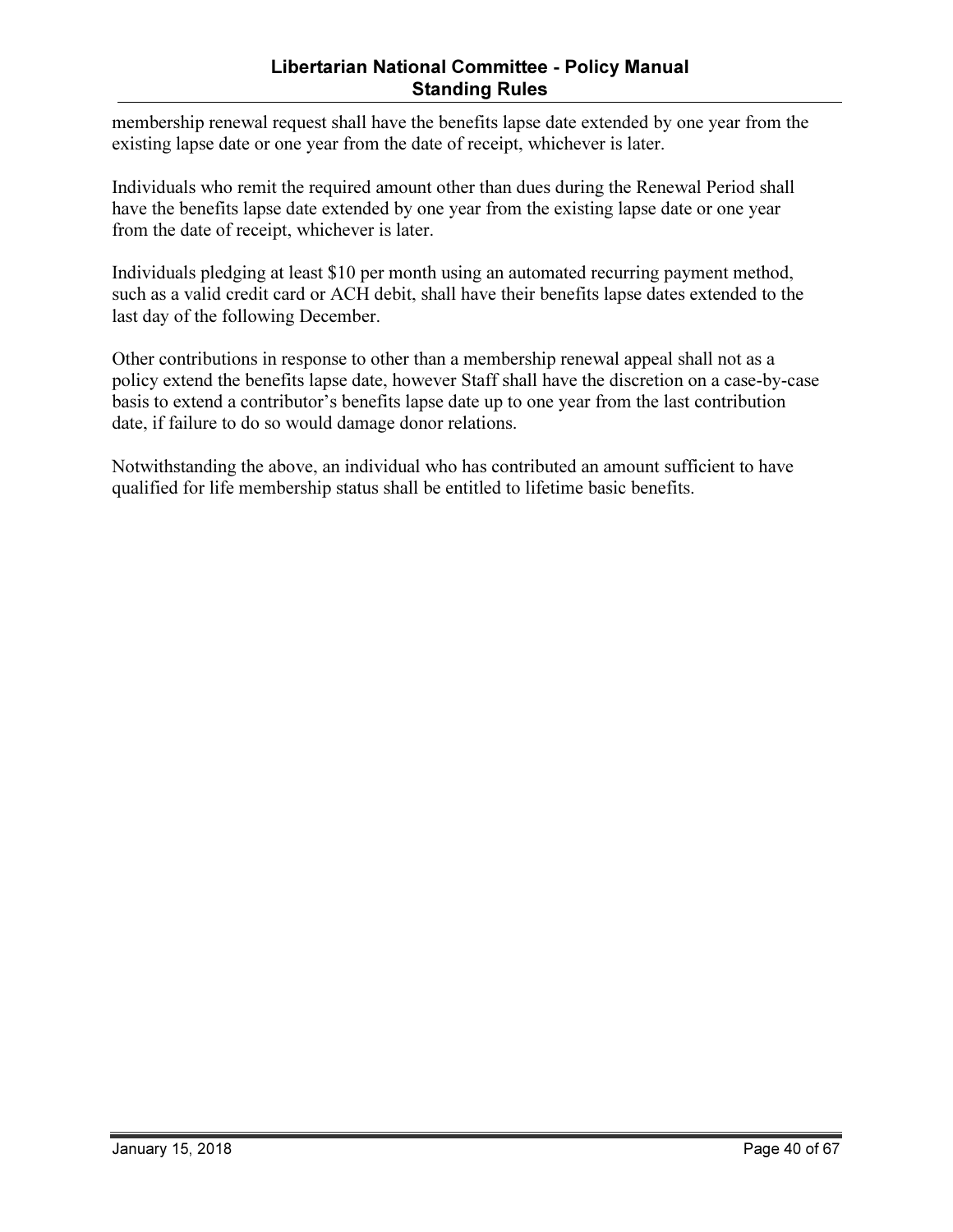## Section 2.06 PARTY COMMUNICATIONS

#### 1) Official Spokesperson

The Chair represents and serves as the chief spokesman of the Party as appropriate, including:

- representing the Party to the public, including the business community, media, other political and educational organizations, government agencies, and elected officials;
- planning and directing all investigations and negotiations pertaining to cooperative efforts of the Party with non-libertarian political organizations and the acquisition or sale of major assets;
- maintaining systems of internal and external communication, including providing a quarterly chair's report to all LNC Members.

#### 2) Graphic Symbols

The Statue of Liberty graphic and the Torch Eagle graphic are considered the appropriate graphic symbols to be used on Party materials.

#### 3) Literature

All reprints of Party literature shall be required to show credit to the author if such credit is given on the original. All wording on material produced by the Party shall be regarded as integral to the piece, and no wording shall be added to materials after approval of their form and content by the LNC. This requirement shall not apply to copyrights, addresses, etc. All materials for public distribution will carry the designation "Libertarian Party."

#### 4) LP News

LP News is the name of the Party's newsletter and as such is the principal regularly issued publication of the Party. It is the major communications medium of the party. It conveys the Party's message and self-image to all who receive it. It serves as the one unifying publication for the political views within the Party.

The LP News shall be published in a tabloid format. The frequency of publication shall be at least bimonthly unless the Chair decides that frequency is inconsistent with the approved budget or the Party's current financial condition. The number of pages per issue and the circulation per issue shall be the responsibility of the Chair consistent with the approved budget and the Party's current financial condition.

The selection of articles, their layout and the graphics for LP News, the relative amount of space assigned to articles, advertisements, Party announcements, and regular features shall be the responsibility of the Chair except as detailed in this Policy Manual.

The LP News is distributed to three major groups: Party members and contributors, media representatives, and prospective members. The LP News shall address itself primarily to Party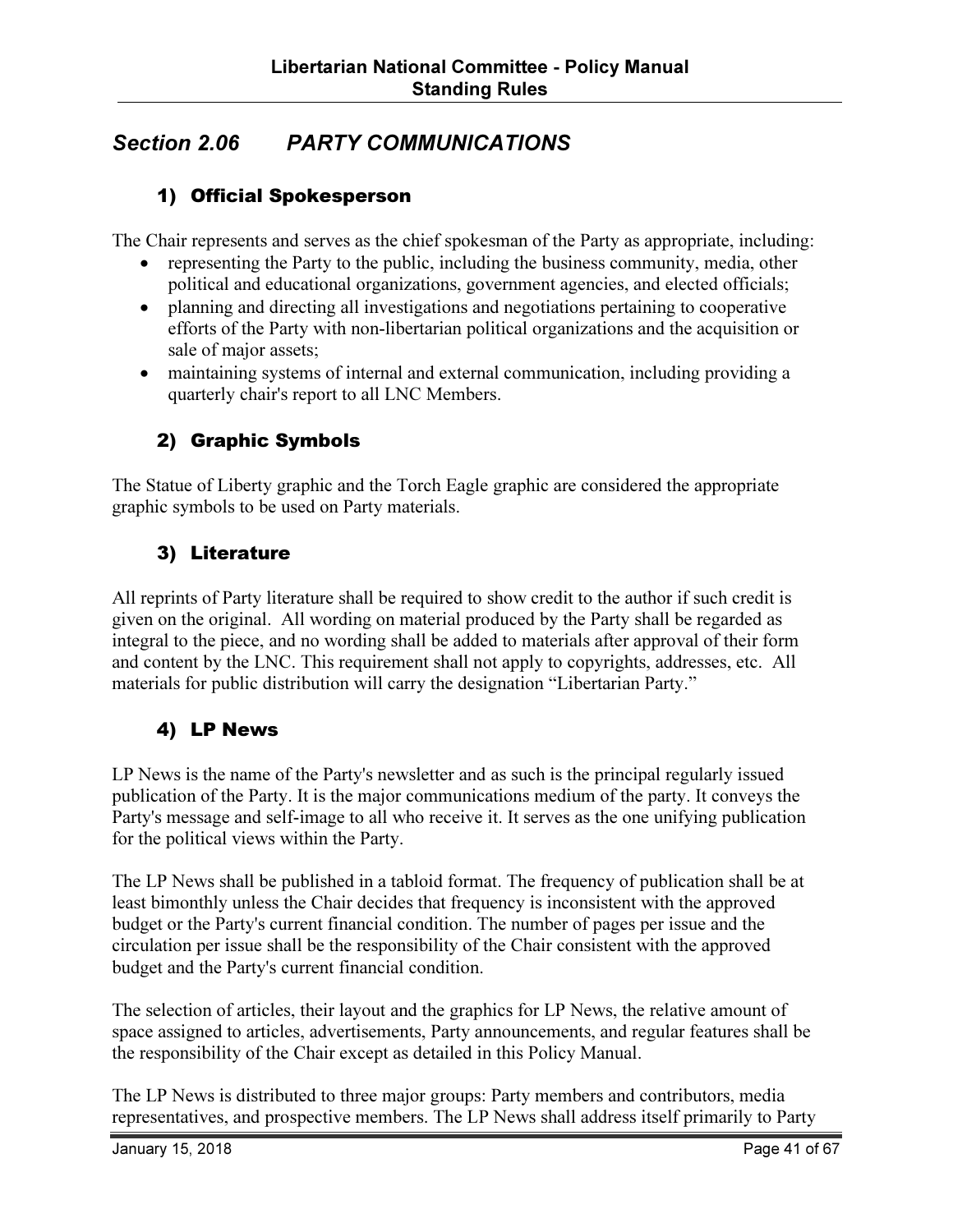members and its role shall be complementary to other publications within the libertarian movement.

The LP News shall focus on three types of articles:

- those providing a libertarian perspective on current issues along with how and why this perspective differs from that of other political parties;
- those providing information on libertarian, libertarian oriented and Party activities around the U.S. and the world; and
- those discussing the tactics and strategy of Party political activities.

This leaves to other publications the areas of scholarly articles, in-depth analysis of current issues, regular coverage of the arts (book and film reviews), analysis of libertarian movement (as opposed to Party) tactics and strategy, in-depth debate of questions on which there is no libertarian consensus, critique of individuals within the libertarian movement, and reporting of routine state and local activities and personalities.

The proper tone for all articles is factual and even-handed. "Mainstream" political rhetoric shall be used to present "radical" libertarian ideas. "Buzz words" and "libertarian jargon" shall be avoided in order to make the LP News appealing to the broadest possible readership. Personal attacks on persons and institutions within the libertarian movement are to be avoided.

The articles in LP News shall, on the whole, represent the core ideas of agreement in the Party. No articles shall be published which contradict the Party Platform. Articles which address areas where the Platform is silent may be published provided that they are noted as representing the opinions of the author only and not those of the Party.

Recommendations appearing in the LP News for the study of Internal Education material not produced by the Party shall be accompanied by a disclaimer to the effect that they may contain material inconsistent with the Platform. The only authoritative statement of Party positions is contained in the Platform.

No classified advertising shall be accepted. All advertisements will be clearly labeled as such.

A directory of state and Party contacts shall be included at least once each year. Information on where to find a directory of contacts online shall be published monthly.

## 5) Assuring Quality Communications

If a majority of all LNC members notify the Secretary of their belief that a proposed or actual public communication is detrimental to the image of the Party, such notification to occur no later than 72 hours after the public communication is published, the Secretary shall inform the Executive Director and Chair of this finding, and such communication shall not be further disseminated, and to the extent possible, already-disseminated material shall be promptly removed from the public sphere.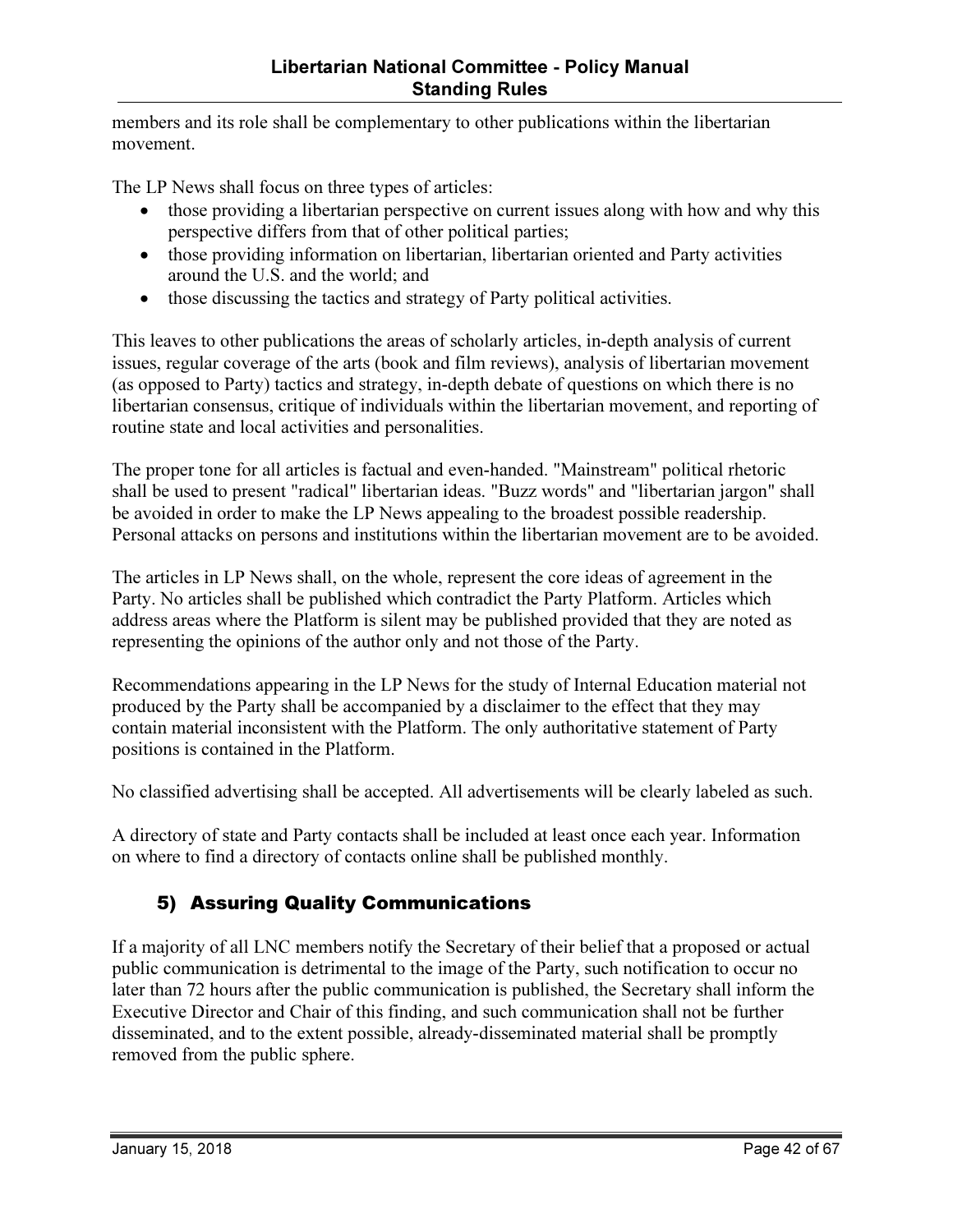## Section 2.07 PARTY RECORDS

#### 1) Proposed Agenda and Reports

The proposed agenda and all reports shall be distributed to the LNC at least 7 days prior to the session.<sup>49</sup>

#### 2) Delegate Allocation Based on Presidential Votes

The Secretary shall distribute to each affiliate party the Presidential vote totals which the Secretary proposes to use for purposes of delegate allocation for National Conventions as provided for in the Bylaws, no later than the last day of April in the year following a Presidential election. If any Party member seeks a modification of the vote totals proposed by the Secretary, the member shall file with the Secretary a written request to modify the totals along with any documentation supporting the request no later than the last day of May of the same year. The Secretary shall review all such requests to modify the Presidential vote totals and distribute a final allocation of delegates based on Presidential vote totals no later than the last day of July of the same year.

#### 3) Document Distribution

The Secretary shall assure that LNC Members, alternates, and state chairs shall receive copies of the Bylaws and Platform after each convention. The Secretary shall assure that LNC agendas, minutes, mail ballots, resolution updates, and other supporting material shall be sent without charge to all LNC Members, alternates, and committee chairs, as well as to any state chair that requests them. Any Party member may obtain these materials at his or her own cost.

#### 4) Electronic Mail Ballot Results

The Secretary shall report the results of electronic mail ballots at each LNC meeting immediately following those ballots. $50$ 

#### 5) Access to Corporate Records

Members of the National Committee and Audit Committee are entitled to inspect and copy books, records (including electronic records) and documents of the Libertarian National Committee, Inc. to the extent reasonably related to the performance of the member's duties to the corporation, including those duties as a member of a committee, but not for any other purpose or in any manner that would violate any duty to the corporation. Prior to obtaining copies the member shall execute a standard nondisclosure agreement. If the member requires an outside professional to assist in reviewing and analyzing the materials, that individual shall also execute a standard nondisclosure agreement prior to receiving the materials.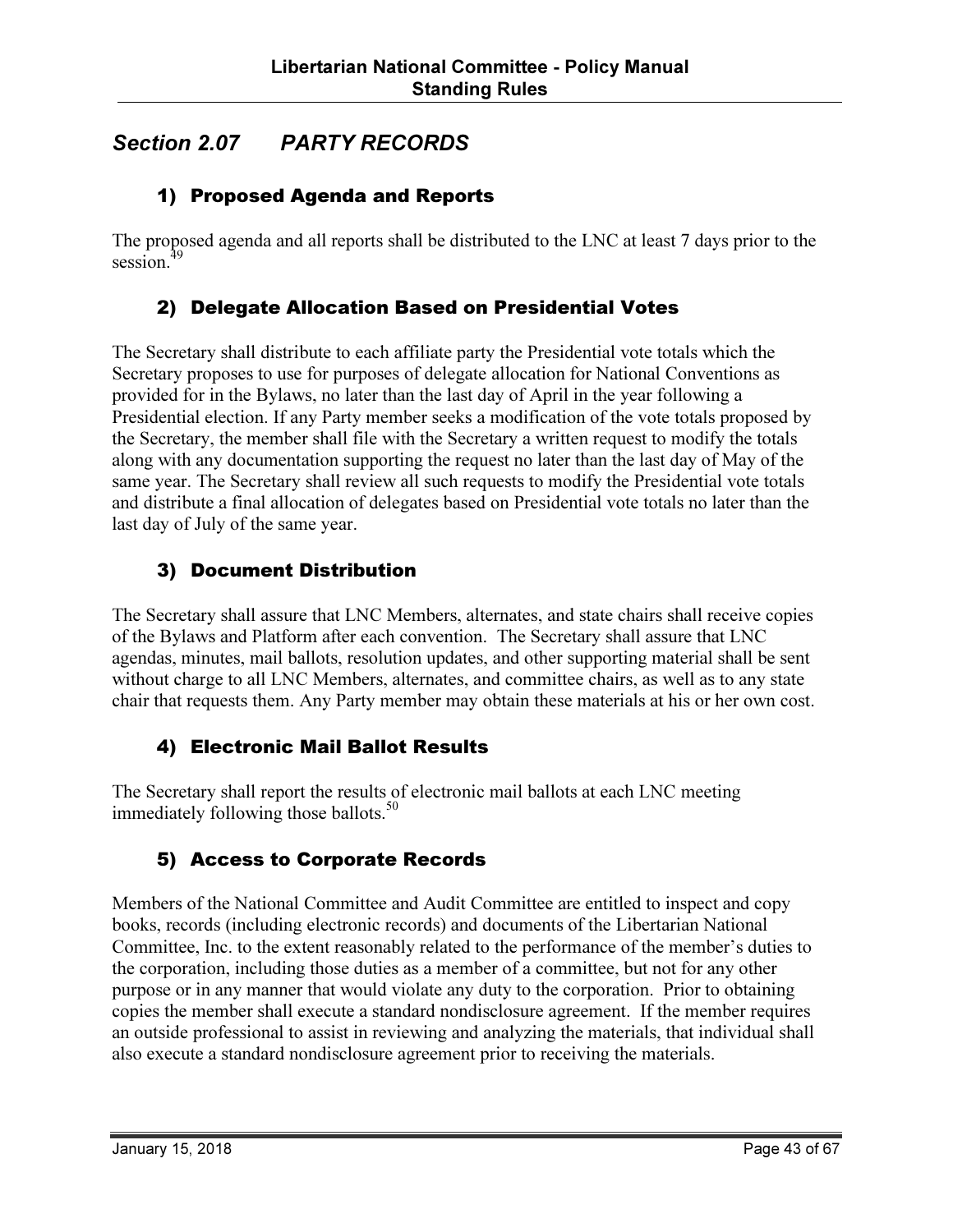## Section 2.08 POLITICAL CAMPAIGNS

#### 1) Qualifications for Party Support

The Party may financially support the candidacies of persons who meet the following requirements:

- they are running as candidates of the Party unless the laws in their state make it necessary or desirable for ballot access purposes that they run as independents;
- they are certified as libertarian candidates by the governing board of the Party in their state; and
- they refrain from supporting any Presidential ticket other than the Party candidates.

#### 2) Limitations on Party Support for Public Office

Party resources shall not be used to provide information or services for any candidate for public office prior to the nomination unless:

- such information or services are available and announced on an equal basis to all Libertarians who have declared they are seeking that nomination,
- such information or services are generally available and announced to all party members, or
- the service or candidate has been approved by the state chair.

#### 3) Liability for Political Campaigns

The LNC will not be responsible for the debts incurred by future presidential campaigns or any other campaign. However, the LNC may vote to make monetary and non-monetary contributions to such campaigns under the limits prescribed by law. If such contributions are made, they shall be made only after such candidate or campaign has agreed to meet the reasonable financial and budgetary controls set by the LNC. No candidate or staff member of a campaign is permitted to place orders, make purchases, or sign contracts in any manner that would lead a person to assume that the LNC is liable for the debt.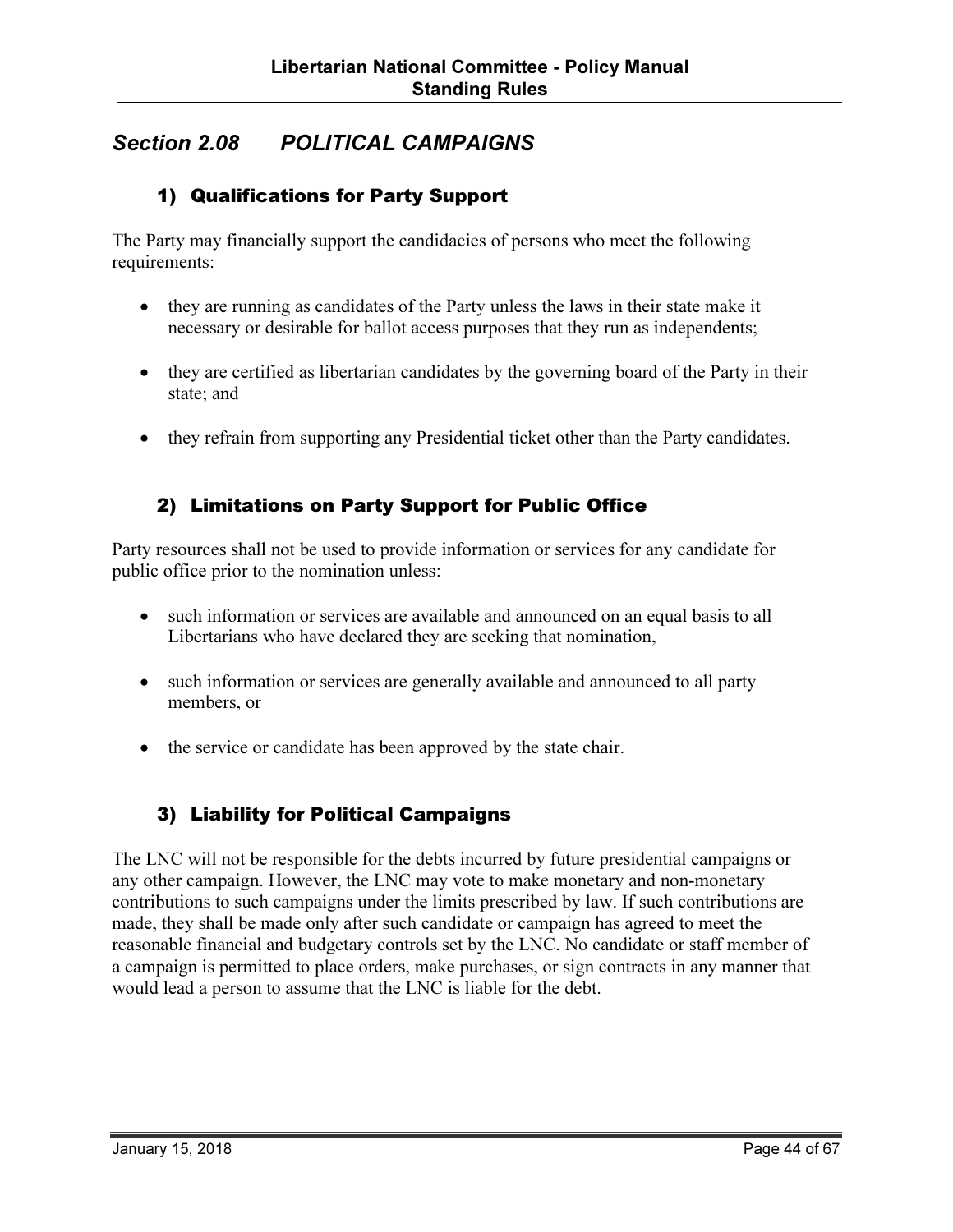## Section 2.09 OTHER MATTERS

#### 1) Libertarian National Congressional Committee

The Party shall act in good faith with the Libertarian National Congressional Committee, and the Chair and Staff are directed to encourage and develop a symbiotic relationship by fully cooperating in activities and coordinating efforts, including the sharing of constituent information, so as to achieve our mutual goal of supporting Libertarian candidates.

#### 2) Affiliation with Other Organizations

The Party shall maintain membership in the Coalition for Free and Open Elections (COFOE).

#### 3) International Representatives

The LNC may appoint one or more individuals to serve as International Representatives, subject to the following:

- The title is honorary, and does not convey any binding authority, unless specifically delegated by the LNC.
- The International Representative serves at will, and may be terminated by either party at will without cause.
- The terms of service are from appointment until termination, and will not be tied to LNC terms of office.
- Expenditures for this position may not be made without advance approval by the LNC.
- The purpose of this position is to establish and maintain mutually beneficial relationships between the LP and its international counterparts.

#### 4) Hiring and Termination

The Chair shall appoint and employ the Executive Director with the approval of the LNC, subject to the right of the LNC to discharge the Director at any time by majority vote. The Chair shall provide advice and consent to the Executive Director on the appointment, employment, and termination of all LPHQ personnel.

The office of the LNC shall conduct a credit and criminal background check prior to offering employment to any prospective employee.

Employees and candidates for employment shall be obligated to notify the Chair, Executive Director and Employment Policy and Compensation Committee of the full details of any arrest or conviction of crimes punishable by imprisonment, or of any personal financial problem, including involuntary liens or any filing for personal bankruptcy.

The office of the LNC shall not employ any person who has been convicted of a crime against property or person, unless with the approval of the Employment Policy and Compensation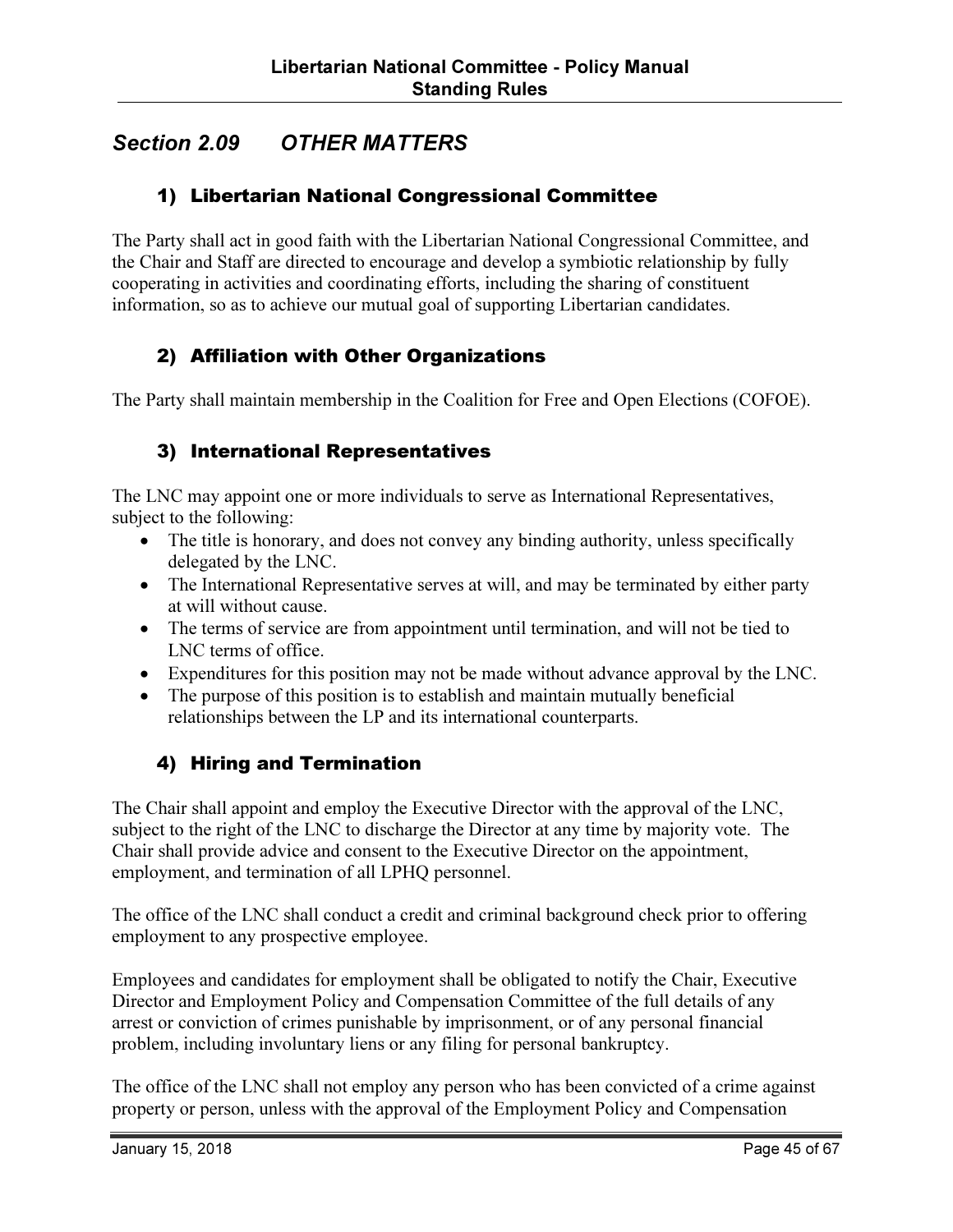Committee. The Chair shall promptly disclose to the LNC as a confidential employeremployee matter that such approval has been given. The LNC may override such approval, but the motion shall not reveal confidential details.

The office of the LNC shall not allow any employee with a history of financial problems, including involuntary liens or who has filed for personal bankruptcy, to handle money or negotiable instruments, access donor information, approve or negotiate purchases with contractors or suppliers, or prepare accounting records, unless with the approval of the Chair and the Employment Policy and Compensation Committee. The Chair shall promptly disclose to the LNC as a confidential employer-employee matter that such approval has been given. The LNC may override such approval, but the motion shall not reveal confidential details.

## 5) Employee Performance Standards

The following applies to all employees who report directly or indirectly to the Executive Director.

The office of the LNC shall promote a positive work environment by establishing clear standards for work performance.

Annual reviews shall be conducted during the fourth quarter of each year for all employees using procedures and guidelines developed by the Employment Policy and Compensation Committee.

If an employee's job-related behavior does not meet expected and communicated performance standards, a process of progressive discipline shall be employed, using procedures and guidelines developed by the Employment Policy and Compensation Committee.

#### 6) Limitations on Party Support for Party Office

Party resources shall not be used to provide information or services for any candidate for party office unless:

- such information or services are available and announced on an equal basis to all Libertarians who have declared they are seeking that office, or
- such information or services are generally available and announced to all party members.

## 7) Convention Speakers

No person shall be scheduled as a convention speaker unless that person has signed this statement:

"As a condition of my being scheduled to speak, I agree to neither seek nor accept nomination for any office to be selected by delegates at the upcoming Libertarian Party convention if the voting for that office occurs after my speech."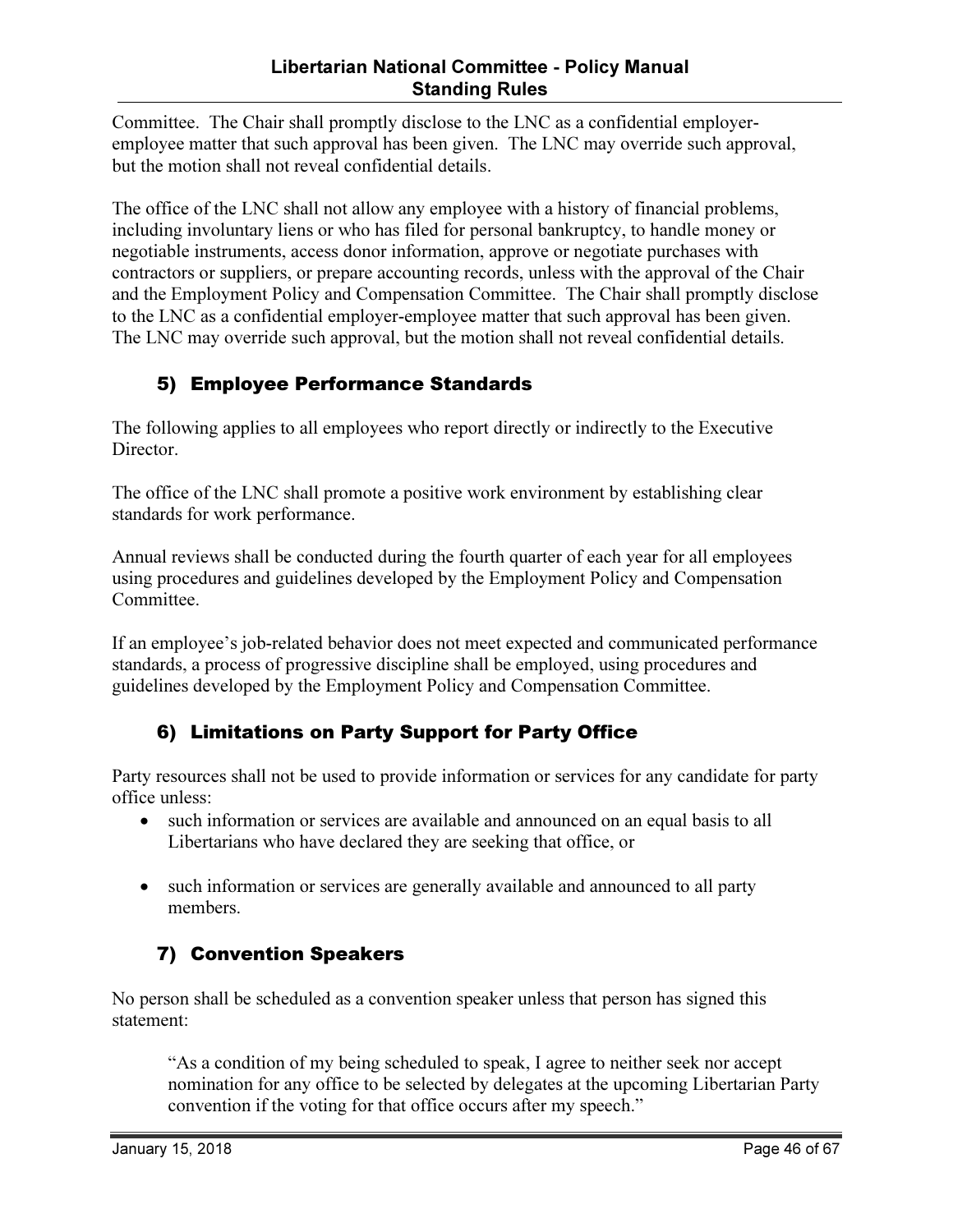This policy shall not apply to participation in a scheduled candidate debate or breakout session or panel discussion or similar non-major event. This policy shall not apply in the case where someone is exercising official duties (e.g. such as when the Treasurer presents his official report).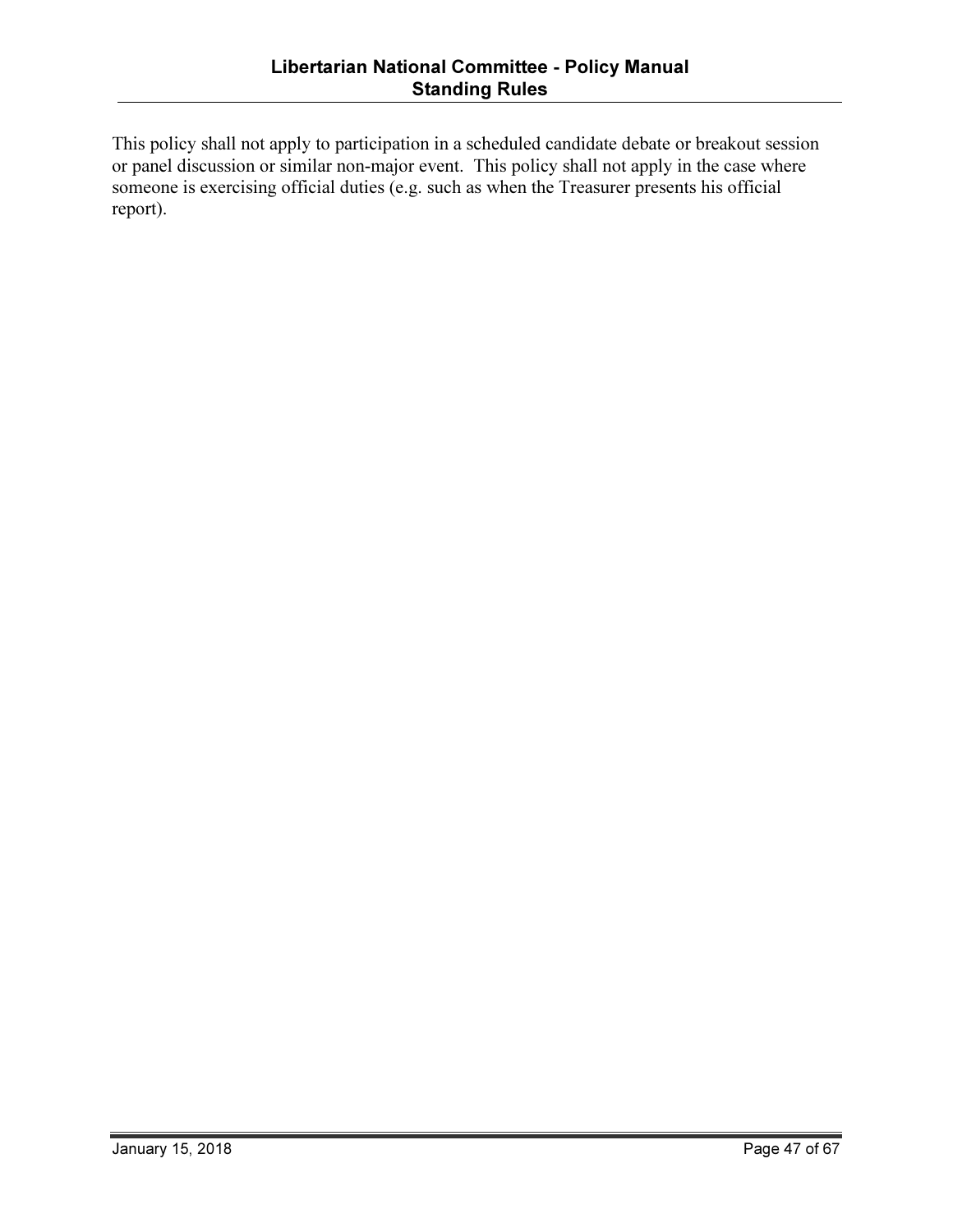## Article III. ENDURING STAFF ORDERS

Staff Orders are orders to staff by the Libertarian National Committee. They are a special category of Standing Rules, which relate to details of administration. They are superseded only by the parliamentary authority, Special Rules of Order, Bylaws, the Corporate Charter and any applicable procedural rule prescribed by federal, state or local law, unless the rules in such documents specifically provide for their own suspension.

Members of staff are responsible for reading, understanding, and complying with the articles of this Policy Manual entitled Standing Rules, Enduring Staff Orders, and Enduring Executive Orders. Special Rules of Order are generally not applicable to staff.

A Staff Order, just like any other standing rule, may be adopted, amended, rescinded or suspended. Adoption requires a majority vote. Amendment or rescission requires either (a) a majority vote with previous notice or (b) without notice a two-thirds vote, or (c) a majority of the entire membership of the LNC. Suspension requires a majority vote of the Libertarian National Committee, but rules which have their application outside of the session which is in progress cannot be suspended. $51$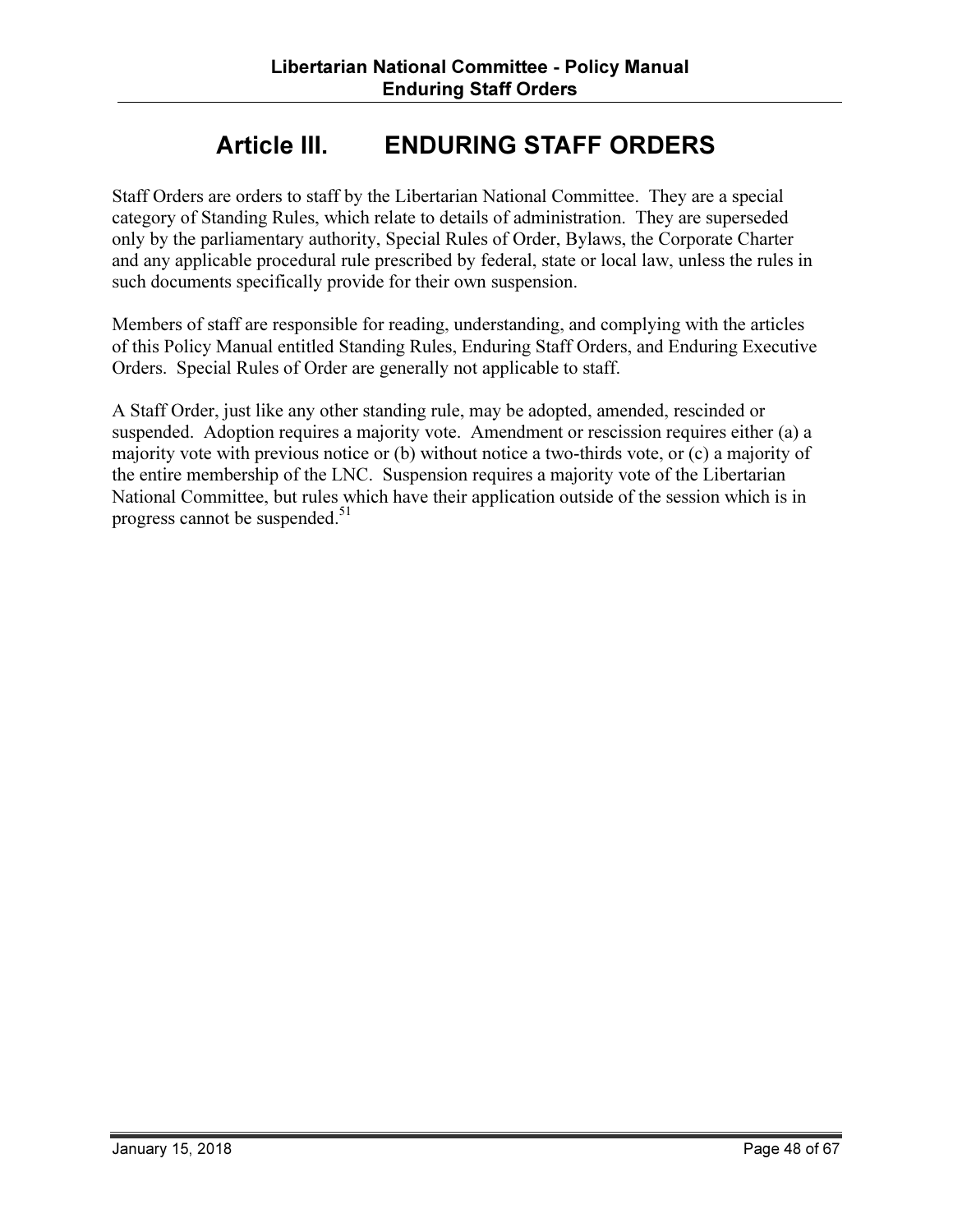## Section 3.01 GENERAL STAFF RESPONSIBILITIES

#### 1) General LP Headquarters Responsibilities

The purpose of LPHQ is to provide full-time, professional support for the on-going political activities of the Party. The activities of LPHQ include:

- RECORD KEEPING
	- o membership/contributor database
	- o accounting
	- o FEC reports
	- o archives
- MEMBER SERVICES
	- o filling orders and requests
	- o answering questions
	- o handling complaints
	- o acknowledging and reviewing correspondence
- DEVELOPMENT ACTIVITIES
	- o inquiry response
	- o direct mail prospecting
	- o process liberty pledge payments
	- o direct mail fundraising
	- o telemarketing support
	- o membership packets/cards
	- o premium fulfillment
	- o long-term renewals
	- o major donor program
	- o wills and bequests
	- o donor thanks and recognition

#### • LNC AND AFFILIATE PARTY SERVICES

- o reports to state affiliates, LNC, and Executive Committee
- o state and national contact lists
- o lists of Libertarian office holders
- o mailing the updated Bylaws and Platform to all LNC Members, alternates, and state chairs
- o state, local, and campus organizing
- o activist training and support

#### • EXTERNAL COMMUNICATION

- o news releases
- o response to media inquiries/requests
- o development and maintenance of media contacts and lists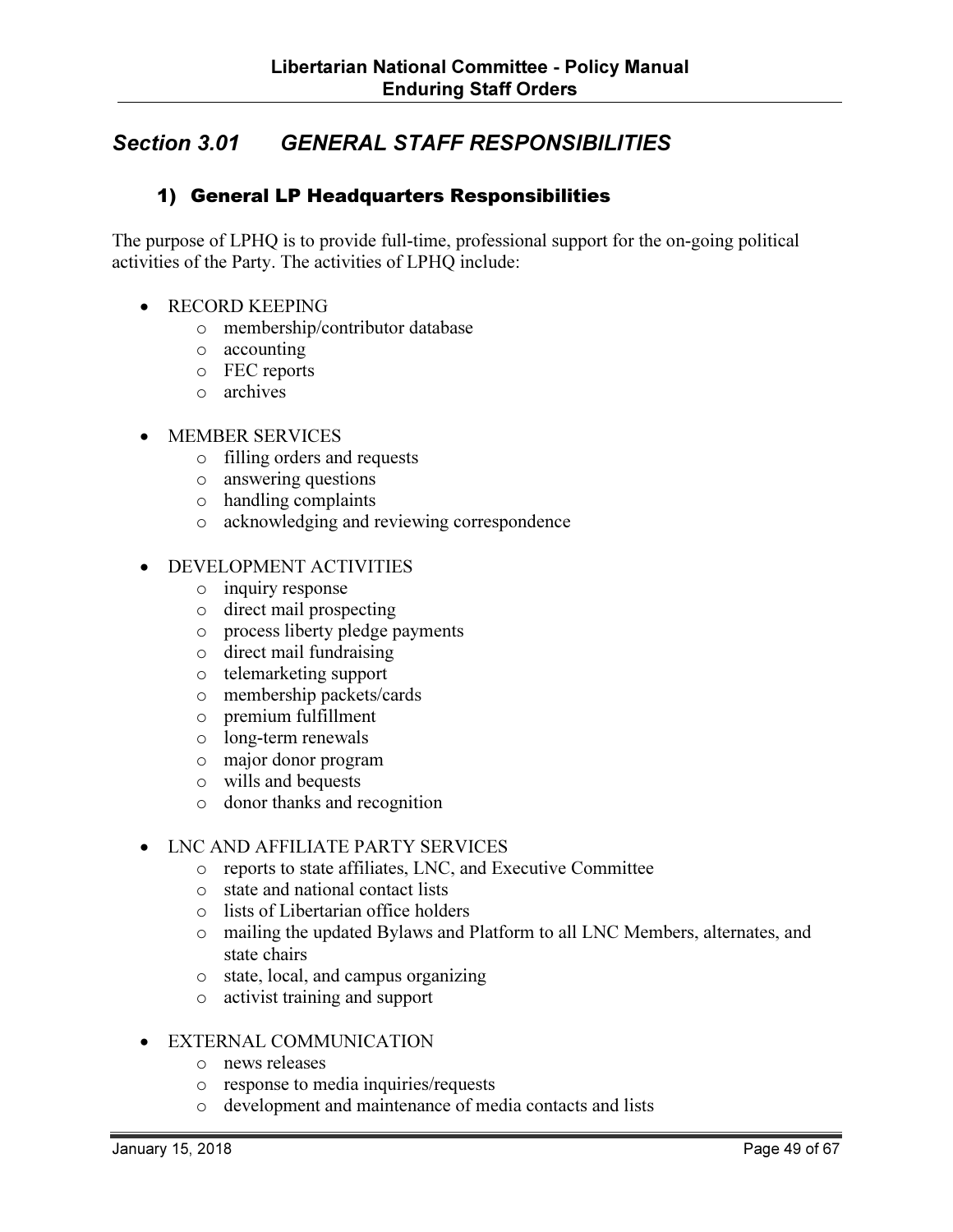- o public testimony
- o participation in outside conferences
- POLITICAL ACTION
	- o ballot access
	- o campus support
	- o candidate recruitment and training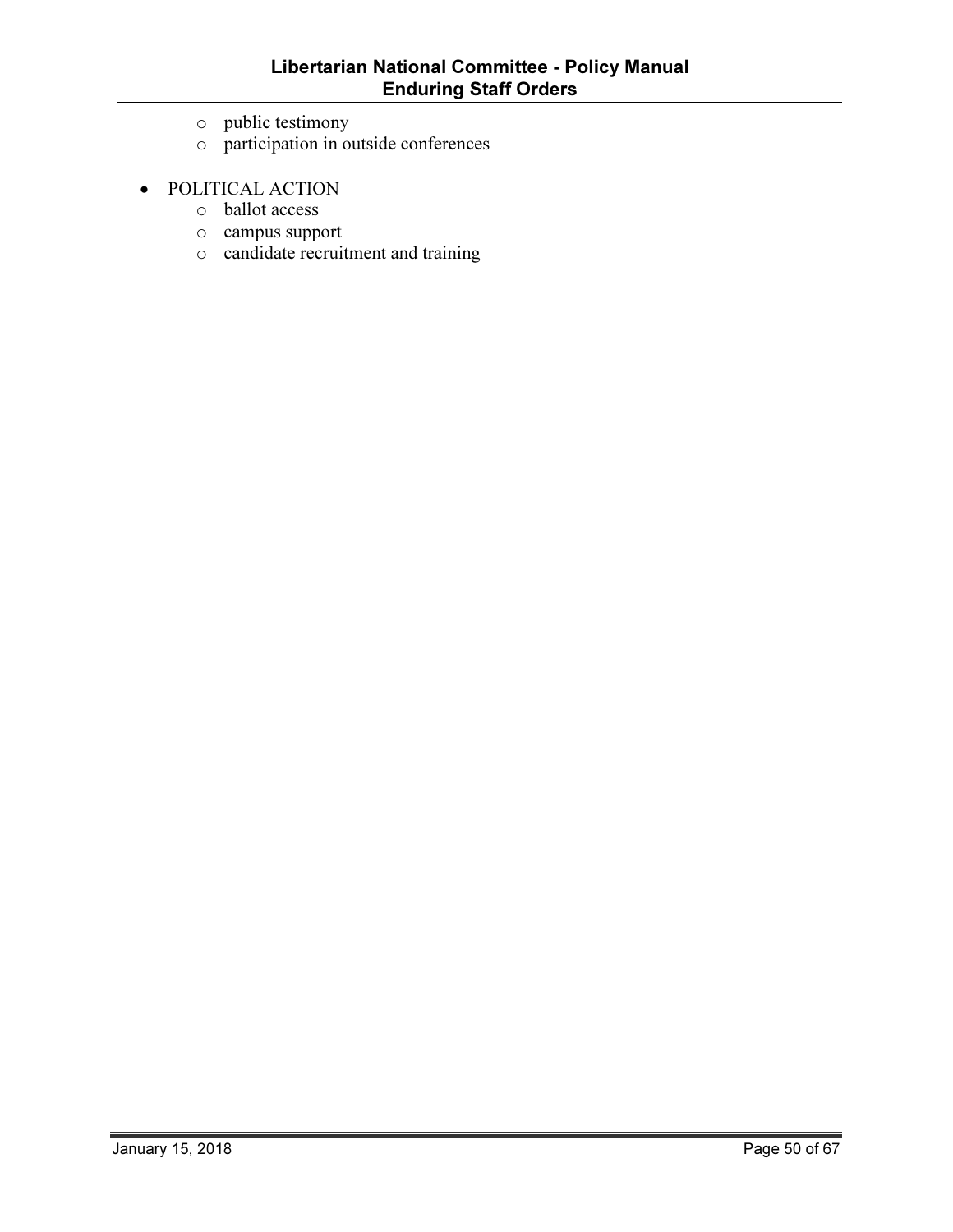## Section 3.02 SPECIFIC STAFF RESPONSIBILITIES

#### 1) LP News Editor Responsibilities

The Executive Director shall select the Editor of LP News. Due consideration should be given to the professional as well as libertarian background of the individual selected.

Final responsibility for the production of LP News must rest with one person: the Editor. It is the responsibility of the Editor to produce the best possible publication within the guidelines of the policies for LP News.

#### 2) Political Director Responsibilities

Duties of the Political Director shall include recruitment of candidates for all levels of public office and public advocacy of support for all stages of their candidacy.

The Political Director shall not provide preferential treatment to any announced Libertarian Party candidate for public office over another announced Libertarian candidate for the same office unless done so with the express written permission of the state chair.

#### 3) Operations Director Responsibilities

The Operations Director in consultation with the Treasurer and the Audit Committee shall review the Accounting Policies and Procedures Manual at least annually and update as needed.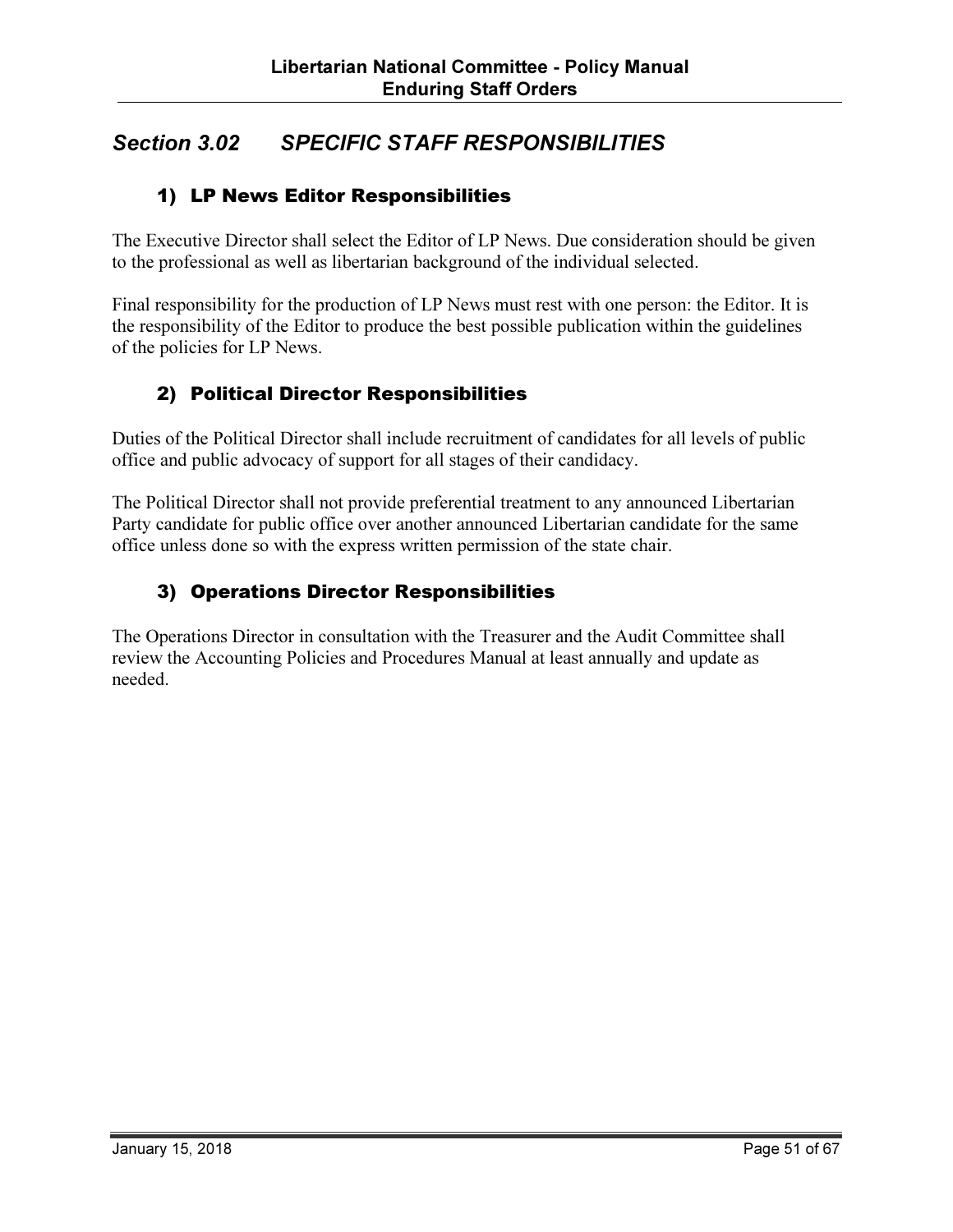## Section 3.03 AFFILIATE RELATIONS

#### 1) Affiliate Relationships

Special agreements with states require the approval of the LNC.

#### 2) Data Sharing with Affiliates

LPHQ will provide all officially recognized state-level affiliates with a list of Constituents residing in the area covered by that affiliate, within the first 5 business days of the month to the affiliate chair, or his designee.

Such list shall include the following data elements (where available and applicable):

- A unique ID
- First, Middle and Last Name
- Postal mailing address
- Home and work phone and email address
- County of residency, if that information can be obtained via commonly available sources within reasonable cost
- Join and Expiration Dates
- Donation classification level (basic, life, etc)
- Existence of signed certification
- Sustaining membership status
- Other data elements, at the discretion of LPHQ

The affiliate chair may request that additional people receive copies of the constituent list. LPHQ will establish and publish formal procedures for state chairs to follow in this regard.

The LPHQ will endeavor to provide the list in the file format requested (PDF, Excel, CSV, etc), but is under no obligation to do so, as it cannot guarantee that all file formats will always be available.

Should the LPHQ desire to change the quantity or order of the data elements, it will provide one month's notice of such change.

The LPHQ makes no further guarantees regarding the format, method of delivery or structure of the data.

All official communications regarding the database export format will be made via the state chairs e-mail list and a moderated database announce e-mail list to be administered by the LNC and that it is the responsibility of the affiliate chair to make sure the appropriate database contacts are on the database announce e-mail list.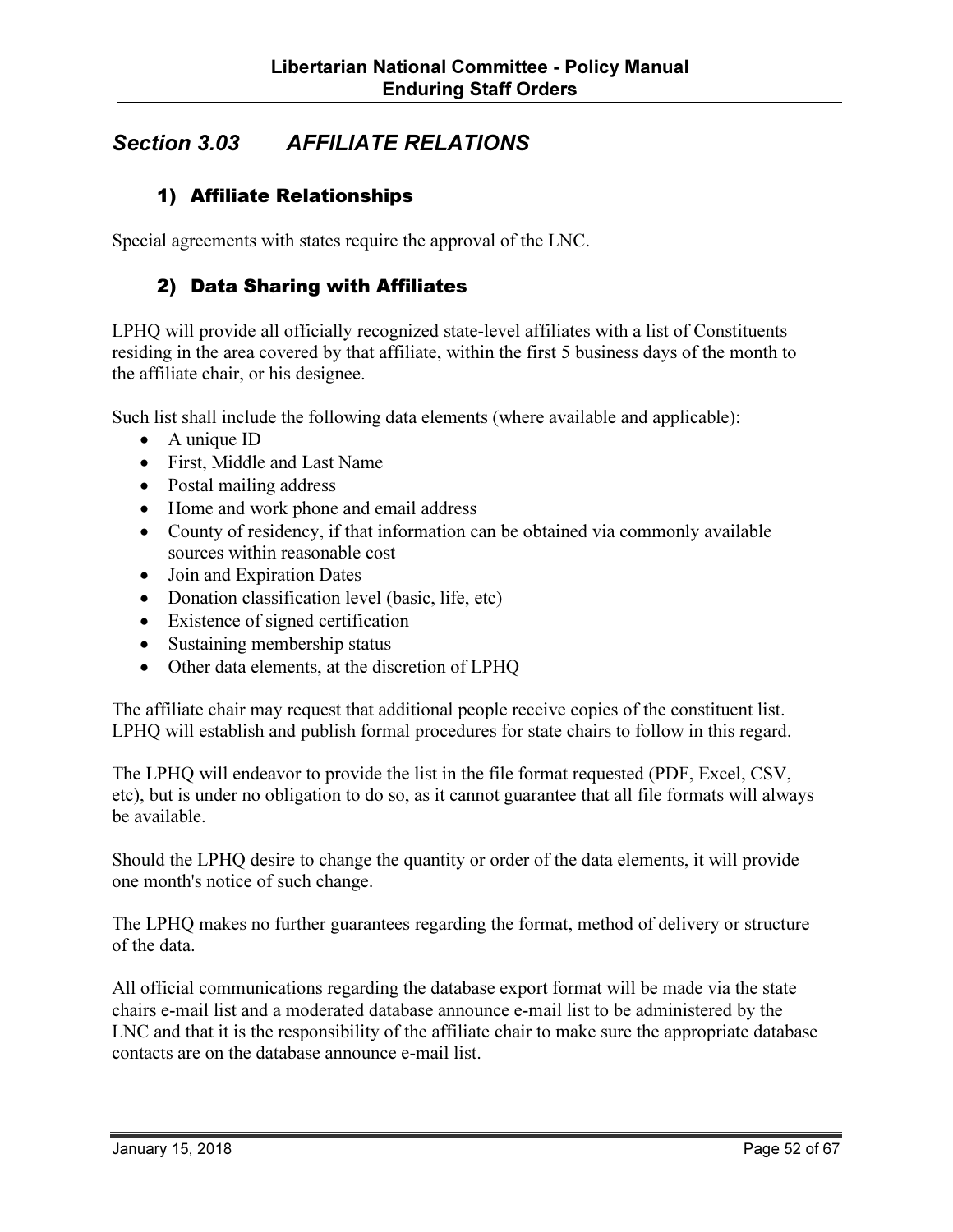## Section 3.04 DONOR & VENDOR RELATIONS AND FINANCIAL **MATTERS**

#### 1) Accounts Receivable Monitoring

The Executive Director is responsible for monitoring receivables on an ongoing basis and presenting write off proposals to the Chair or the LNC.

#### 2) List of Unauthorized Vendors

The Executive Director shall maintain a list of individuals denied any trade relationship with the LP, due to any debt to the Party being written off.

#### 3) Revenue and Spending

The Executive Director shall notify the LNC of any intention to undertake any project that is estimated, on gross, to cost more than 2.5% of budgeted revenue. The Executive Director must immediately report to the LNC when any project's gross cost unintentionally exceeds 2.5% of budgeted revenue.

The Executive Director shall provide monthly budgets for the next calendar year's proposed budget, including when reserve funds might be required.

The Executive Director shall not disburse any funds in excess of authorized limits until a budget amendment is approved. Failure to follow this policy may be cause for dismissal.

The Executive Director shall promptly report to the Executive Committee if cumulative revenue as of the end of the month is less than 90% of the accepted budget and submit detailed plans for appropriate expense reductions for the remainder of the budget period.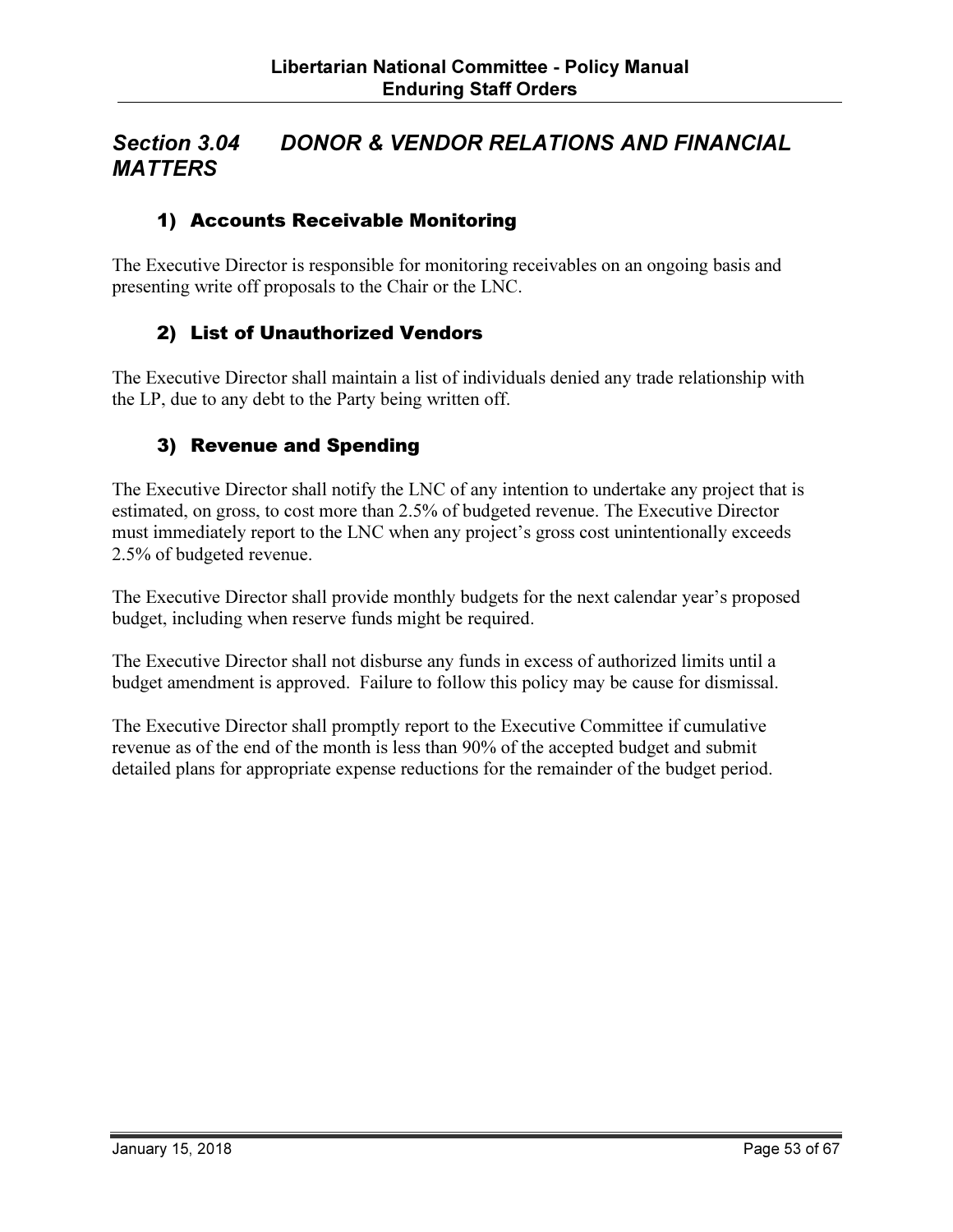## Section 3.05 MEETING SUPPORT AND DOCUMENTATION

#### 1) Proposed Agenda

The proposed agenda shall be posted on the LP.Org website at least seven days prior to the session.

#### 2) Document Distribution

A listing of LNC agendas, minutes, mail ballots, resolution updates, and other supporting material prepared by the Secretary shall be available from LPHQ on request and may be periodically sent to state chairs and/or advertised in the LP News.

#### 3) Recording of Meetings

The Executive Director shall be responsible for recording all LNC meetings on audio or video medium, providing a copy to the Secretary. Such recordings shall be destroyed promptly after the approval of the minutes.

#### 4) Website

Staff shall post all official minutes to an archive section on the Party's website.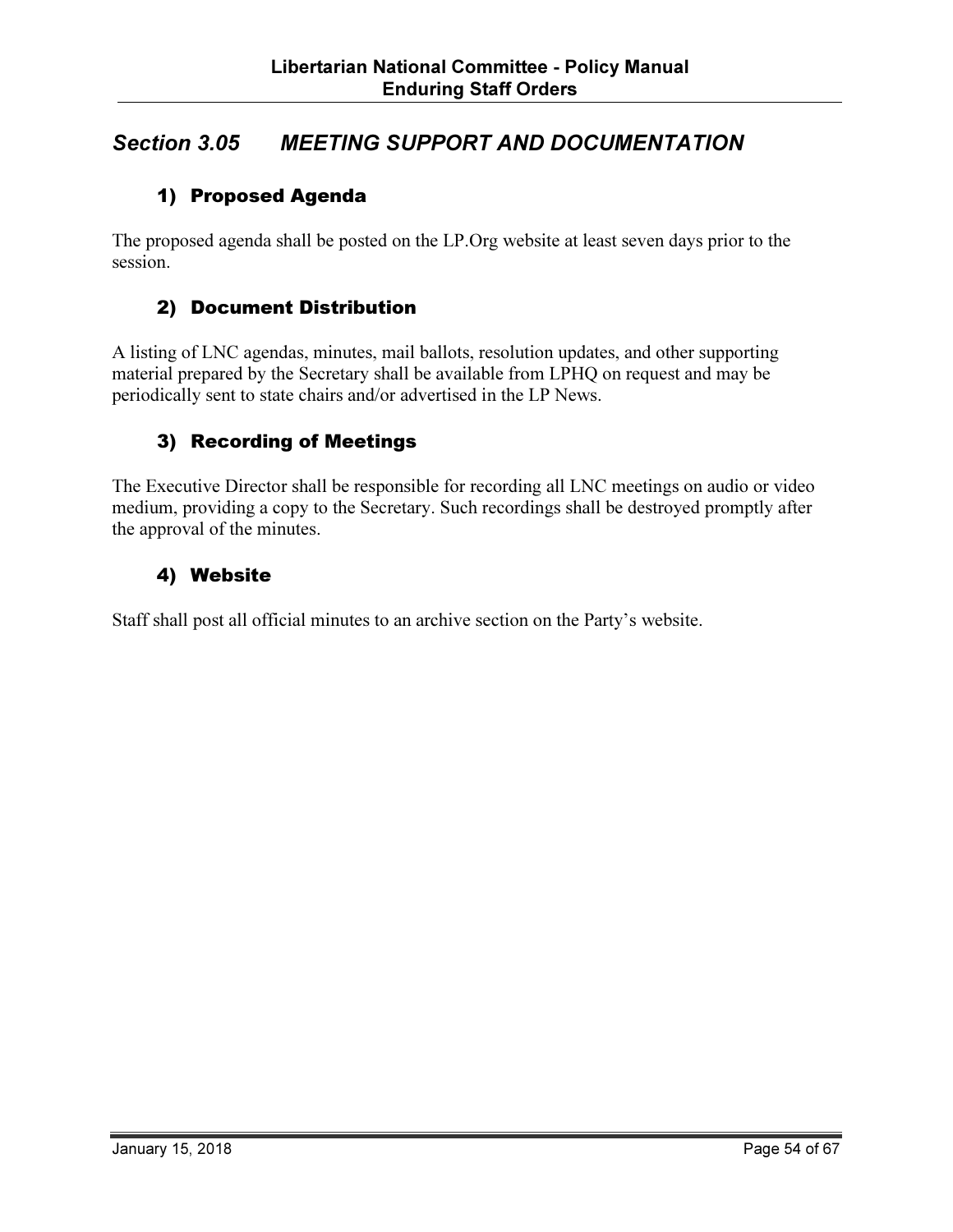## Section 3.06 OTHER MATTERS

#### 1) Coordination and Support of Project Managers

The Executive Director shall coordinate vendor contracts, project communications to donors or service providers, and the timing and content of fundraising appeals.

LNC staff will:

- Process and cage all fund raising receipts and maintain all project donor records in the donor database;
- Pay all approved project expenses and maintain records of all project expenditures; creating contact (mail, e-mail, phone) lists at the request project manager;
- Create contact (mail, e-mail, phone) lists at the request of the project manager
- Send bulk e-mails at the request of the project manager;
- Provide bids for all printing and mailing expenses;
- Provide an approved list of vendors for project expenses, where applicable;
- Establish separate bank accounts, at the discretion of the executive director;
- Establish an easy and prominent way to donate and pledge to the project on the website.

Staff shall not be responsible for oversight or direction of any project activity.

#### 2) Membership Certification Statements

A list of approved wording for membership certification for use in Party literature shall be maintained at the National office.

#### 3) Notifying Candidates of LNC Campaign Obligation Policy

The Executive Director is responsible for publicizing the LNC's policy to all candidates for the Presidential nomination and other candidates who seek aid from the LNC or the national office. This policy is that no campaign is permitted to place orders, make purchases, or sign contracts in any manner that would lead a person to assume that the LNC is liable for the debt.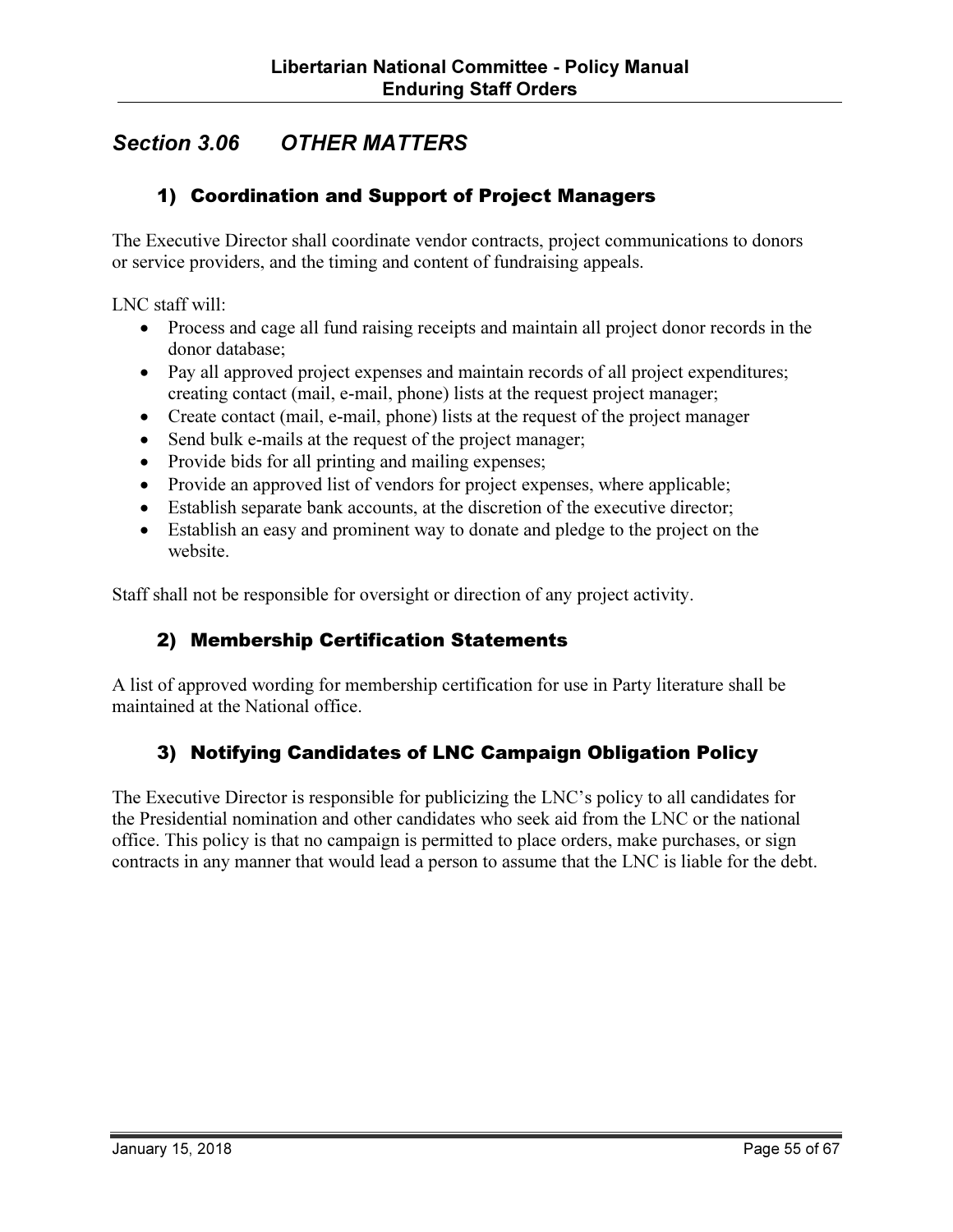## Article IV. ENDURING EXECUTIVE ORDERS

Executive Orders are orders to staff by the Chair. They are a special category of Standing Rules, which relate to details of administration. They are superseded only by the parliamentary authority, Special Rules of Order, Bylaws, the Corporate Charter and any applicable procedural rule prescribed by federal, state or local law, unless the rules in such documents specifically provide for their own suspension.

Members of staff are responsible for reading, understanding, and complying with the articles of this Policy Manual entitled Standing Rules, Enduring Staff Orders, and Enduring Executive Orders. Special Rules of Order are generally not applicable to staff.

An Executive Order, just like any other standing rule, may be adopted, amended, rescinded or suspended. However, since the Chair is effectively a committee of one, his unilateral decision to create, amend or repeal such Executive Orders will always meet the threshold of a majority of the entire committee, so notice is not required.<sup>52</sup>

There is no requirement that the Chair commit Executive Orders to writing.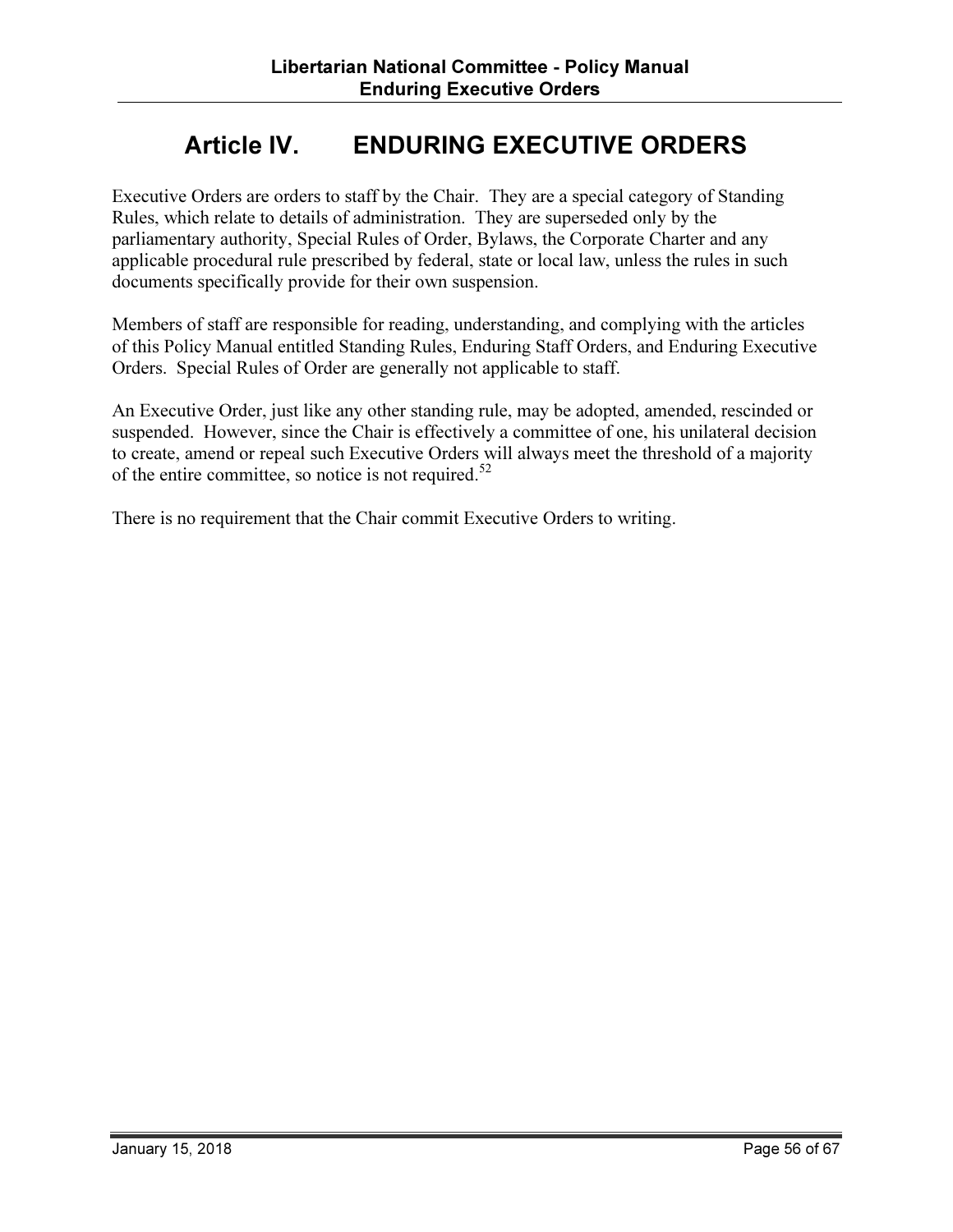## Section 4.01 EXECUTIVE DIRECTOR MATTERS

#### 1) Position Description of Executive Director

The ED is the chief operating officer of the Party, serving at the pleasure of the Chair, with a compensation package (with a bonus incentive structure) specified in a contract negotiated by the LNC Chair. The position shall have the following responsibilities:

#### ADMINISTRATION

- Establish the organizational structure of the staff.
- Direct, coordinate and administer the activities of the staff within the parameters of the approved budget and established policy.
- Support the development of the annual budget, in coordination with the Treasurer, for submission to the LNC for approval.

#### **PERSONNEL**

- Recruit, train and assign all staff members
- Implement the Employee Manual; ensure that it is reviewed and modified as appropriate to continually reflect that all employees are highly valued and their rights are protected.
- Regularly evaluate the performance of all staff; counsel them regarding improvement and how to better contribute to staff effectiveness.
- Appoint, employ and terminate staff in consultation with the Chair.

#### COMMUNICATIONS

- Maintain frequent and substantive contact with the LNC Chair; keep members of the LNC informed as appropriate
- Provide data, information and other support to affiliates
- Reports:
	- o Monthly, provide a Membership Report
	- o Monthly, a Financial Report to the LNC (upon approval by the Treasurer).
	- o Two weeks prior to a scheduled LNC meeting, provide an Operational Report to include input from key staff members and a summary of staff personnel changes.
	- o At the LNC meeting following a general election, make a best effort to provide a summary of all elected Party officeholders.

#### FINANCIAL

- Execute the LNC approved annual budget; coordinate with the Chair and the Treasurer if available resources will not support budget execution.
- Submit all contracts over \$7,500 to the Chair for approval prior to commitment.
- Be responsible for soliciting major donor participation. Maintain a listing of major donors and grow that list.
- Direct the development and execution of fundraising direct mail; assess and analyze the effectiveness of each mailing.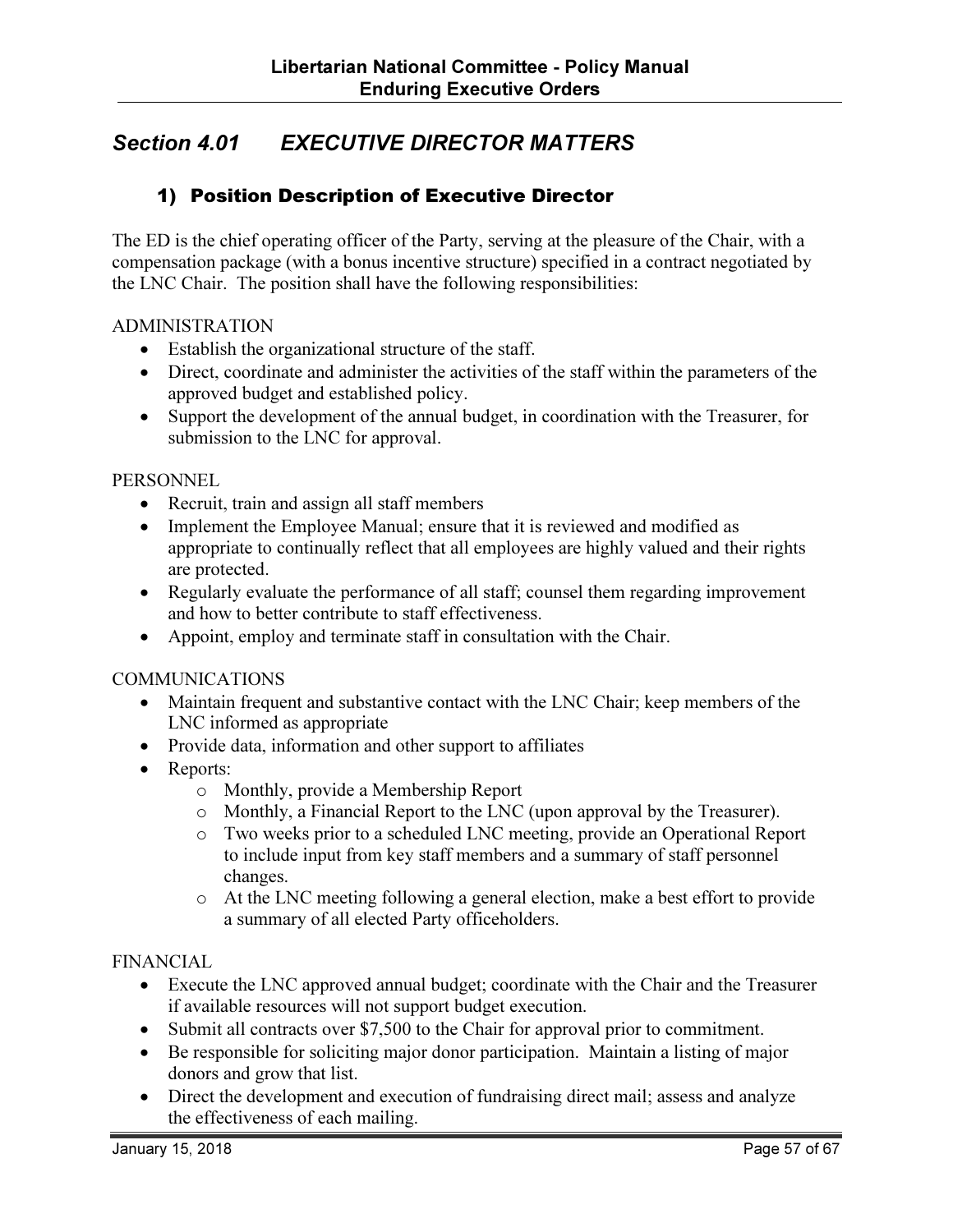#### **OUTREACH**

- Represent the Party in the DC community and act as a spokesperson for the Party.
- Develop and nurture effective working relationships with the news media, political entities and relevant think tanks.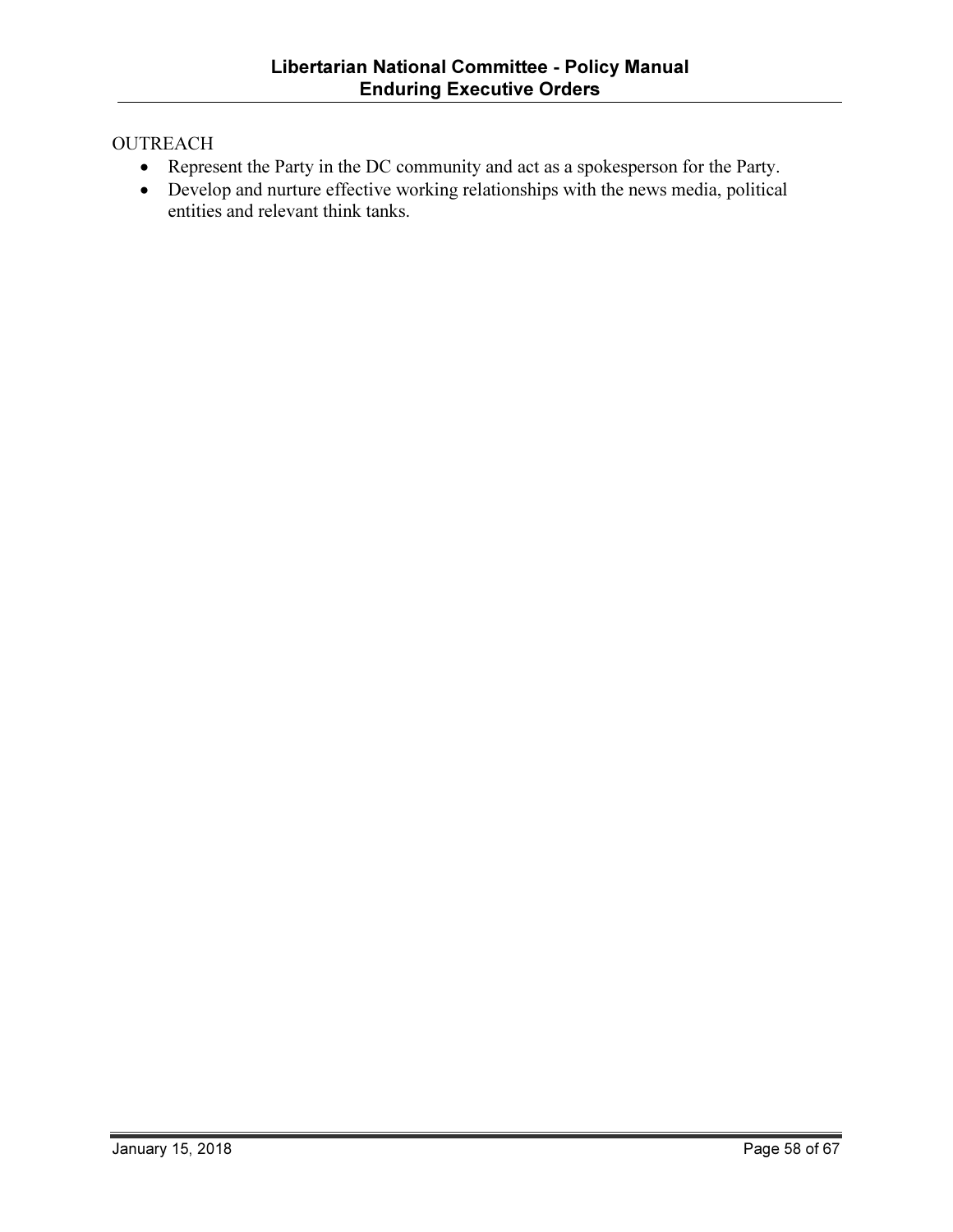## LOG OF CHANGES

| January 15, 2018   | Meeting Minutes, Section 1.02.6                                |
|--------------------|----------------------------------------------------------------|
| December 9, 2017   | Historical Preservation Committee, Section 2.02.11             |
| December 9, 2017   | Committee Appointments, Section 1.03.01                        |
| December 9, 2017   | Association Levels, Section 2.05.2                             |
| August 20, 2017    | Candidate Support Committee, Sections 1.03.1 and 2.02.6        |
| July 10, 2017      | Committee Appointments (COC), Section 1.03.1                   |
| December 11, 2016  | Committee Reports, Section 2.02.1                              |
| May 26, 2016       | Inserted new Section 2.03.18, Debt and Capital Leases          |
| May 26, 2016       | Employment Terms, Section 2.01.3                               |
| February 20, 2016  | Treasurer's Reports, Section 2.03.15                           |
| November 15, 2015  | Employment Terms, Section 2.01.3                               |
| November 14, 2015  | Convention Speakers, Section 2.09.7                            |
| October 31, 2015   | Amended Sections 1.03.1, 2.02.7 and 2.04.3 regarding EPCC      |
|                    | and Contract Review                                            |
| July 18, 2015      | Deleted Section 2.07.5, Minutes of Conference Calls            |
| July 18, 2015      | Inserted new Section 2.02.1, Committee Reports                 |
| July 18, 2015      | Meeting Minutes, Section 1.02.6                                |
| July 18, 2015      | Graphic Symbols, Section 2.06.2                                |
| March 28, 2015     | Inserted new Section 2.02.8, Ballot Access Committee and       |
|                    | inserted new corresponding row in Section 1.03.1               |
| December 14, 2014  | Inserted new Section 1.02.7, Electronic Meetings               |
| December 14, 2014  | Meeting Minutes, Section 1.02.6                                |
| December 14, 2014  | Affiliate Support Committee, Section 2.02.2                    |
| December 14, 2014  | Awards Committee, Section 2.02.4                               |
| December 14, 2014  | Committee Appointments (Awards Committee), Section 1.03.1      |
| December 14, 2014  | Committee Terms of Office, Section 1.03.2                      |
| December 14, 2014  | Convention Oversight Committee, Section 2.02.5                 |
| September 20, 2014 | Previous Notice, Section 1.02.1                                |
| September 20, 2014 | International Representative, Section 2.09.3                   |
| September 20, 2014 | Format of Proposed Agenda, Section 1.02.2                      |
| September 20, 2014 | Outreach Committee, Sections 1.03.1, 2.02.10                   |
| September 20, 2014 | Convention Committees, Sections 1.03.1, 2.02.5                 |
| August 1, 2014     | Membership Policies adopted December 11, 2011 went into        |
|                    | effect - Sections 2.05.2, 2.05.3, and 2.05.4                   |
| July 13, 2014      | Inserted new Section 2.09.3, International Representatives     |
| June 29, 2014      | Information Technology Committee, Section 2.02.9               |
| June 29, 2014      | Committee Appointments, IT Committee, Section 1.03.1           |
| June 29, 2014      | Committee Appointments, APRC, Section 1.03.1                   |
| May 22, 2014       | Amended Section 2.05, Membership Policies, to revise effective |
|                    | dates                                                          |
| March 2, 2014      | Deleted Section 2.09.3, Project Administration                 |
| March 2, 2014      | Amended and renamed Section 2.03.13, Project Funding           |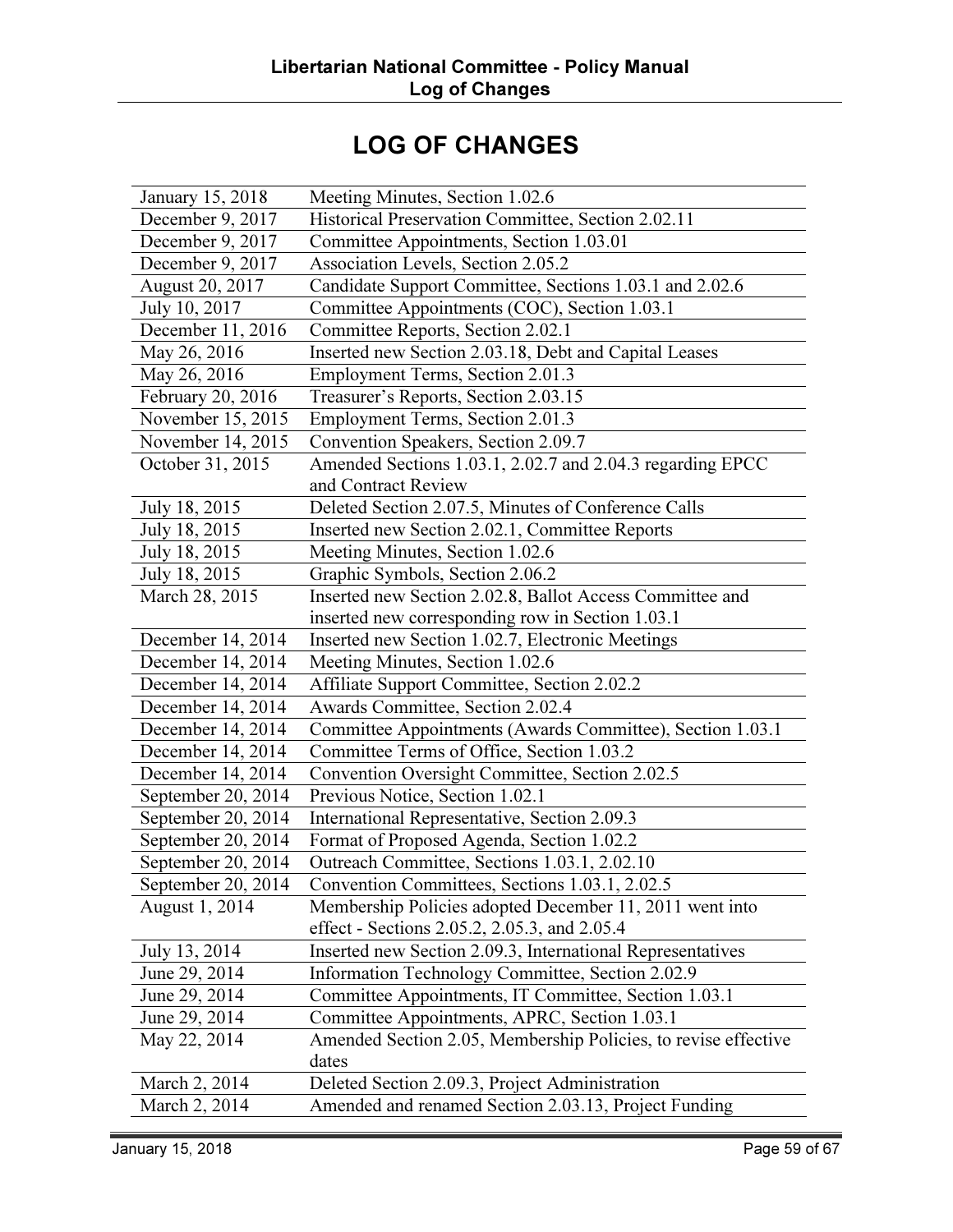#### Libertarian National Committee - Policy Manual Log of Changes

| March 1, 2014     | Amended Section 2.06.1, Official Spokesperson                       |
|-------------------|---------------------------------------------------------------------|
| March 1, 2014     | Amended Section 2.03.4, Conventions                                 |
| March 1, 2014     | Inserted new Section 2.03.17, Office Mortgage                       |
| March 1, 2014     | Inserted new Section 1.03.4, Interim Committee Chairs               |
| August 9, 2013    | Inserted new Section 2.03.9, Related Party Reporting                |
| August 9, 2013    | Documentation and related party transactions, Section 2.04.3        |
| August 9, 2013    | Inserted new Section 2.03.8, Inventories                            |
| August 9, 2013    | Inserted new Section 2.03.7, Time Sheets and Expense                |
|                   | Allocation                                                          |
| August 9, 2013    | Inserted new Section 2.03.6, Fixed Assets                           |
| August 9, 2013    | Credit cards and receipts for expenditures, Section 2.03.5          |
| August 9, 2013    | Inserted new Section 3.03.3, Accounting Policies and Procedures     |
|                   | Manual                                                              |
| March 28, 2013    | Renamed Convention Organizing Committee to Convention               |
|                   | Management Committee                                                |
| March 17, 2013    | Convention Committees, Sections 1.03.1, 2.02.5, 2.02.6, 2.02.7      |
| March 17, 2013    | Inserted new Section 2.03.12, Presidential Campaign Support         |
|                   | Fund                                                                |
| March 17, 2013    | Removed sections "Members of LNC-Created Committees" and            |
|                   | "Members of Bylaws-Mandated Committees"                             |
| March 16, 2013    | Effective date of new Membership Policies postponed,                |
|                   | Sections 2.05.2, 2.05.3, and 2.05.4                                 |
| December 30, 2012 | Effective date of new Membership Policies postponed, Sections       |
|                   | 2.05.2, 2.05.3, and 2.05.4                                          |
| December 6, 2012  | Inserted new Section 2.07.6, Access to Corporate Records            |
| October 21, 2012  | Affiliate Support Committee, Section 2.02.2                         |
| July 16, 2012     | Treasurer's Reports, Section 2.03.11                                |
| July 16, 2012     | Conflict of Interest, Section 2.01.2                                |
| July 16, 2012     | Format of Proposed Agenda, Section 1.02.2                           |
| July 16, 2012     | Proposed Agenda and Reports, Section 2.07.1                         |
| July 16, 2012     | Deleted Section 1.02.7, Motion Protocol                             |
| July 16, 2012     | Previous Notice, Section 1.02.1                                     |
| July 16, 2012     | Convention Speakers, Section 2.09.7                                 |
| May 6, 2012       | Effective date of new Membership Policies postponed, Sections       |
|                   | 2.05.2, 2.05.3, and 2.05.4                                          |
| May 2, 2012       | Inserted new Section 2.04.4, Legal Matters Indemnification          |
| May 2, 2012       | Inserted new Awards Committee, Sections 1.03.1 and 2.02.4 and       |
|                   | alphabetized the subsections of Section 2.02                        |
| March 11, 2012    | Updated RONR references to 11 <sup>th</sup> edition                 |
| March 6, 2012     | Conventions, Section 2.03.4                                         |
| March 5, 2012     | Convention Speakers, Section 2.09.7                                 |
| December 11, 2011 | Committee Appointments, Section 1.03.1                              |
| December 11, 2011 | Meeting Minutes, Section 1.02.6                                     |
| December 11, 2011 | Membership Policies – Sections 2.05.2, 2.05.3, and $2.05.4$ –       |
|                   |                                                                     |
| December 10, 2011 | Effective July 1, 2012<br>Format of Proposed Agenda, Section 1.02.2 |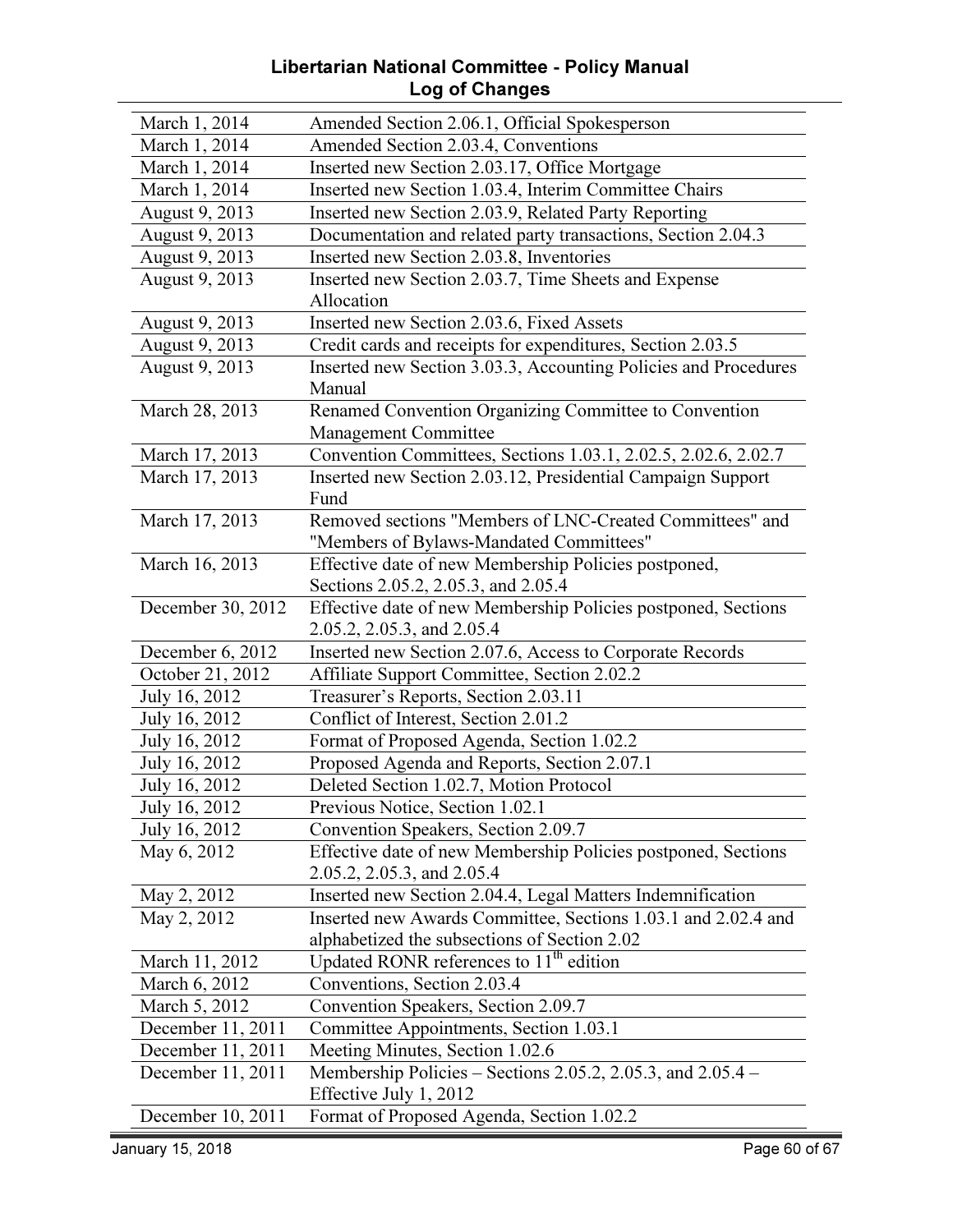#### Libertarian National Committee - Policy Manual Log of Changes

| December 10, 2011      | Committee Appointments, Section 1.03.1                          |
|------------------------|-----------------------------------------------------------------|
| November 25, 2011      | Inserted new Section 2.09.1, Libertarian National Congressional |
|                        | Committee                                                       |
| September 21, 2011     | Format of Proposed Agenda, Section 1.02.2                       |
| August 21, 2011        | Benefits, Section 2.04.7                                        |
| August 21, 2011        | Contracts and Contract Approval, Section 2.04.3                 |
| August 21, 2011        | Employment Policy & Compensation Committee, Section 2.02.4      |
| August 21, 2011        | Committee Terms of Office, Section 1.03.2                       |
| August 21, 2011        | Affiliate Support Committee, Section 2.02.5 and 1.03.1          |
| June 22, 2011          | Assuring Quality Communications, Section 2.06.5                 |
| May 26, 2011           | Advertising & Publication Review Committee, Section 2.02.1      |
| February 20, 2011      | Sections 1.01.3, 1.04.1, and 2.07.4                             |
| January 11, 2011       | Treasurer's Reports, Section 2.03.10                            |
| December 26, 2010      | Budget details, Section 2.03.3                                  |
| December 12, 2011      | Committee Appointments (IT Committee), Section 1.03.1           |
| November 21, 2010      | Previous Notice, Section 1.02.1                                 |
| October 25, 2010       | IT and Convention Oversight Committee, Section 1.03.1           |
| October 8, 2010        | Convention Oversight Committee, Section 2.02.3                  |
| July 11, 2010          | Information Technology Committee, Section 1.03.1 & Section      |
|                        | 2.02.6                                                          |
| July 11, 2010          | Outreach Committee, Section 1.03.1 & Section 2.02.7             |
| July 10, 2010          | Meeting Minutes, Section 1.02.6                                 |
| May 31, 2010           | EPCC and Convention Committee, Section 1.03.1                   |
| February 28, 2010      | Affiliate Support Committee, Section 2.                         |
| December 6, 2009       | Membership Benefits - Renewals, Section 2.05                    |
| December 6, 2009       | Agenda Format, Section 1.02.1                                   |
| December 6, 2009       | Definition of Previous Notice for Meetings, Section 1.02.1      |
| December 6, 2009       | APRC, Section 2.02                                              |
| December 6, 2009       | Hiring and Termination, Section 2.09.3                          |
| December 5, 2009       | Policy on Merit Based Relationships, Section 2.01.3             |
| December 5, 2009       | EPCC Responsibilities, Section 2.02.4                           |
| December $5, 2009$     | Authority to set Agenda, Sections 1.01.1, 2.07.1, 3.05.1        |
| November 19, 2009      | Employee Performance Standards, Section 2.09.4                  |
| September 28, 2009     | Membership, Section 2.05, 3.03                                  |
| September 11, 2009     | General Delegation of Authority – Executive Committee,          |
|                        | Section 1.01.3                                                  |
| September 6, 2009      | Authorize Secretary to make Technical Changes, Section 1.01.4   |
| <b>August 20, 2009</b> | Adoption of Reformatted Policy Manual                           |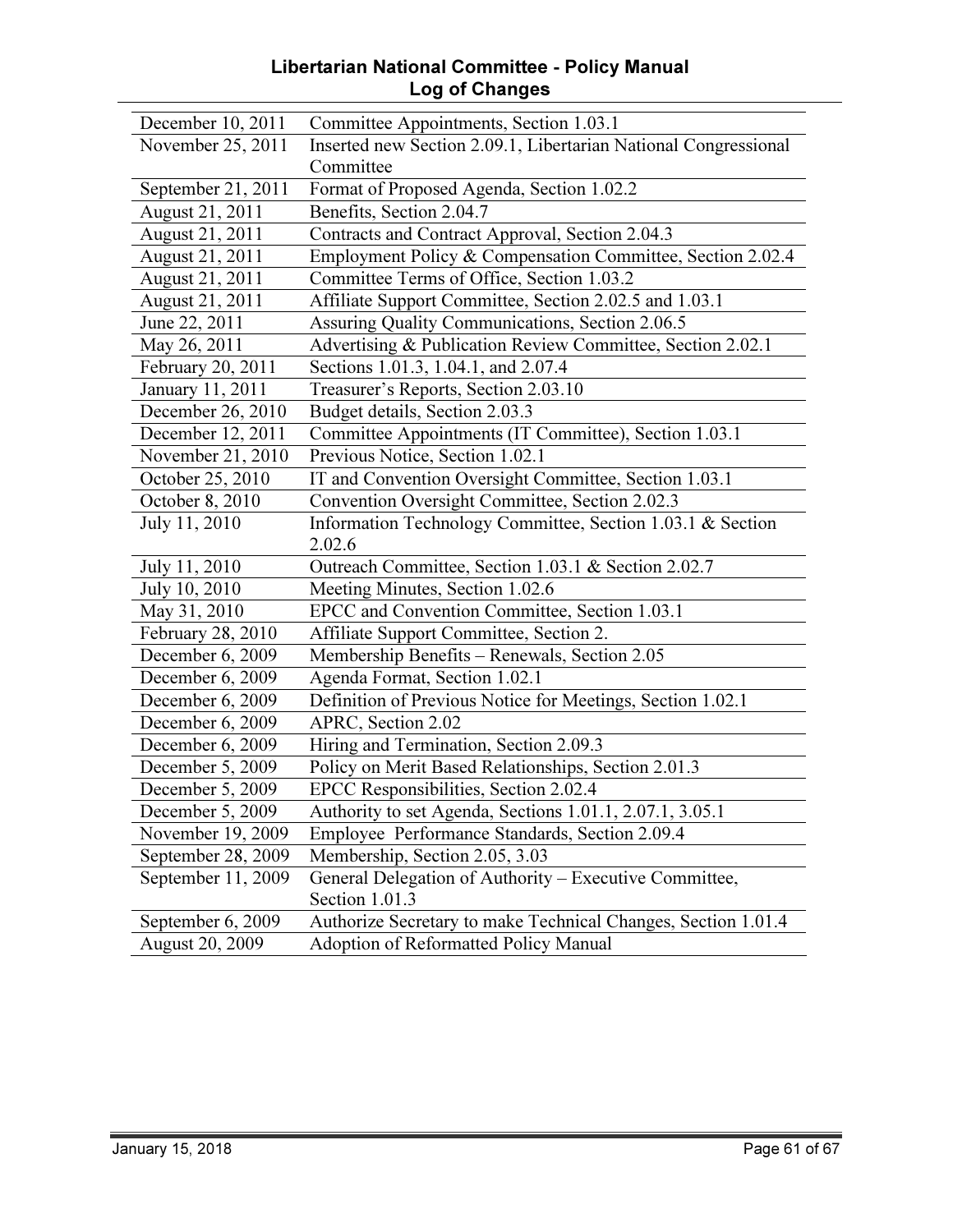#### Libertarian National Committee - Policy Manual **Endnotes**

## ENDNOTES

<u>.</u> <sup>1</sup> Other terms defined in the Bylaws may also be included in this document.

<sup>2</sup> See RONR, p. 260 lines 19-22, p. 264 line 29-p. 265 line 23.

<sup>3</sup> Normally, alternates may only fill vacancies, not absences. However, Bylaw Article 7.1 authorizes the LNC to delegate its authority to others, otherwise only members could participate in meetings. In the absence of this rule, the only role for alternates would be voting in mail ballots, in accordance with Bylaw Article 13.

<sup>4</sup> In the absence of this rule, RONR p. 459 states that the Secretary would be responsible for preparing "prior to each meeting an order of business for the use of the presiding officer, showing in their exact order, under the correct headings, all matters known in advance that are due to come up and – if applicable – the times for which they are set."

Note: RONR p. 82 defines session as a "meeting or series of connected meetings devoted to a single order of business, program, agenda or announced purpose, in which—when there is more than one meeting—each succeeding meeting is scheduled with a view to continuing business at the point where it was left off at the previous meeting."

 $<sup>5</sup>$  LNC is delegating its authority in accordance with Bylaw Article 7.1, which states "The</sup> National Committee may delegate its authority in any manner it deems necessary." In the absence of this rule, all authority would be retained by the LNC.

<sup>6</sup> RONR p.598-599 authorizes an assembly to delegate technical changes of documents, provided they do not change the meaning. In the absence of this Rule, virtually all changes would require a vote of the LNC.

 $7$  There are two divisions of main motions, original main motions and incidental main motions. See RONR pp.100-102.

<sup>8</sup> In the absence of this rule, the procedure for providing previous notice is as described in RONR on pp.121-124, and varies depending on whether there is more than a quarterly time interval between meetings. In the case where there is no more than a quarterly time interval between meetings, the announcement must be made at the previous meeting. In the case where more than a quarterly time interval exists between meetings, the member gives notice to the Secretary, who sends it out with the call of the meeting.

In the absence of this rule, previous notice would not require the full text of the motion or resolution, only an accurate and complete statement of purport.

Note: RONR p. 82 defines session as a "meeting or series of connected meetings devoted to a single order of business, program, agenda or announced purpose, in which—when there is more than one meeting—each succeeding meeting is scheduled with a view to continuing business at the point where it was left off at the previous meeting."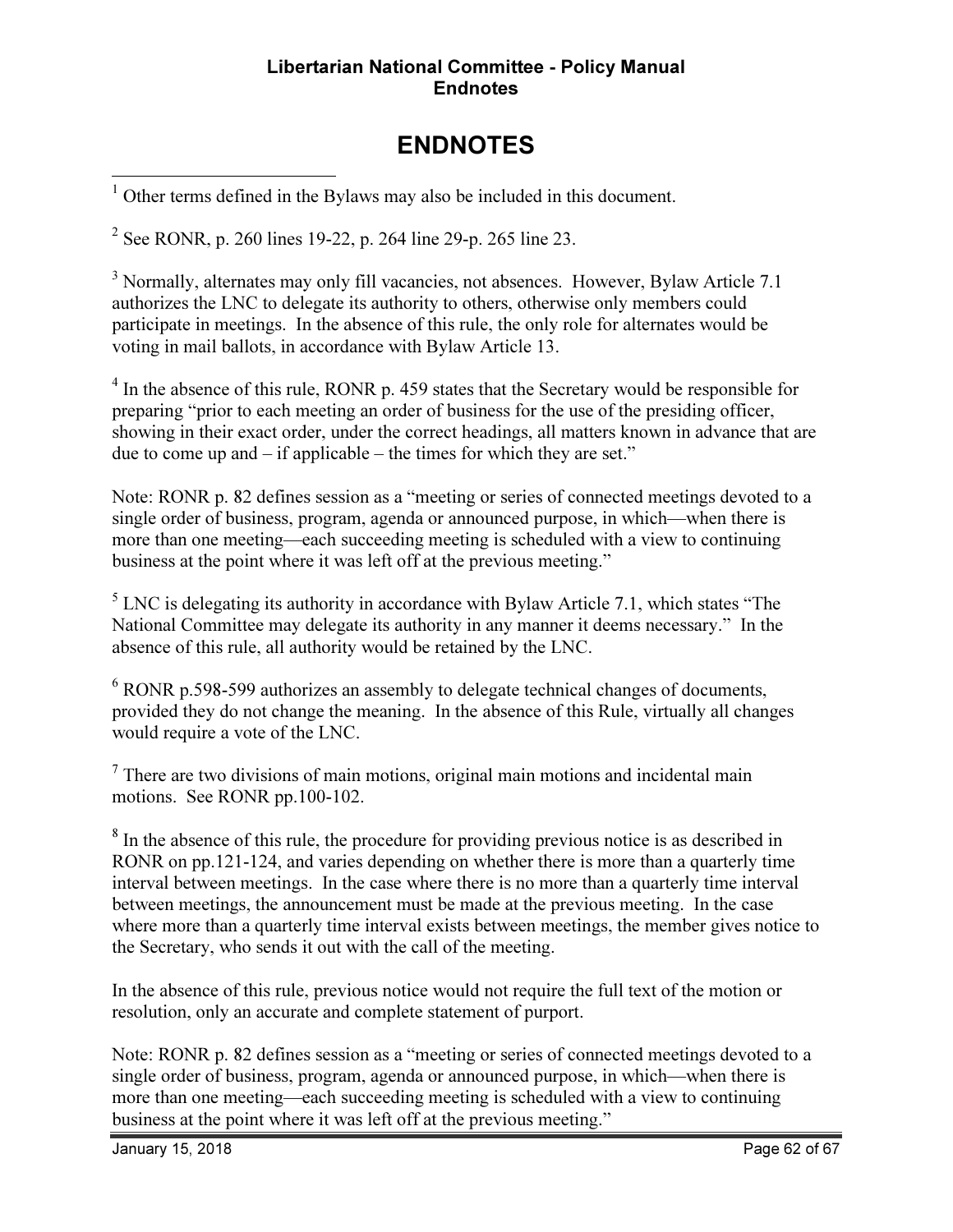Note: A motion to adopt, amend or rescind a special rule of order requires either (a) a twothirds vote with previous notice or (b) a vote of a majority of the entire membership of the Libertarian National Committee. See RONR, p. 17 lines 28-31, p. 87 line 33 – p. 88 line 5, p. 265 lines 19-23, p. 390 lines 13-15.

<sup>9</sup> In the absence of this rule, we would follow the default of order of business as described in RONR beginning p. 353.

 $10$  In the absence of this rule, changing the order of the agenda requires amending something previously adopted, which requires a 2/3 vote or a majority of the entire membership of the LNC or unanimous consent. See RONR p. 373.

 $11$  In the absence of this rule, Roberts requires a suspension of the rules (two-thirds vote) to allow a nonmember to speak in debate. See RONR p. 263 footnote.

 $12$  RONR on p. 96 states "A member can be punished under disciplinary procedures if he violates the secrecy of an executive session. Anyone else permitted to be present is honorbound not to divulge anything that occurred."

<sup>13</sup> In the absence of this rule, the LNC could enter executive session for any reason with only a majority vote, and there would be no such content requirements for the motion to enter executive session. RONR p. 95 states that "a motion to go into executive session is a question of privilege, and therefore is adopted by a majority vote."

<sup>14</sup> In the absence of this rule, it would only require a majority vote rather than a two-thirds vote to enter executive session for these reasons. RONR p. 95 states that "a motion to go into executive session is a question of privilege, and therefore is adopted by a majority vote."

 $15$  In the absence of this rule, action can be taken in executive session. RONR on p. 96 states, "the minutes, or record of proceedings, of an executive session must be read and acted upon only in executive session, unless that which would be reported in the minutes – that is, the action taken, as distinct from that which was said in debate – was not secret, or secrecy has been lifted by the assembly."

 $16$  In the absence of this rule, a motion would be required before allowing debate. RONR p. 34 "Unless the assembly has specifically authorized that a particular subject be discussed while no motion is pending, however, such a discussion can be entered into only at the sufferance of the chair or until a point of order is made…"

 $17$  In the absence of this rule, this action of making public these minutes would be made in executive session. RONR on p. 96 states, "the minutes, or record of proceedings, of an executive session must be read and acted upon only in executive session, unless that which would be reported in the minutes – that is, the action taken, as distinct from that which was said in debate – was not secret, or secrecy has been lifted by the assembly."

<u>.</u>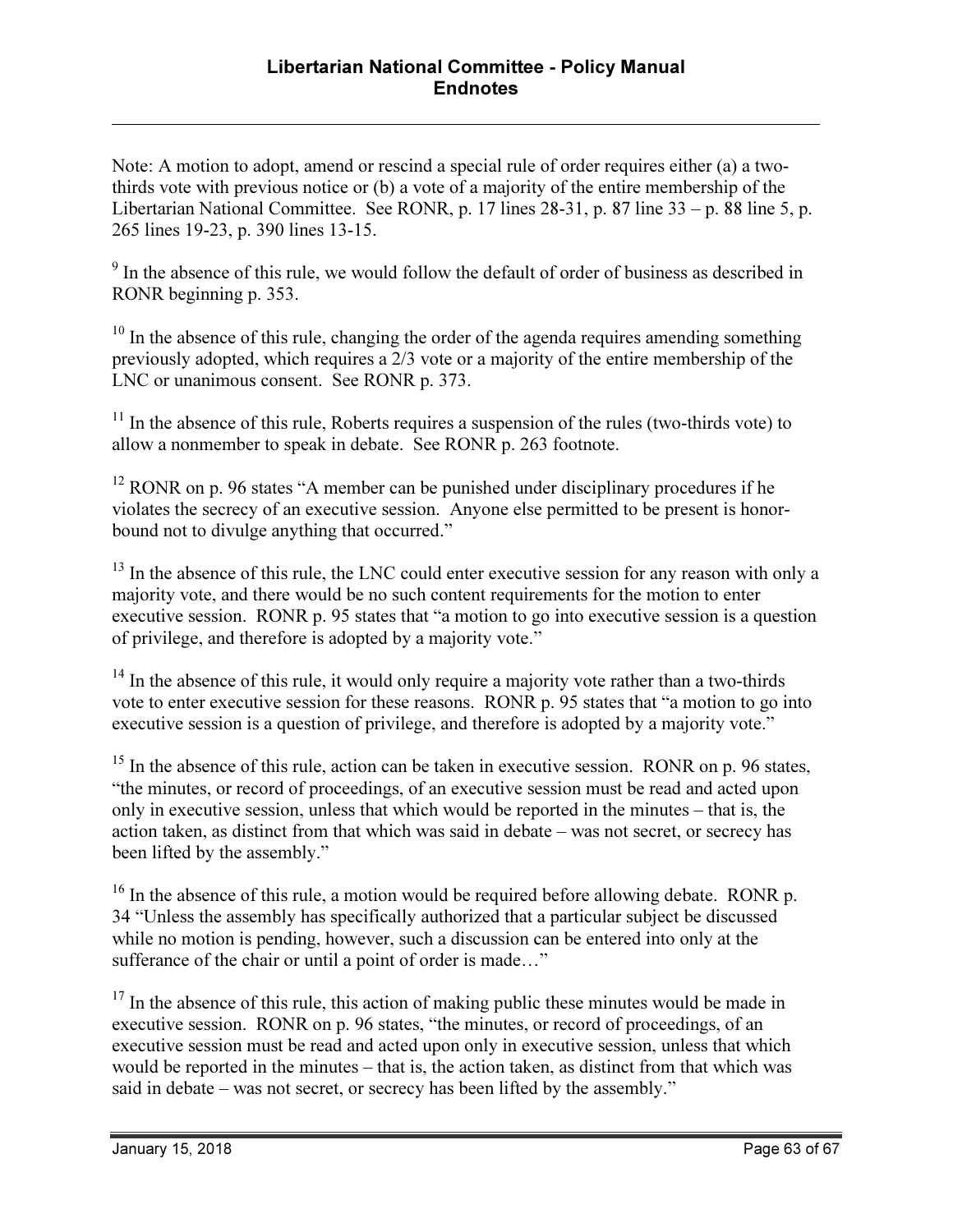In addition, under RONR, lifting secrecy is a regular motion requiring only a majority vote, so any requirement for a two-thirds vote is more burdensome.

<sup>18</sup> In the absence of this rule, the minutes would not reflect who was absent from an Executive Session. See RONR beginning at p. 468 for the contents of minutes.

<sup>19</sup> In the absence of this rule, this information may not violate the secrecy of Executive Session. RONR on p. 96 states "A member can be punished under disciplinary procedures if he violates the secrecy of an executive session. Anyone else permitted to be present is honorbound not to divulge anything that occurred."

 $20$  In the absence of this rule, lifting secrecy would require only the consent of the LNC. RONR on p. 96 states, "the minutes, or record of proceedings, of an executive session must be read and acted upon only in executive session, unless that which would be reported in the minutes – that is, the action taken, as distinct from that which was said in debate – was not secret, or secrecy has been lifted by the assembly."

<sup>21</sup> In the absence of this rule, the minutes would not reflect disclosed conflicts of interest. See RONR beginning at p. 468 for the contents of minutes.

 $22$  Robert's recommends against attempting to conduct business by electronic email, as it does not constitute a deliberative assembly and will result in many situations unprecedented in parliamentary law, and many rules and customs of parliamentary law cannot be applied. See RONR footnote on p. 1 and also p. 98 lines 14-19.

 $23$  In the absence of this rule, each day's minutes would be approved at the beginning of the next day of the session and the final day's minutes would be approved before the final adjournment, unless the body authorizes the executive board or a committee to approve the minutes at a later time. See RONR p. 473-475.

 $^{24}$  In the absence of this rule, minutes would only be accessible by members of the Executive Committee. RONR p. 460 lines 13-20 states "Any member has a right to examine these reports and the record book(s) referred to on p. 459, lines 13-16 including the minutes of an executive session, at a reasonable time and place, but this privilege must not be abused to the annoyance of the secretary. The same principle applies to records kept by boards and committees, these being accessible to members of the boards or committees but to no others (but see p. 487, ll. 13-20)."

 $^{25}$  In the absence of this rule, each day's minutes would be approved at the beginning of the next day of the session and the final day's minutes would be approved before the final adjournment, unless the body authorizes the executive board or a committee to approve the minutes at a later time. See RONR p. 473-475.

 $26$  In the absence of this rule and Bylaw Article 9.2, the LNC would select the committee sizes, select the committee members, and would have the option of appointing the committee chairs. See RONR p. 492, lines 13-22.

<u>.</u>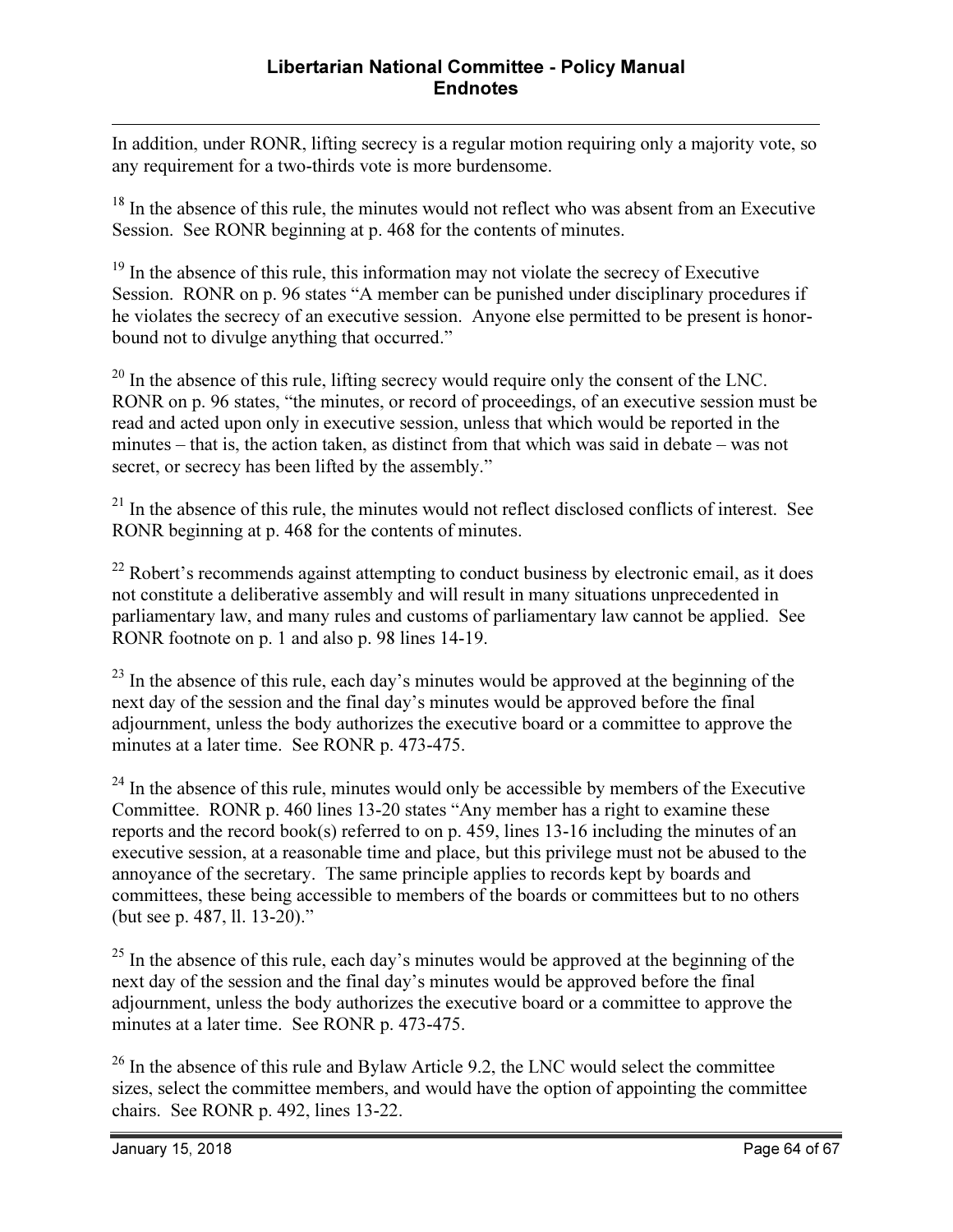$27$  Bylaw Article 9.2 requires a standing Audit Committee and specifies the details noted in the "size" and "member selection" columns of this table. In the absence of this row, the nonofficer LNC members would have the option of appointing the committee chair. See RONR p. 492, lines 20-22.

 $28$  In the absence of this rule, the term of office of a special committee would expire when the assigned task is completed and the committee reported back to the assembly (see RONR p. 492 lines 3-7), except that in a board the special committee would expire with the body that appointed it (see RONR p. 502 lines 31-35). Standing committees are appointed for a term corresponding to that of the officers, but the members of standing committees continue their duties until their successors are chosen (see RONR p. 502 lines 14-25).

 $^{29}$  In the absence of this rule, the chair would not automatically be a member – voting or nonvoting – on any committee, unless appointed to the position. See RONR p. 456-457.

 $30$  RONR p. 1 footnote states: "A group that attempts to conduct the deliberative process in writing – such as by postal mail, electronic mail (e-mail), or facsimile transmission  $(fax)$  – does not constitute a deliberative assembly. When making decisions by such means, many situations unprecedented in parliamentary law will arise, and many of its rules and customs will not be applicable (see also pp. 97-99).

 $31$  In the absence of this rule, without notice, the LNC can amend this with a two-thirds vote or a majority of the entire board; or with notice, the LNC can amend with a majority vote. See RONR, p. 306.

 $32$  LNC is delegating its authority. In the absence of this rule, such an amendment would require LNC approval.

 $33$  LNC is delegating its authority. In the absence of this rule, such an amendment would require LNC approval.

 $34$  LNC is delegating its authority. In the absence of this rule, such an amendment would require LNC approval.

 $35$  In the absence of this rule, a majority vote of the LNC would be sufficient to grant an honorary life membership. Note that honorary life memberships do not confer status as a sustaining member.

 $36$  See RONR, p. 264 line 29 – p. 265 line 7.

<sup>37</sup> Current Bylaws-specified committees include Judicial, Bylaws and Rules, Platform and Credential Committees.

<sup>38</sup> This policy assigns some tasks to the Audit Committee in addition to those specified in Bylaw Article 9.2.

<u>.</u>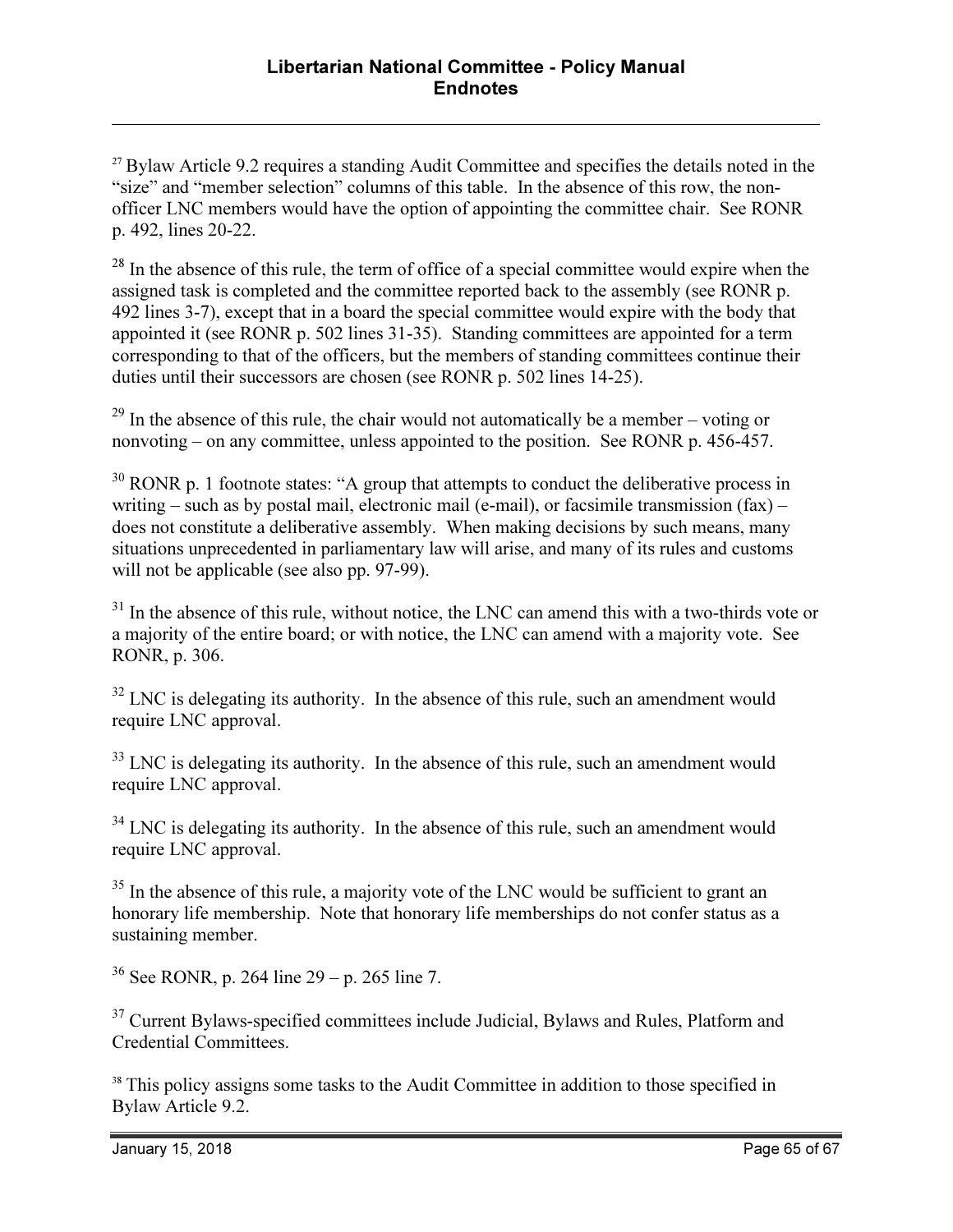<sup>39</sup> In the absence of this rule, the committee could not begin its work until all of its members were named (see RONR p. 496 lines 8-11).

<sup>40</sup> The term "fixed membership" is defined in the footnote on RONR p. 403.

<sup>41</sup> Note that the D.C. corporation code requires board approval to open a bank account.

<sup>42</sup> Bylaws Article 9.4 states, "The National Committee shall have the power to designate the depository of all funds of the Party, and shall appoint such officers and employees as in its judgment may seem advisable to deposit and withdraw funds." The National Committee is delegating its authority here in accordance with Bylaws Article 7.1.

<sup>43</sup> In the event that a budget is not adopted by the LNC, Bylaws Article 9.1 authorizes the Treasurer to spend money using the previous year's budget. "The fiscal term of the Party shall begin on January 1 of each year. From January 1 until the National Committee has approved a budget, the Treasurer may authorize expenditures for any item incorporated in the previous year's budget as long as the level of expenditure is consistent with that budget."

<sup>44</sup> Authorized by Bylaw Article 7.6.

<u>.</u>

<sup>45</sup> Authorized by Bylaw Article 7.6.

<sup>46</sup> This policy is derived from and serves as an interpretation of Bylaw Article 9.5.

<sup>47</sup> Authorized by Bylaw Article 5.2.

<sup>48</sup> Qualifications for sustaining membership are defined by Bylaw Articles 4.3 and 4.5.

<sup>49</sup> In the absence of this rule there is no requirement in RONR to send such documents in advance. RONR p. 459 states that the Secretary is responsible for preparing "prior to each meeting, an order of business for the use of the presiding officer, showing in their exact order, under the correct headings, all matters known in advance that are due to come up and  $-$  if applicable – the times for which they are set."

RONR p. 372 states that a proposed agenda is not binding. "In some organizations, it is customary to send each member, in advance of a meeting, an order of business or agenda, with some indication of the matters to be considered under each heading. Such an agenda is often provided for information only, with no intention or practice of submitting it for adoption. Unless a pre-circulated agenda is formally adopted at the session to which it applies, it is not binding as to detail or order of consideration, other than as it lists preexisting orders of the day (pp. 364ff.) or conforms to the standard order of business (pp. 25-26, 353ff.) or an order of business prescribed by the rules of the organization (pp. 16, 25)."

It requires a simple majority for the LNC to adopt an agenda (RONR p. 372).